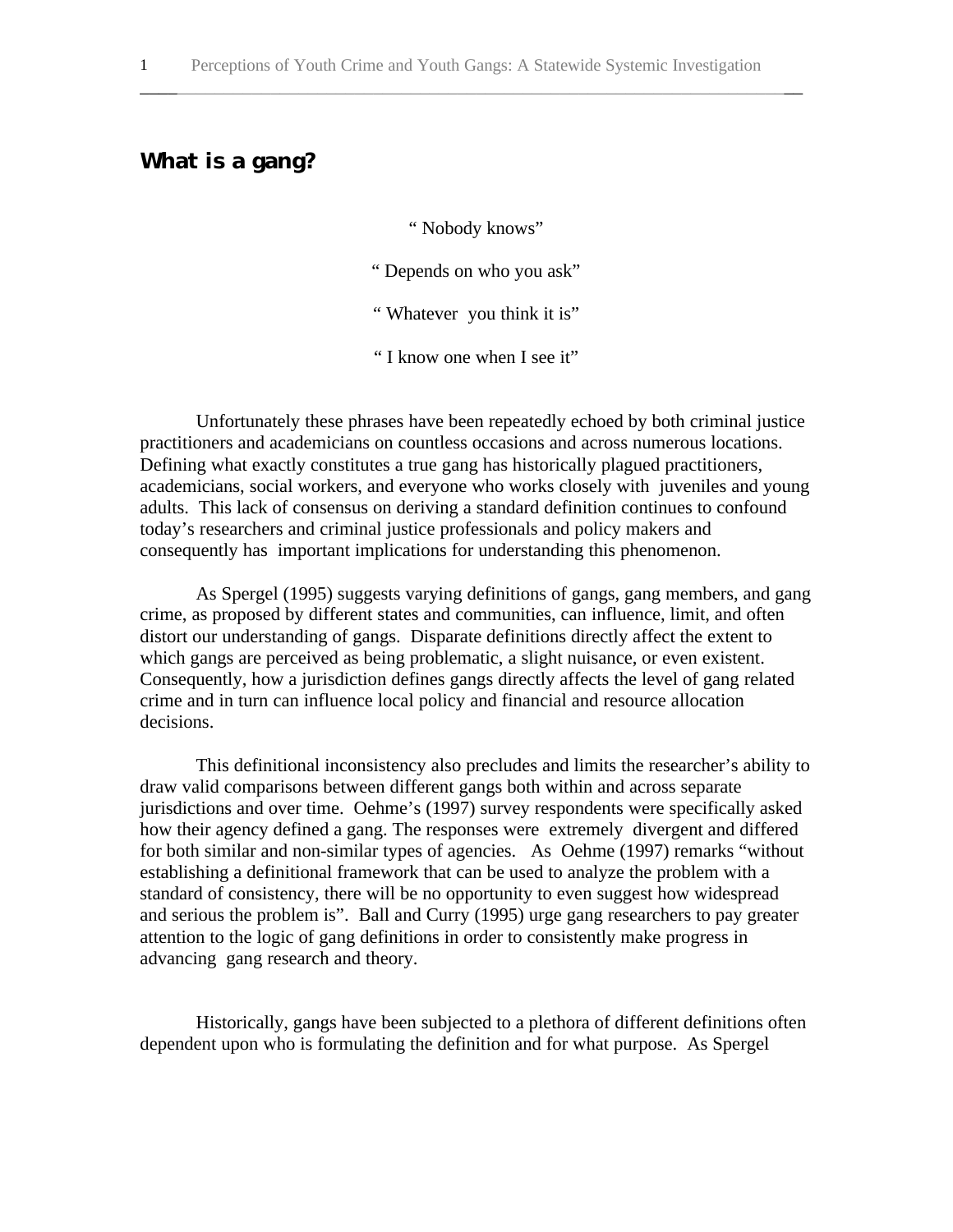(1995) comments today's gangs tend to be defined with more of an emphasis on their criminal behavior while the gangs of the 1940's and 50's were defined on the basis of their social role and organizational structure. The definitions provided below illustrate the complexity of determining exactly what is, and what is not, a gang.

A gang is one of the three primary social groups formed in response to deepseated but unconscious needs (Puffer, 1912).

A gang is an "interstitial group originally formed spontaneously, and then integrated through conflict" (Thrasher, 1927).

Miller (1958) defined the gang as a stable group, neither overly aggressive nor violent, that helps to prepare young inner-city males for the role of an adult.

The gang is a group of lawbreakers who are primarily organized around violence and other illegal activities (Haskell and Yablonsky, 1982).

Miller (1982) later redefined the gang as " a self-formed association of peers, united by mutual interests, with identifiable leadership and internal organization, who act collectively or as individuals to achieve specific purposes, including the conduct of illegal activity and control of a particular territory, facility, or enterprise".

Curry and Spergel (1988) argue that gangs are complexly organized, sometimes cohesive and often have established leaders and rules. These groups engage in a wide variety of significantly more violent crime, conflict with other gangs and often demonstrate a tradition of possessing distinctive territory, or turf, colors and handsigns.

"Gangs are organized social systems definable mainly by their rational interest in property crime or gain " (Jankowski, 1991).

Gangs have been defined as " any ongoing organization, association, or group of three or more persons, whether formal or informal, having as one of its primary activities the commission of one or more of the following criminal acts [ 1) assault with a deadly weapon, 2) robbery, 3) homicide or manslaughter, 4) the sale, possession for sale, transportation, manufacture, offer for sale, or offer to manufacture controlled substances, 5) shooting at an inhabited dwelling or occupied motor vehicle, 6) arson, 7) the intimidation of witnesses and victims, and 8) grand theft of any vehicle, trailer or vessel as well as having a common name or common identifying sign or symbol, whose members individually or collectively engage in or have engaged in a pattern of criminal gang activity" (California Department of Justice, 1993).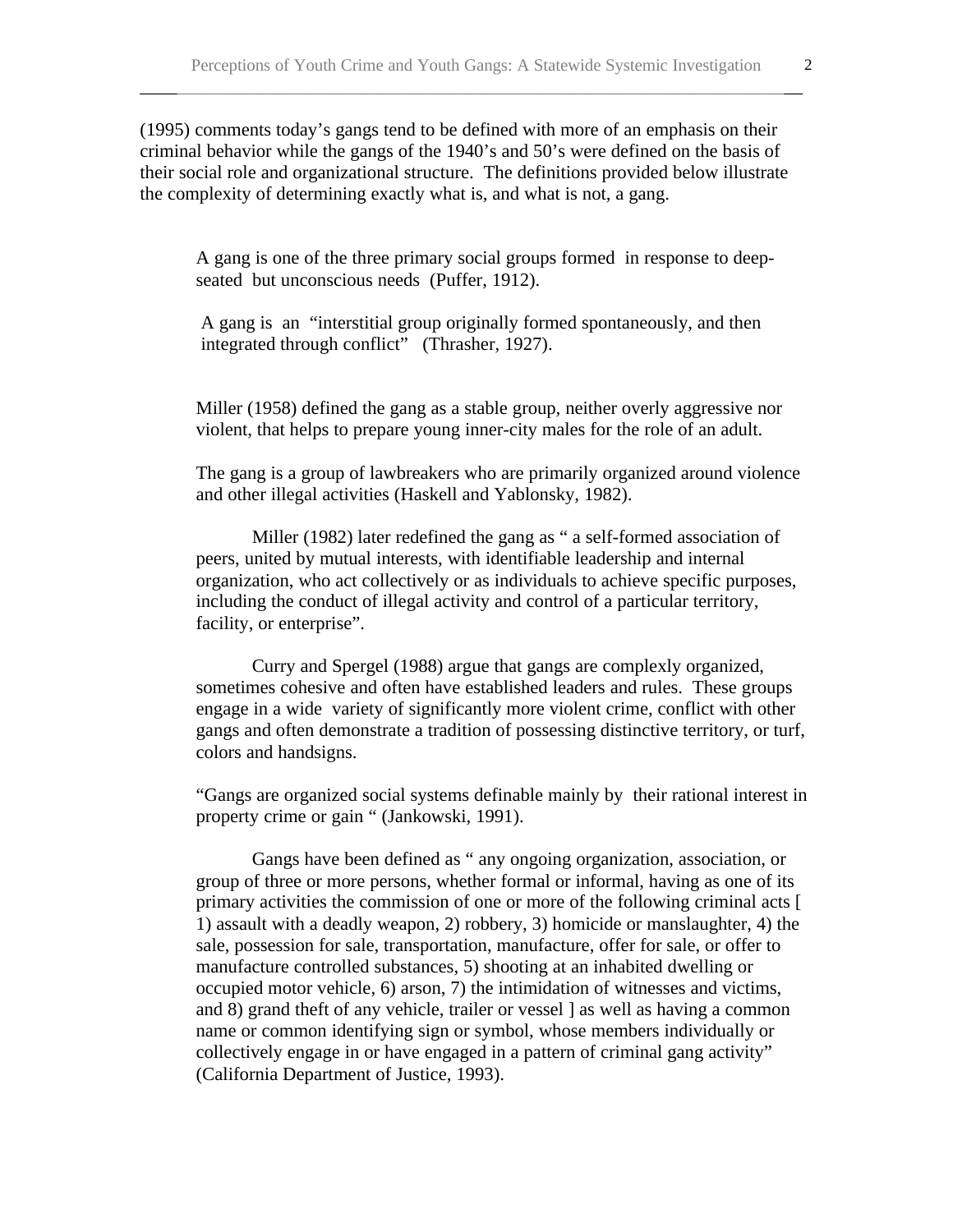Klein (1995) elucidates the following as the essential defining features of a street gang: 1) a commitment to a criminal orientation with less of an emphasis on violent crime, 2) the members and the community identify the group as a gang, 3) a certain amount of group cohesion is present, and 4) the group maintains a strong sense of territoriality over its defined geographical area.

Gangs are " groups whose members meet together with some regularity, over time, on the basis of group-defined criteria of membership and group-defined organizational characteristics; that is, gangs are non-adult sponsored, selfdetermining groups that demonstrate continuity over time" (Short, 1996).

" Youth gangs are groups of youth in your jurisdiction aged approximately 10 to 22, that you or other responsible persons in your agency or community are willing to identify or classify as a gang" (United States Department of Justice, Office of Juvenile Justice and Delinquency Prevention, 1997).

Oehme (1997) analyzed the content of his respondents' definitions and derived the following consensual definition based upon the common response factors. A gang is " a collective of youth – most likely young adults (16 and over) – that has a discernible organizational structure, whose members recurrently interact and congregate in particular areas or neighborhoods, use collective and individual symbols for identification purposes, and engage predominately in acts of violence ( including threats and intimidation) and drug-related crimes ".

A gang is a "self-formed group, united by mutual interests, that controls a particular territory, facility, or enterprise; uses symbols in communications; and is collectively involved in crime" (Curry and Decker,1998).

A gang is " a group of adolescents and/or young adults who see themselves as a group (as do others) and have been involved in enough crime to be of considerable concern to law enforcement and the community" (Maxson, 1998).

Summarizing the vast literature on gangs, and specifically addressing the definitional problem, a recent report by the federal Bureau of Justice Assistance documents that most of the recent street gang definitions include some, or all, of the following elements:

" 1) 3 or more individuals associate periodically as an ongoing criminal group or organization, whether loosely or tightly structured, 2) the group has identifiable leaders, although the leader for one type of criminal activity may be different than the leader for another, 3) the group has a name or identifying symbol 4) the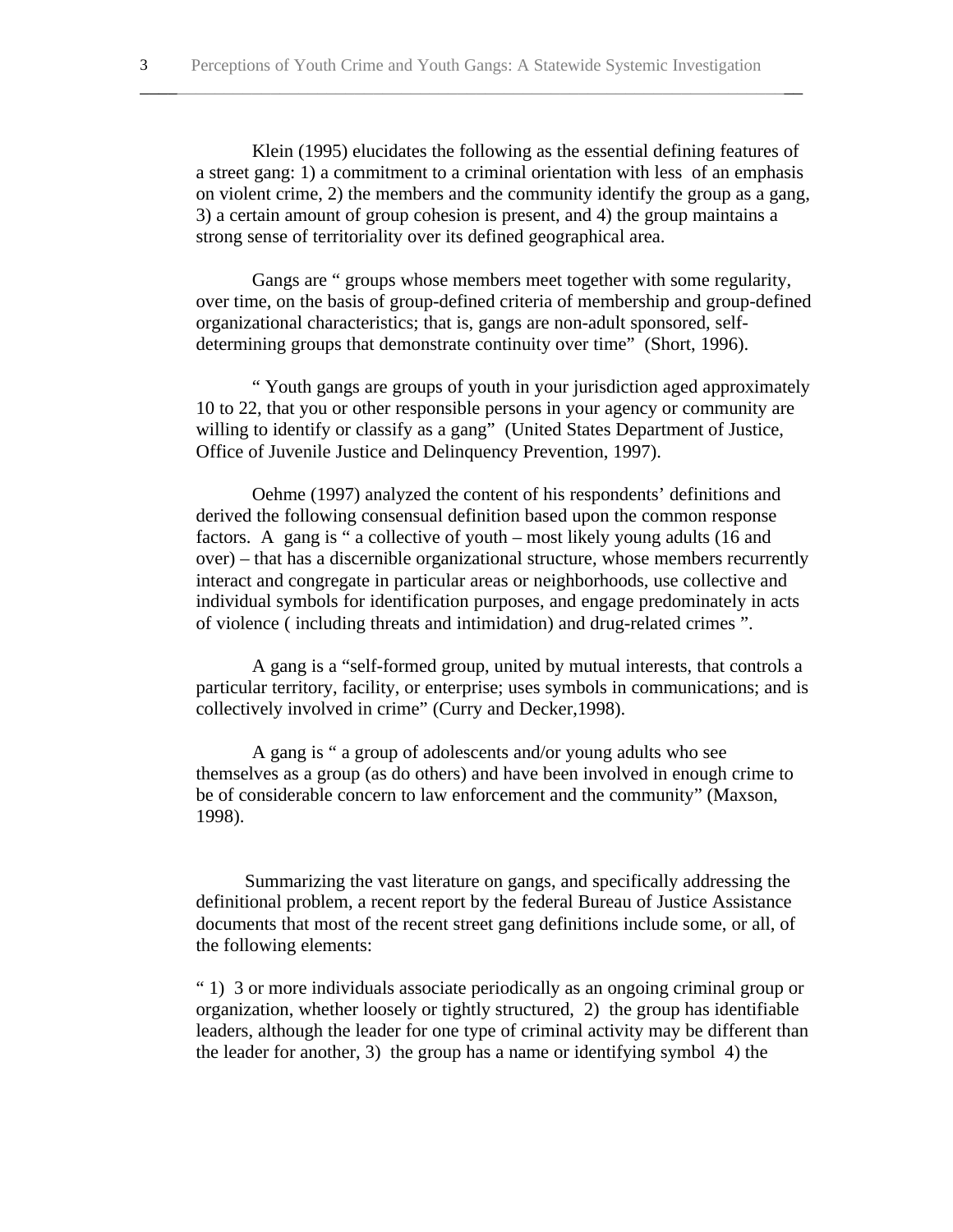4

organization's members, individually or collectively, currently engage in, or have engaged in, violent or other criminal activity and 5) the group frequently identifies itself with, or claims control over specific territory (turf) in the community, wears distinctive dress and colors, and communicates through graffiti and handsigns among other means" (United States Department of Justice, Bureau of Justice Assistance, 1997).

# **How prevalent are gangs?**

Estimating the number of gangs and gang members should be approached with extreme caution especially in light of the numerous definitions which have been used over time and across jurisdictions. As Klein (1995) warns it may not even be possible to draw meaningful comparisons across jurisdictions, or over time, until a commonly agreed upon definition can be adopted. Despite this limitation research studies, which offer national estimates on the prevalence of gangs, have been conducted and do offer some useful insight into the nature and extent of the gang issue.

No one is certain when youth gangs first emerged in the United States but it has been speculated that they were present as early as 1783 after the Revolutionary War. (Howell, 1998). Youth gangs existed within the urban areas of the United States before the 19<sup>th</sup> century with every nationality being represented at some point in American gang history (Spergel, 1995). Typically these gangs were composed of young second generation and recent immigrants who resided within low income communities which were experiencing an increase, or decrease, in the neighborhood's industrial base (Refer to Thrasher, 1927; Haskins, 1974; and Asbury, 1971 for three excellent historical accounts of gangs and their activities within some of America's largest cities).

As a general rule the pioneer gang researchers focused less attention on estimating the number of gangs and gang members with more emphasis being directed at ethnographically documenting the gang's structure, process, and daily activities. More recent gang research examines the same attributes but also devotes greater quantitative consideration to features such as the total number of gangs, gang members, and gang crimes.

Klein (1995) , a long time gang researcher, notes that only 58 cities reported the presence of gangs through 1960. This number grew to 101 ten years later. Miller (1975) estimated that there were 28,500 to 81,500 gang members who were involved in 760 to 2,700 gangs. By the 1980's gangs were being reported in a greater number of cities with corresponding increases in both the number and size of the gangs becoming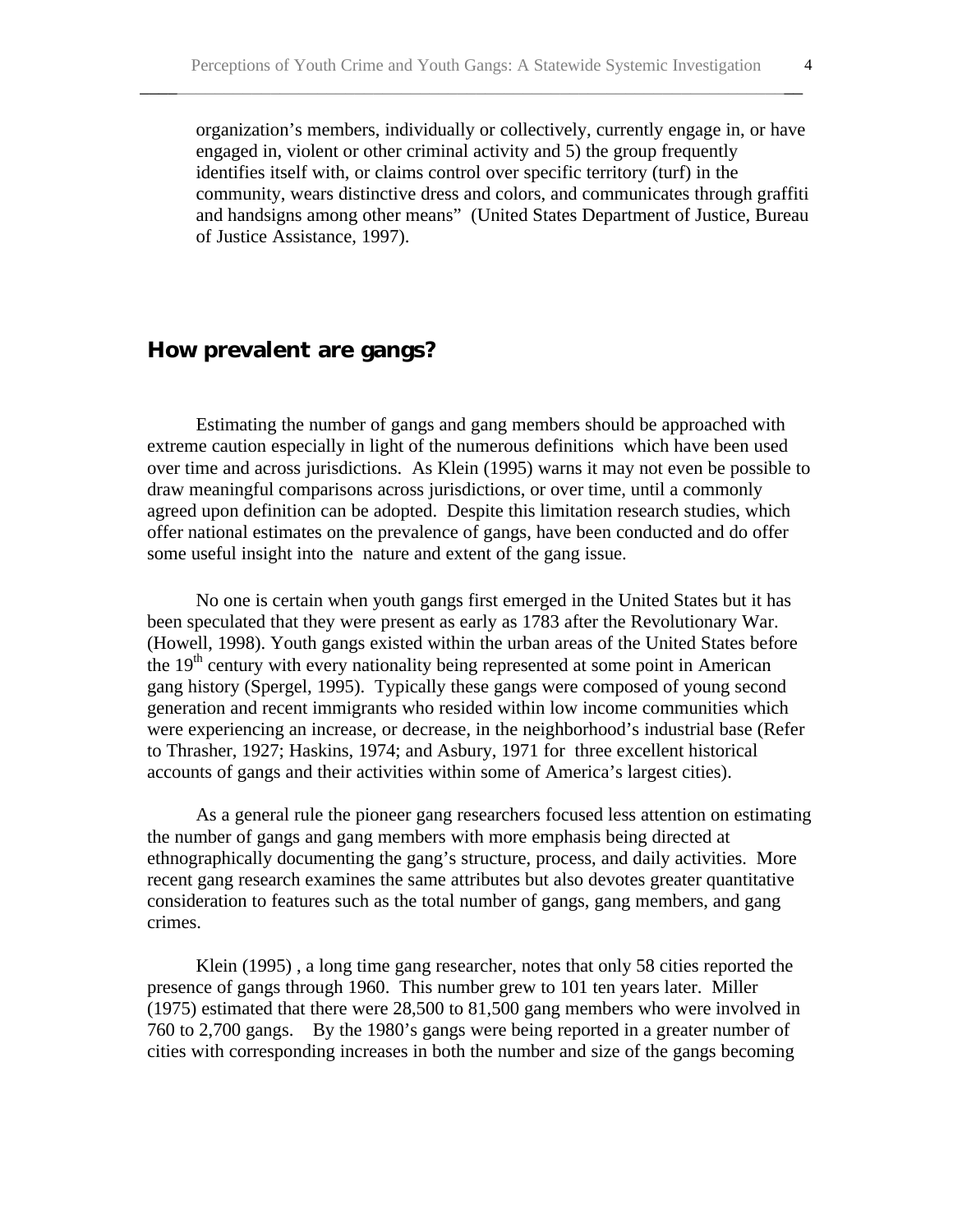apparent. Gangs were present in at least 179 different cities through 1980 and by 1982 Miller estimated that there were 97,940 gang members in 2,285 gangs within 286 different cities (Klein, 1995; Miller, 1982). Spergel and Curry (1990) estimated that there were 120,636 gang members and 1,439 distinct gangs in 1988.

\_\_\_\_\_\_\_\_\_\_\_\_\_\_\_\_\_\_\_\_\_\_\_\_\_\_\_\_\_\_\_\_\_\_\_\_\_\_\_\_\_\_\_\_\_\_\_\_\_\_\_\_\_\_\_\_\_\_\_\_\_\_\_\_\_\_\_\_\_\_\_

As Table 1 demonstrates the number of gangs and gang members continued to grow during the current decade. A 1992 survey of law enforcement representatives, in 94 jurisdictions, reveals that gang crime problems were reported in 88 percent of the cities. Based on this survey the researchers estimated that nationwide there were 4,881 gangs with 249,324 members (Curry, Ball, and Fox, 1994). Through 1992 gangs were present in at least 769 cities (Klein, 1995). This equates to a 330 percent increase over Klein's 1980 number of 179 cities.

Curry, Ball, and Decker (1996) offered conservative and reasonable estimates on the scope of the nation's gangs in 1994. Conservatively it was estimated that there were 8,625 gangs and 378,807 gang members. Their more reasonable estimate suggests that there were 16,643 gangs with 555,181 members. Results from the 1995 National Youth Gang Survey indicate that there were at least 23,388 youth gangs in the country and that these gangs had 664,906 active members (United States Department of Justice, Office of Juvenile Justice and Delinquency Prevention, 1997). The researchers concluded that no state is gang-free and that youth gangs are spreading beyond the larger cities and into smaller and more rural communities. Nearly 1,500 different police departments reported that gangs were present within their respective cities (United States Department of Justice, Office of Juvenile Justice and Delinquency Prevention, 1997). Results from the 1996 National Youth Gang Survey, which was administered to a greater and more representative sample of agencies, indicates that 1,385 cities experienced a gang problem in that year. These agencies reported a total of 31,000 distinct gangs with membership totaling 846,000 gang members (Moore and Terrett, 1998). Results from the updated 1997 National Youth Gang Survey indicate a slight decline with 30,500 gangs and 816,000 gang members being reported (Moore & Terrett,1999).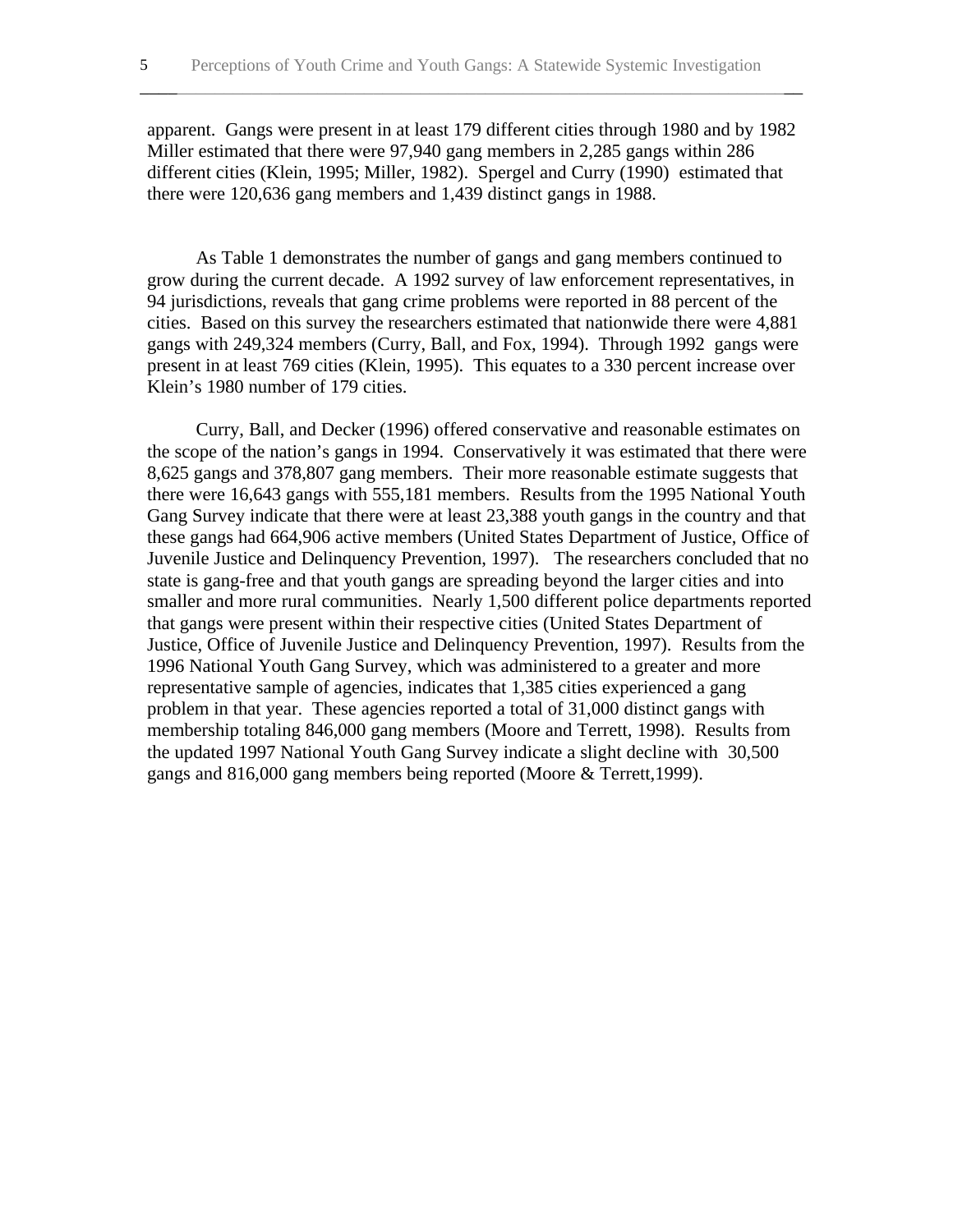| Survey                        | Year            | Number<br>of Cities | Number<br>of Gangs | Number<br>of Members |
|-------------------------------|-----------------|---------------------|--------------------|----------------------|
| Klein                         | through<br>1960 | 58                  |                    |                      |
| Klein                         | through<br>1970 | 101                 |                    |                      |
| Miller                        | 1975            |                     | $760 - 2,700$      | 28,500-81,500        |
| Klein                         | through<br>1980 | 179                 |                    |                      |
| Miller                        | 1982            | 286                 | 2,285              | 97,940               |
| Spergel & Curry               | 1988            | 68                  | 1,439              | 120,636              |
| Curry, Ball & Fox             | 1992            | 110                 | 4,881              | 249,324              |
| Klein                         | through<br>1992 | 769                 |                    |                      |
| Curry, Ball &Decker           | 1994            | 282                 | 8,625-16,643       | 378,807-555,181      |
| National Youth Gang<br>Survey | 1995            | 1,492               | 23,388             | 664,906              |
| National Youth Gang<br>Survey | 1996            | 1,385               | 31,000             | 846,000              |
| National Youth Gang<br>Survey | 1997            |                     | 30,500             | 816,000              |
| National Youth Gang<br>Survey | 1998            |                     | 28,700             | 780,000              |
|                               |                 |                     |                    |                      |

### Table 1. Estimated Magnitude of Gangs in the United States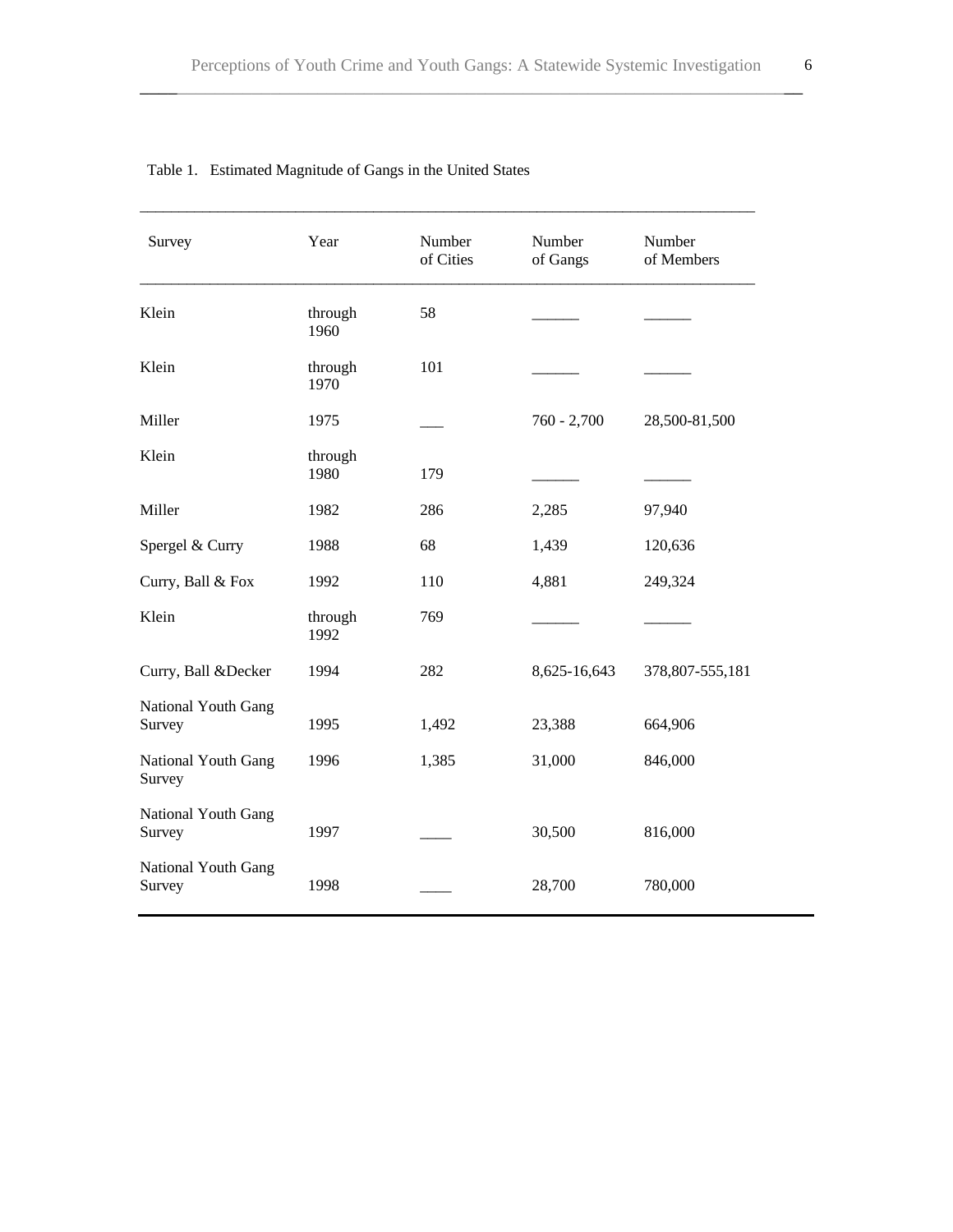Several explanations have been offered as to why the number of gangs has increased and why gangs are beginning to emerge within smaller cities and rural areas. The most commonly offered explanation is that the big city gangs are sending their members into other small towns and rural areas in an effort to expand their drug trafficking enterprise. These areas offer the gang an opportunity to enhance their business and escape the intense law enforcement scrutiny, as well as competition with rival gangs, that they encounter in the big city. Skolnick (1990) offers some corroborating evidence for this theory and notes that the Los Angeles based Bloods and Crips have migrated to other cities in California and also seven other states outside of California. While this drug-franchising hypothesis appeals to the media the extent to which gangs seek to expand their drug network, or empires in this fashion is probably exaggerated; especially among youth gangs. Klein (1995) interviewed 228 police officers from across the nation and only 17, or 6 percent, acknowledged the existence of drug gangs migrating into their cities.

While migration for drug franchising purposes does occur it is not a fully sufficient explanation for explaining the increasing spread of youth gangs across the country. If migration does contribute to the growth and spread of youth gangs it is most likely the result of individual gang members leaving the bigger cities, because of familial relocation, to reside in smaller suburban and rural areas. The individual who may have been only a minor figure in the urban gang now seizes the opportunity to form and lead a new gang independent of his old big city gang.

Klein (1995) cogently argues that it is not necessary people migrating, but the migration of the gang culture itself that has contributed to the spread of youth gangs. The erroneous glamorization of gangs and gang life have been portrayed and disseminated through the mass media with the gang culture becoming increasingly commercialized. Consequently, teens and young adults emulate these behaviors and become "copycat" gangs with respect to the established big city gangs. Indeed, the Bloods and Crips which Skolnick found to be outside of Los Angeles may have been local youths who adopted the behaviors and dress patterns of the true Bloods and Crips.

# **Why do gangs arise?**

Classic juvenile delinquency and gang researchers relied heavily on sociological explanations when explaining the etiological roots of gang formation. Shaw and McKay (1943) discovered higher rates of juvenile delinquency within areas which possessed significantly higher levels of social disorganization. Socially disorganized areas are characterized by: rapid population movements of low income, or working class, people;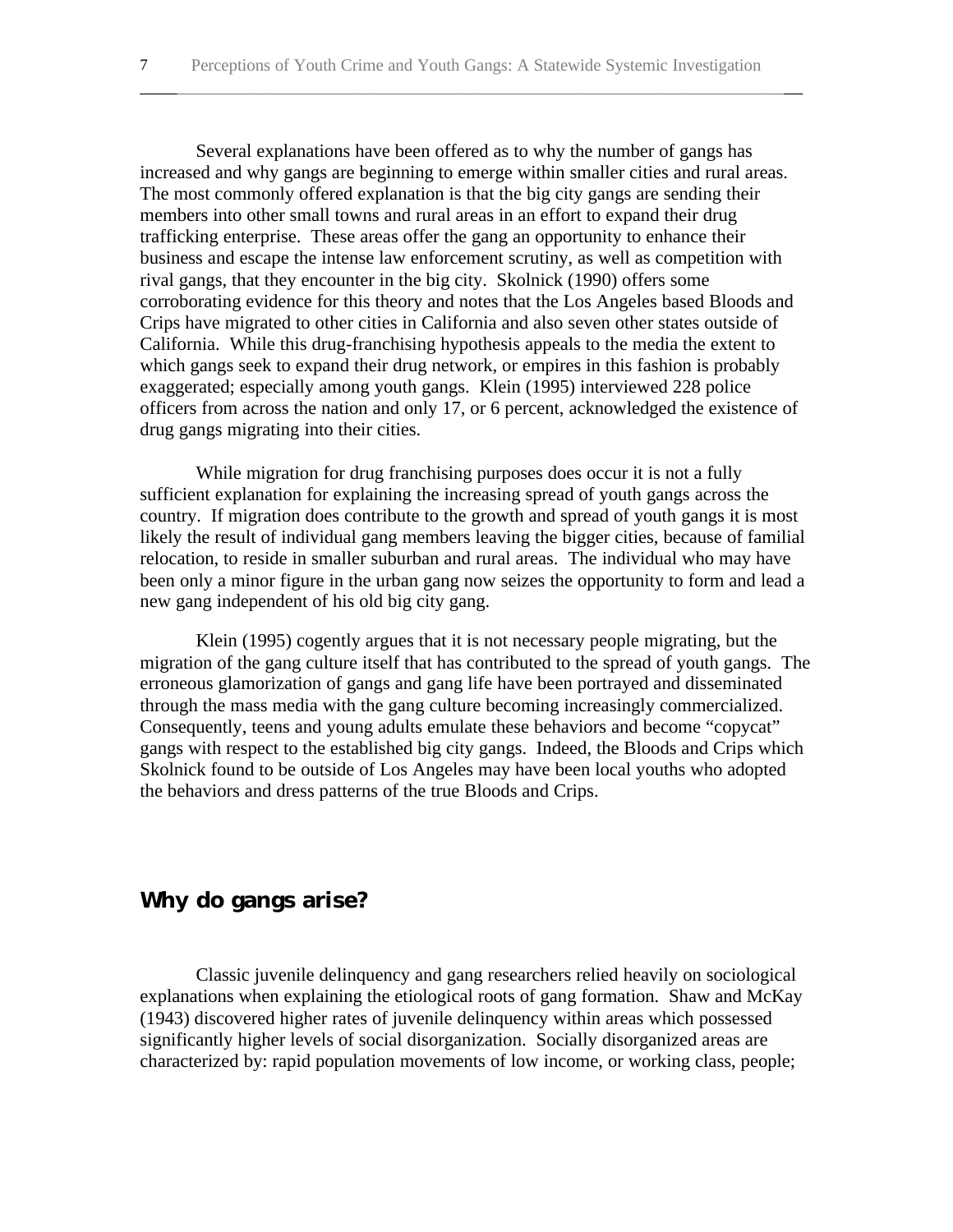8

social, political, and/or extreme economic change or disruption; rapid industrialization or deindustrialization; as well as distinct negative changes in the labor market. As a result of this disorganization the key social institutions, i.e. schools, public service agencies, and local employers, are unable to build strong bonds with the community residents and cannot adequately provide programs and services which meet the residents' needs.

Cloward and Ohlin (1960) advance this social disorganization theory and argue that when young adults lack, or have been blocked, access to legitimate opportunities, such as education and vocational programs, they are unable to achieve the cultural and economic success goals that they have been socialized to believe in and pursue. Consequently, they will turn to illegitimate opportunities, such as criminal activity, in order to still achieve cultural and economic success through other available means. Criminal youth gangs are more likely to arise under these circumstances. Youth who lack access to both legitimate and illegitimate opportunities may form conflict, or fighting, gangs as a way of achieving some form of status and success within their communities.

Chin (1990) found elements of structural, political, and cultural fragmentation within New York City's Chinatown which was attributed to increasing immigration. As a greater number of Chinese immigrants arrived in the many communities of Chinatown the existing residents found it more difficult to maintain the current political, cultural, and social status quo. Communities became further isolated and fragmented, on the basis of ethnic and provisional lines, and as stability deteriorated criminal activity and gangs emerged as a means of protecting the community's unique ethnic identity and status within Chinatown.

Miller (1958) originally viewed the youth gang as a normal means of adapting to life within a socially disorganized community with the gang serving as a prosocial mechanism for preparing the teens for adulthood. The lower class communities were described as distinct subcultures in which young males placed significant value on being tough and street smart. Getting into trouble, demonstrating one's individuality, and being able to seek out, and generate, exciting activities were considered to be desirable attributes for surviving in the often unpredictable and dangerous lower class community.

Other researchers have emphasized the role of poverty as a causal, or at least a significantly contributing factor, for gang formation either independent of, or within the context of, social disorganization. The lack of economic resources creates obvious tension within those affected communities and for its residents. Groups within socially isolated communities who have few, if any, employment opportunities and poor job information networks will not develop a strong sense of attachment to the labor force. Consequently, they may turn to illegitimate activities as a means of generating income (Wilson, 1991).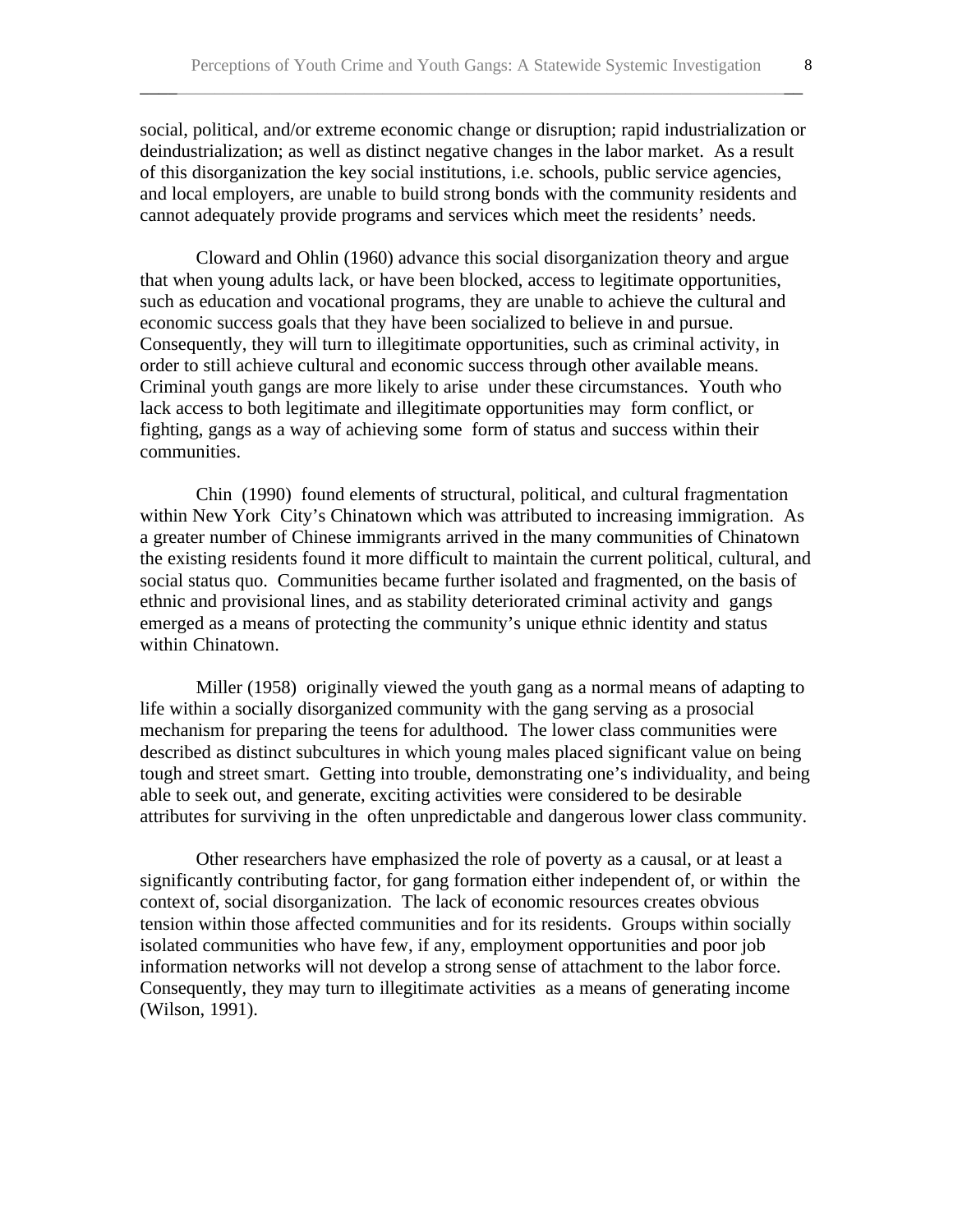Fagan (1996) expands this concept and notes that one obvious source of illegitimate income is the selling and distributing of drugs. The sharp decline in cocaine prices and profound social and economic changes within impoverished and disorganized communities have produced situations in which the existing legitimate blue-collar jobs have been replaced by illegitimate drug related jobs. The expanding crack market essentially provided jobs for a surplus pool of unskilled workers and created situations in which the existing drug dealers faced increased competition to retain their share of the market. Lacking adequate opportunity to obtain legitimate blue collar jobs many gang members may have turned to drug distribution as a substitute for the traditional adult job. As the number of drug dealers increased so did acts of drug related violence and the gang became an important vehicle for maintaining one's drug territory for offering collective protection against rival dealers seeking to expand their own drug territory.

Sullivan (1989) documents the existence of dual or segmented labor markets. A primary market is said to exist when there are ample steady paying jobs in which enough income is generated to support a family. The secondary labor market consists of low paying jobs, welfare conditions, temporary employment opportunities, and illegal activities. Individuals within secondary markets vacillate between these various activities and sources of income. Greater levels of street crime and youth gang activity are more likely to occur in communities with more pronounced, or severe, secondary markets.

Vigil (1988) found a higher prevalence of gang formation within communities, and among youth, who experienced multiple marginality. Segmented labor markets, poverty, racism, and social isolation interact to produce situations in which the community and its residents are outside of, or marginal to, the legitimate economy and the accepted cultural mainstream. Gangs arise as a coping mechanism for those youths who are prevented from adapting to the dominant culture.

# **Who joins gangs and why?**

When discussing why youths choose to affiliate themselves with a street gang it is imperative to realize that only a small percentage of the youth within a given community actually become gang members. Therefore, it is not sufficient to state that **all** gang members reside in low-income areas, or belong to a racial or ethnic minority group, or come from broken homes. A far greater number of youth who reside in impoverished areas, have ethnic or minority status, and reside in broken, or dysfunctional homes, do **not** join gangs. As Klein (1995) comments the gang is a minority within its own age cohort; a cohort composed of many youth who share similar economic backgrounds, minority status, and family situations.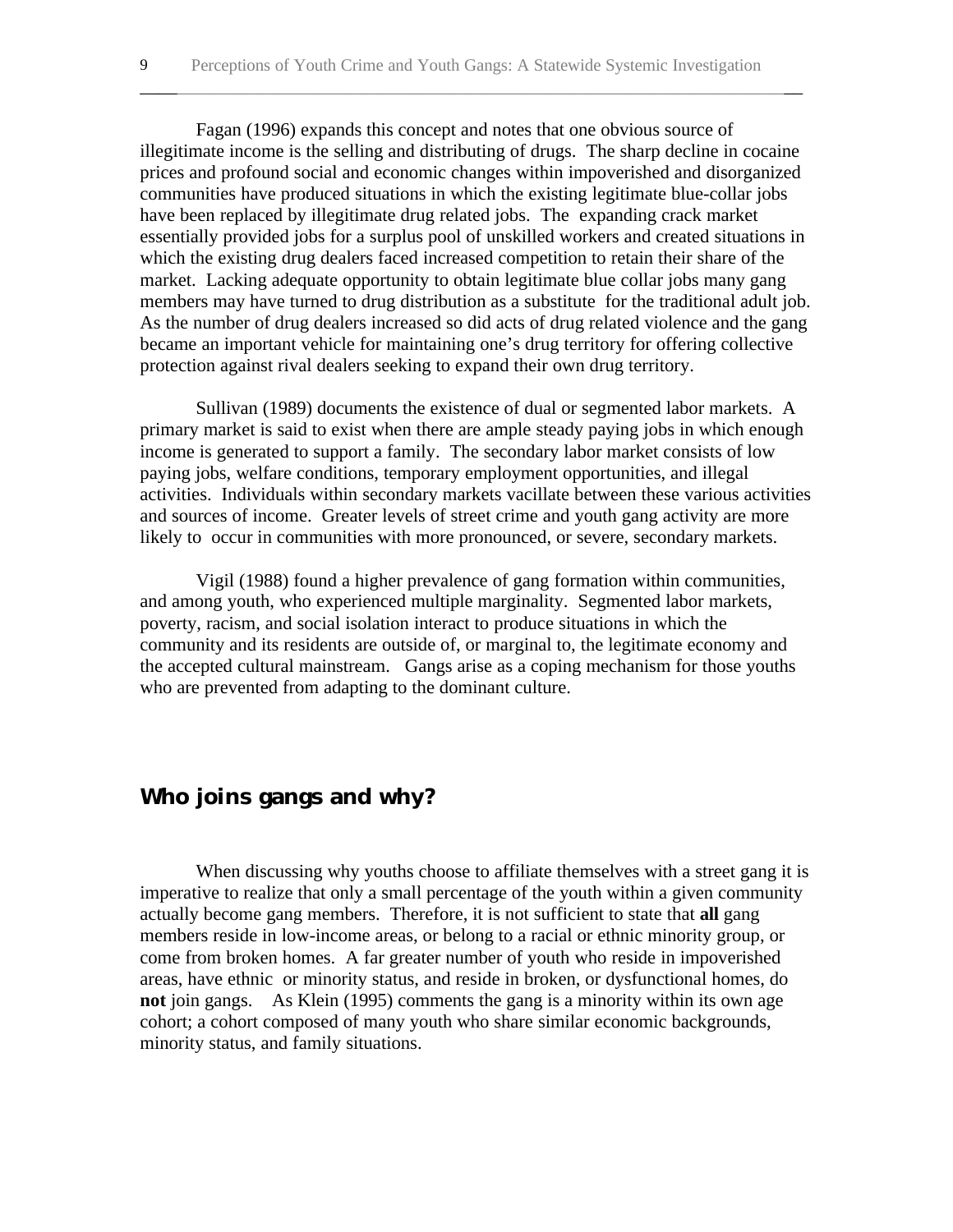Research and interviews with gang members demonstrate a wide diversity of behaviors, attitudes, and psychological attributes among members both within and between gangs. As Klein (1995) suggests gang members are not much different from their own non-gang peers. However; gang members do tend to demonstrate some of the following attributes to a greater extent when contrasted with non-gang youth.

\_\_\_\_\_\_\_\_\_\_\_\_\_\_\_\_\_\_\_\_\_\_\_\_\_\_\_\_\_\_\_\_\_\_\_\_\_\_\_\_\_\_\_\_\_\_\_\_\_\_\_\_\_\_\_\_\_\_\_\_\_\_\_\_\_\_\_\_\_\_\_

- ♦ Difficulty in school with lower than normal I.Q.'s
- ♦ Lower impulse control
- ♦ A marked tendency toward aggressiveness and physical prowess
- ♦ Inadequate social skills
- ♦ An enhanced need, or desire, for belonging
- ♦ An enhanced need, or desire, for status and recognition
- ♦ A boring, uninvolved lifestyle in which episodes of excitement are sought out and valued
- ♦ A weak, or non-existent, attachment to adult control systems
- ♦ A lack of structure to develop personal and social identity

As noted earlier Miller (1958) and other researchers would question the validity of interpreting many of these characteristics in a negative manner. Many of these attributes could actually be considered as positive, even required factors for surviving in the "urban jungle". As Spergel (1995) notes a few research studies have found exceptional organizational and leadership abilities among gang members; however, the majority of the gang literature tends to continue to view the attributes listed above as aggravating factors for gang membership.

The motivational reasons for joining a gang are just as diverse as the characteristics of the gang members themselves. Little systematic research, on identifying the risk factors which can predict why certain youth are more inclined to join a gang, has been conducted. However, case studies and self-report interviews offer a wide variety of reasons. Youths may join gangs for some, or all, of the following reasons:

- ♦ Their friends or family members belong to a gang
- ♦ Gangs are present in their neighborhood
- ◆ Protection
- ◆ Forced to join
- ♦ A desire for recognition, power, and status
- ♦ Excitement and new experiences
- ♦ To make money and increase their material possessions
- ♦ Rebellion against parents or as an escape from an unbearable home
- ♦ A chance to "belong" and be accepted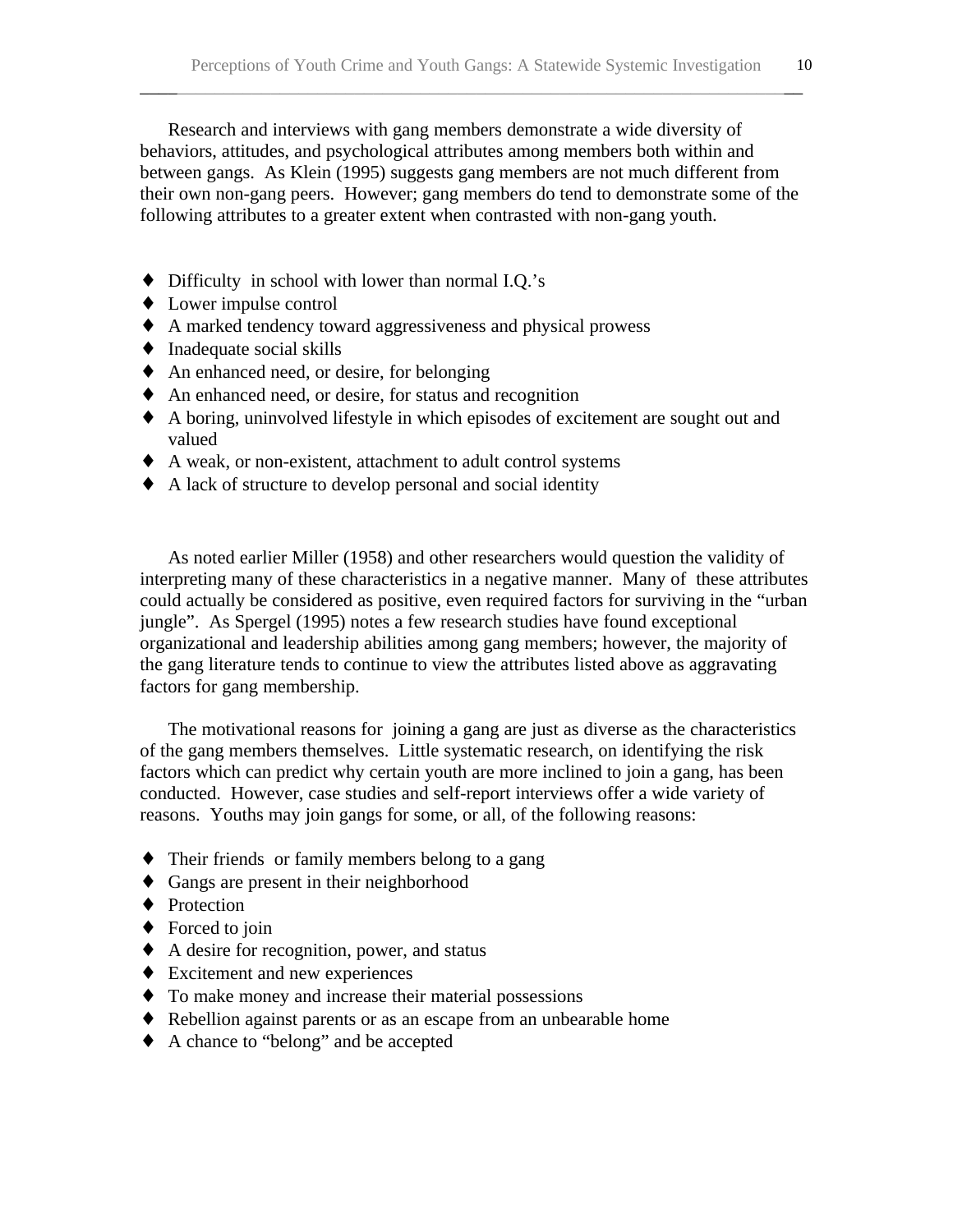While a considerable number of gang members offer protection as their reason for joining the gang empirical research documents that in many of these cases the perceived threat of violence was far greater than reality. Many youths feel compelled to join the gang out of a perceived fear that they will consistently be harassed, even killed, should they decline to join. In actuality their fears are often exaggerated and ironically they face a greater risk of personal victimization by joining the gang and becoming involved in its criminal activities. Likewise, few youth are actually forced to join a gang. Coercion as a recruitment method appears to be more rare than originally thought. However, this can occur when a gang needs to increase its size, as prior to an anticipated altercation with a rival gang, or when the gang perceives a threat to its territory such as an influx of new immigrants or residents (Spergel, 1995; Klein, 1995).

# **What are the demographic features of the American street gang?**

*Age*

Many individuals erroneously assume that street gangs are entirely composed of teenagers or juveniles under the age of 18. This assumption continues to persist despite countless studies which refute this notion. Thrasher (1936) in his pioneering study of Chicago street gangs, in the 1920's, found that member ages ranged from 6 to 50 years old with the majority of the members being 11 to 25 years old. While the gang literature of the 1950's and 60's focused on juvenile gangs ample evidence suggests the presence of young adults in their twenties either forming their own gangs or belonging to juvenile gangs (Spergel, 1995). By the 1970's, and certainly the 1980's, the average age of gang members had increased over the average age of the typical 1950's member. Chin (1990) reported an average age of 22.7 years for those members in his Chinatown study of the 1980's.

Analyzing 1987 and 1988 Chicago Police Department records Bobrowski (1988) found an average age of 19.4 among male gang members and Spergel (1995) notes that the average age of Chicago's gang homicide offenders grew from 19, in 1985, to 20 years of age in 1990.

Klein (1995) notes that this "graying effect" is more apparent in cities with established, or chronic, gang problems. Trends suggest that members are retaining their ties to the gang for longer periods of time as opposed to joining at older ages. The presence of these older gang members can negatively impact the gang and its activities since these members are more likely to be criminally experienced and more heavily involved with drug sales. Consequently, these individuals become "revered" and serve as undesirable role models for the younger members.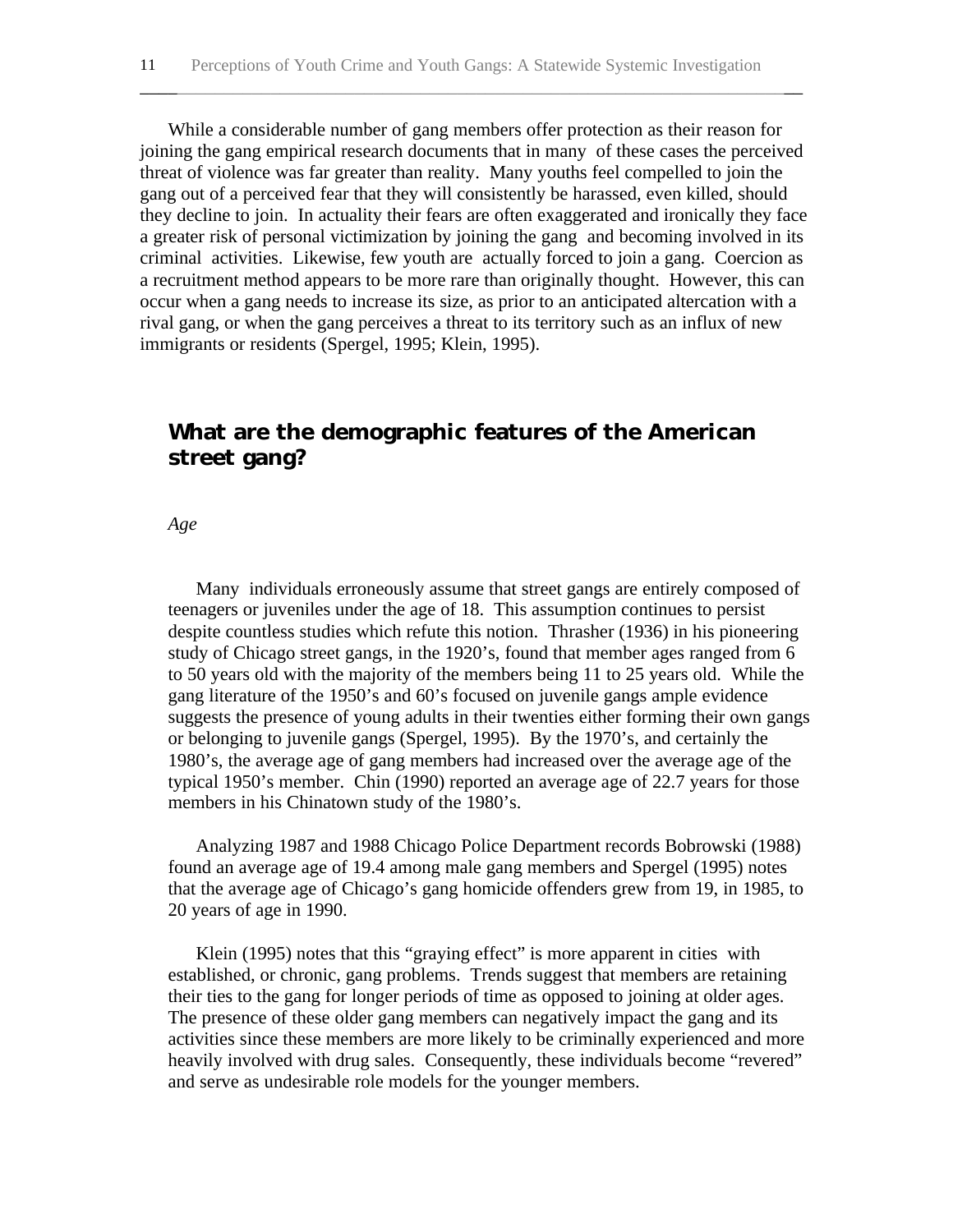#### *Race/Ethnicity*

As previously mentioned gangs have historically transcended all racial and ethnic lines but today's gang members are predominately, but not exclusively, Black and Hispanic males. Miller (1982) surveyed nine large cities and found that 44.4 percent of the gang members were Hispanic, 42.9 percent were Black, 9 percent were White and roughly 4 percent were of Asian descent. Klein (1995) analyzed police records and reported that 45 percent of Los Angeles' gangs were Hispanic, 41 percent were Black, 9 percent were Asian, and the remaining 5 percent were White. As Bursik and Grasmick (1993) argue the overrepresentation of Blacks and Hispanics within gangs does not reflect any special predisposition on their part.

 As Spergel (1995) suggests mixed race gangs are not uncommon in many jurisdictions although Black gangs demonstrate a greater propensity for remaining homogeneous. While mixed race and ethnic gangs do occur these appear to be anomalies with racial and ethnic homogeneity remaining as the dominant pattern among American street gangs. An analysis of gang composition in Chicago reveals that homogeneity levels were greatest for Black gangs (96 %), followed by Hispanic (94%) and White gangs (88%) (Knox, 1991).

Hispanic gangs are primarily composed of Mexican-American and Puerto Rican youth while Asian gangs include youth from China, Korea, Japan, Cambodia, and Vietnam. White gangs usually consist of second or third generation youth with ties to Poland, Italy, Ireland and recently Russia.

### *Gender*

Historically gangs have been a male dominated institution with females being relegated to either support roles, such as carrying weapons or drugs, or separate auxiliary gang members attached to the all male gangs. Female auxiliary gang members were often precluded from participating in formal meetings of their affiliated male gang. As Klein (1995) notes this exclusion was a product of male chivalry and as a result of the belief that the females would be susceptible to "snitching" if they were allowed access to the gang's criminal planning activities. Members of these auxiliary gangs tended to possess the same psychological and sociological attributes of their male counterparts and did engage in independent criminal activity but to a lesser, and substantially less violent, extent.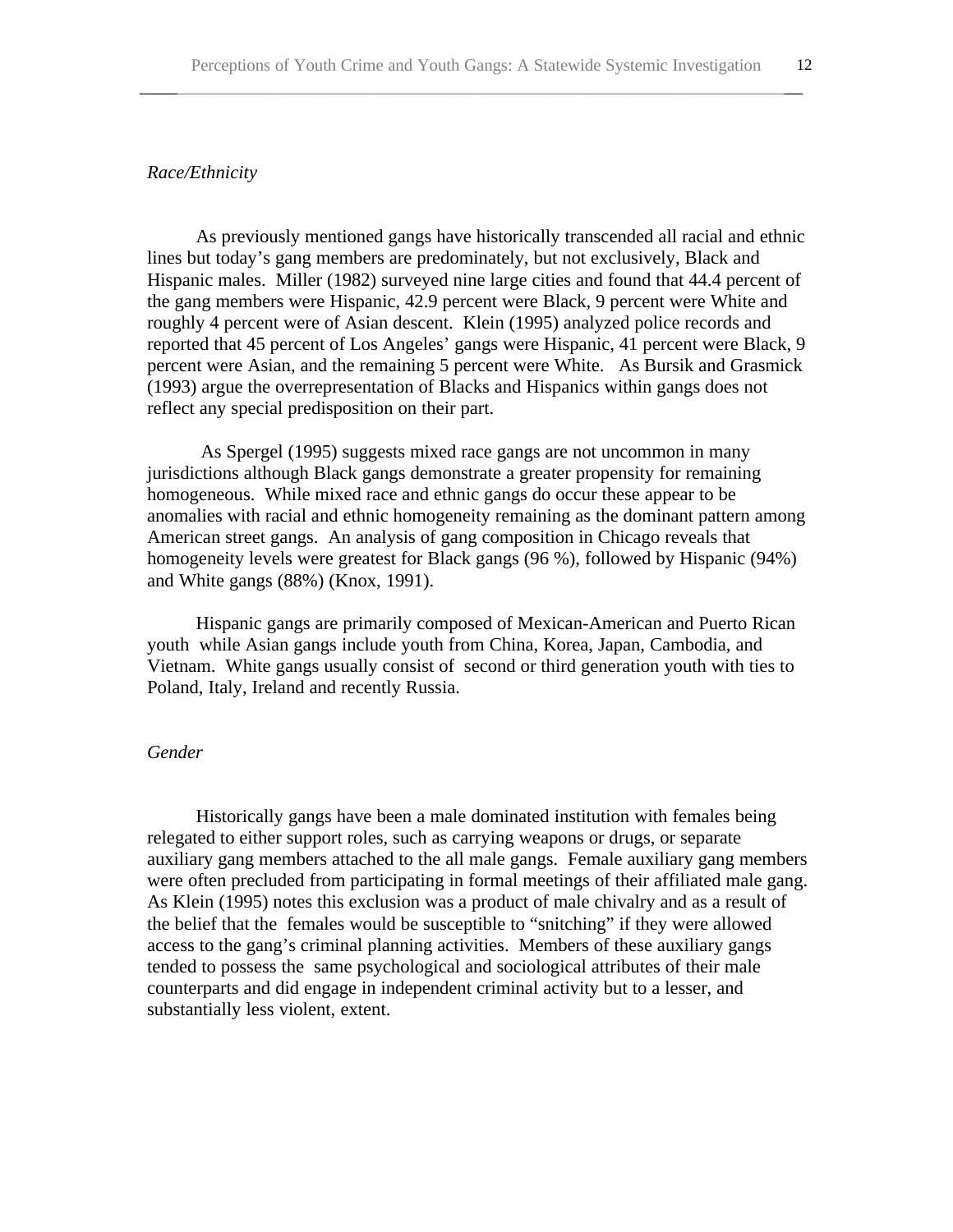Recent research on female gangs provides ample evidence of a changing pattern with respect to male gangs. Females are now joining male gangs as true members, as opposed to fulfilling a support role, and a greater number are also forming their own independent, non-male affiliated gangs. (Campbell, 1990) (For an excellent account of an all female gang see Lauderback, Hansen, and Waldorf, 1992).

\_\_\_\_\_\_\_\_\_\_\_\_\_\_\_\_\_\_\_\_\_\_\_\_\_\_\_\_\_\_\_\_\_\_\_\_\_\_\_\_\_\_\_\_\_\_\_\_\_\_\_\_\_\_\_\_\_\_\_\_\_\_\_\_\_\_\_\_\_\_\_

In spite of this emerging independence female gang members still constitute a minority, in terms of both their number and their criminal activities, when contrasted with male gang members. Curry, Ball, and Fox (1994) reviewed police gang files and found that females constituted 5.7 percent of the included gang members. Other studies have produced similar figures with Miller's 1975 estimate, of 10 percent, remaining as the maximum estimated proportion of female gang members (Curry, 1998). One notable exception can be found in the work of Esbensen and Winfree (1998) who found female membership to be as high as 38 percent of the total membership. Female gang members commit fewer offenses and far fewer violent offenses (Curry, 1998). Compared to male gang members they are also less likely to condone acts of physical violence and to believe that violence is justifiable ( Deschenes, et. al, in Curry, 1998).

However, recent investigative reports indicate that female gang members are becoming as equally violent, and in some cases even more violent, than their male counterparts. Female gang members are using violence as a means of establishing, maintaining, and enhancing "face" or reputation for both themselves and for the gang as a whole. In many cases females have to exert twice the effort, hence more random and unprovoked acts of violence, in order to gain the same reputation as a male gang or gang member (Wang, 1998; Sikes, 1997).

## **What are the structural features of American street gangs?**

#### *Organizational Structure*

The gang's organizational structure can range from a highly organized militaristic unit, in which roles are clearly defined, to a loose amoeba like form with no clearly defined roles and expectations. The former type of gang is far more scarce than the later. While supergangs have existed these represent the extreme end of the organizational continuum. Gangs, such as the Vice Lord Nation and the Black Disciples, with clear hierarchical organization, established ranks, and in some cases a formal charter do not reflect the typical American gang.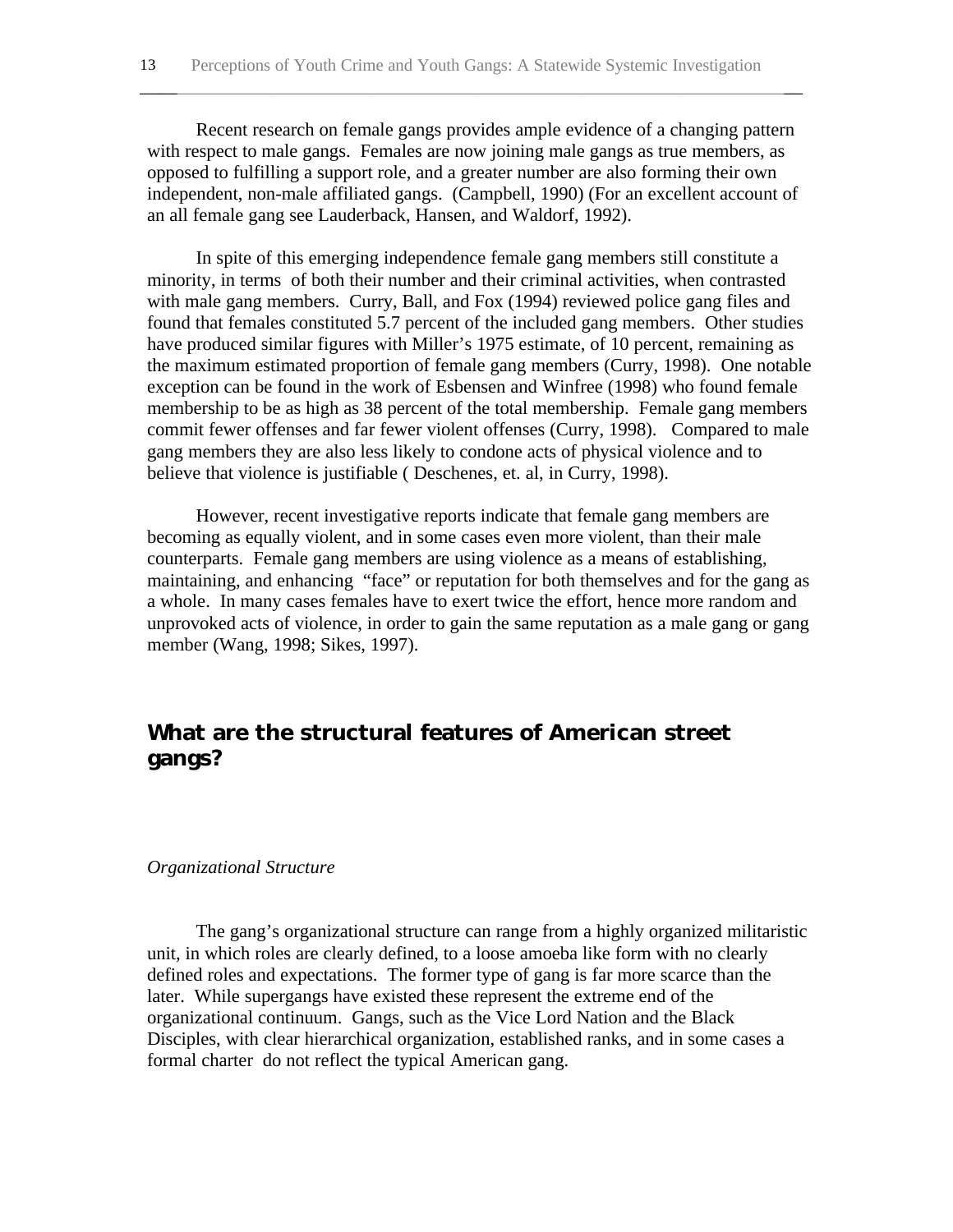The traditional gang structure consists of several tiers of members arranged on the basis of the members' ages. The oldest members, often referred to as veteranos or original gangsters, occupy the top tier. Following this group is a middle or junior tier with the youngest members, babies or pee-wees, being found in the lowest tier. Typically the members do not associate and operate as a full unit. Normally, small cliques of similarly aged members will form and associate with each other. Consequently, the majority of the gang's crime is performed by these individual cliques as opposed to the entire gang operating jointly as one unit.

\_\_\_\_\_\_\_\_\_\_\_\_\_\_\_\_\_\_\_\_\_\_\_\_\_\_\_\_\_\_\_\_\_\_\_\_\_\_\_\_\_\_\_\_\_\_\_\_\_\_\_\_\_\_\_\_\_\_\_\_\_\_\_\_\_\_\_\_\_\_\_

Klein (1995) notes that this structure is more common in cities with long standing gangs and among gangs in which membership is intergenerational. However, Klein (1995) reports that the traditional structure is no longer the predominant form. His survey of 261 police agencies revealed that 65 percent of the cities' gang structures did not demonstrate the traditional profile. The most predominant structure today is less vertical and age-graded. The typical gang is autonomous, claims less territory, and tends to have a shorter existence. Twenty percent of the respondents reported geographically connected gangs with a horizontal structure. The Bloods and Crips epitomize this model with branches, or sets, spreading across different neighborhoods and cities.

#### *Types of Members*

Gang membership is an extremely fluid and dynamic process with most gangs demonstrating relatively high turnover rates as new recruits enter as other members dissociate themselves from the gang and its activities. Contrary to popular assumptions it is possible to terminate one's membership with little, if any, negative repercussions. Commenting on the "once you are in – your in for life" notion Decker and Lauritsen (1996) argue that in many cases this is widely used by the gang's leaders as a form of propaganda for maintaining control over the other members and to maintain a sizeable membership.

Gang members' commitment and involvement levels also vacillate considerably throughout their gang careers. The most dedicated and involved members form the core or nucleus of the gang. These core members establish and define the gang's identity and also tend to be more active in the gang's criminal and non-criminal activities. As Klein (1995) suggests one can become a core member by being heavily involved in crime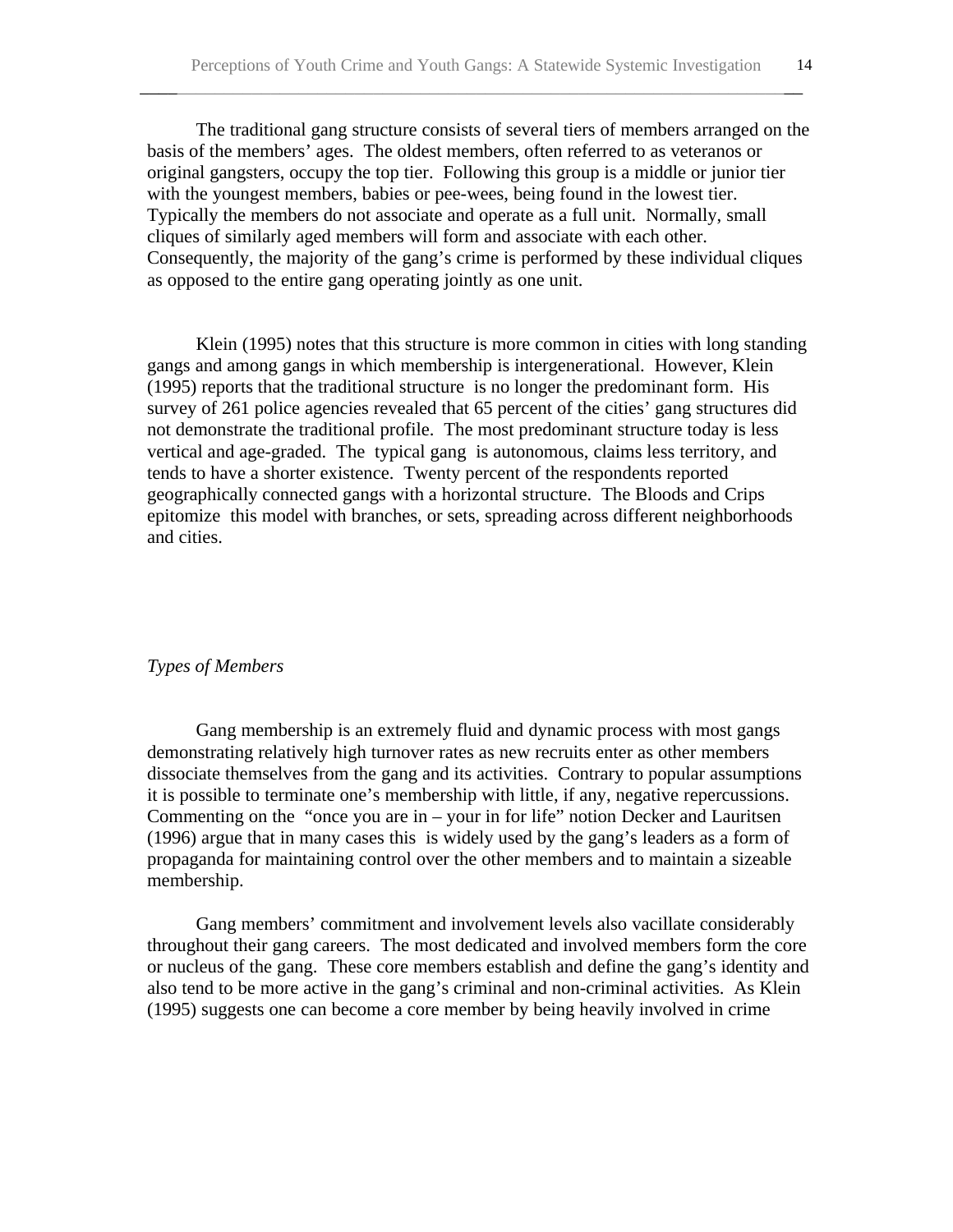and/or the routine activities of the gang. Many core members are heavily involved in the gang's criminal activities but not its daily routine activities and vice-versa. Individuals with less commitment, or fringe members, are often not recognized as full members, demonstrate sporadic attendance at gang related functions, and possess less status when compared to the core members. Individuals, or "wannabees" who aspire to become gang members are typically younger and pose a greater threat for law enforcement since their aspirations can act as an aggravating factor for engaging in violent crime in order to prove themselves and receive member status. Seniors or older gangsters are normally older teens or young adults who either were, or still are, attached to the gang for many years. These members are perceived as having the highest status and are often viewed as mentors or role models. Spergel (1995) notes the existence of floaters or individuals that act as brokers or consultants to the gang. Floaters do not have member status but associate with the gang whenever their expertise or resources are needed.

Spergel (1995) concludes that gang membership criteria and roles are often vague and unclear even among the gang's members themselves. Gang members may graduate to higher status positions, especially as they grow older; however, many members may shift back and forth between core and fringe status in relation to the degree to which they need the gang and its perceived benefits.

### *Leadership*

Types of leadership vary across gangs with no one dominant theme being apparent. Leadership within the traditional gang of the 1950's and 60's was highly correlated with age. Instead of having one clear leader for the entire gang numerous leaders existed within each of the age-graded cliques. Older leaders had stronger reputations but their status did not always enable them to exert leadership over younger members.

Klein (1995) reports this same style for many of today's gangs with leadership being heavily dependent upon gang activities. One member might act as a leader for criminal activities while another member may play a more important role when noncriminal, or social, activities are in question. Leadership also changes frequently over time as members leave the gang and other newer members become more committed to the gang and its activities.

Miller (1981) delineates three stereotypical models of leadership and notes that elements of all three can usually be found to exist at some point during the life of the gang. The military command model, with a centralized and hierarchical chain of command; the key personality model and a collective leadership model. The military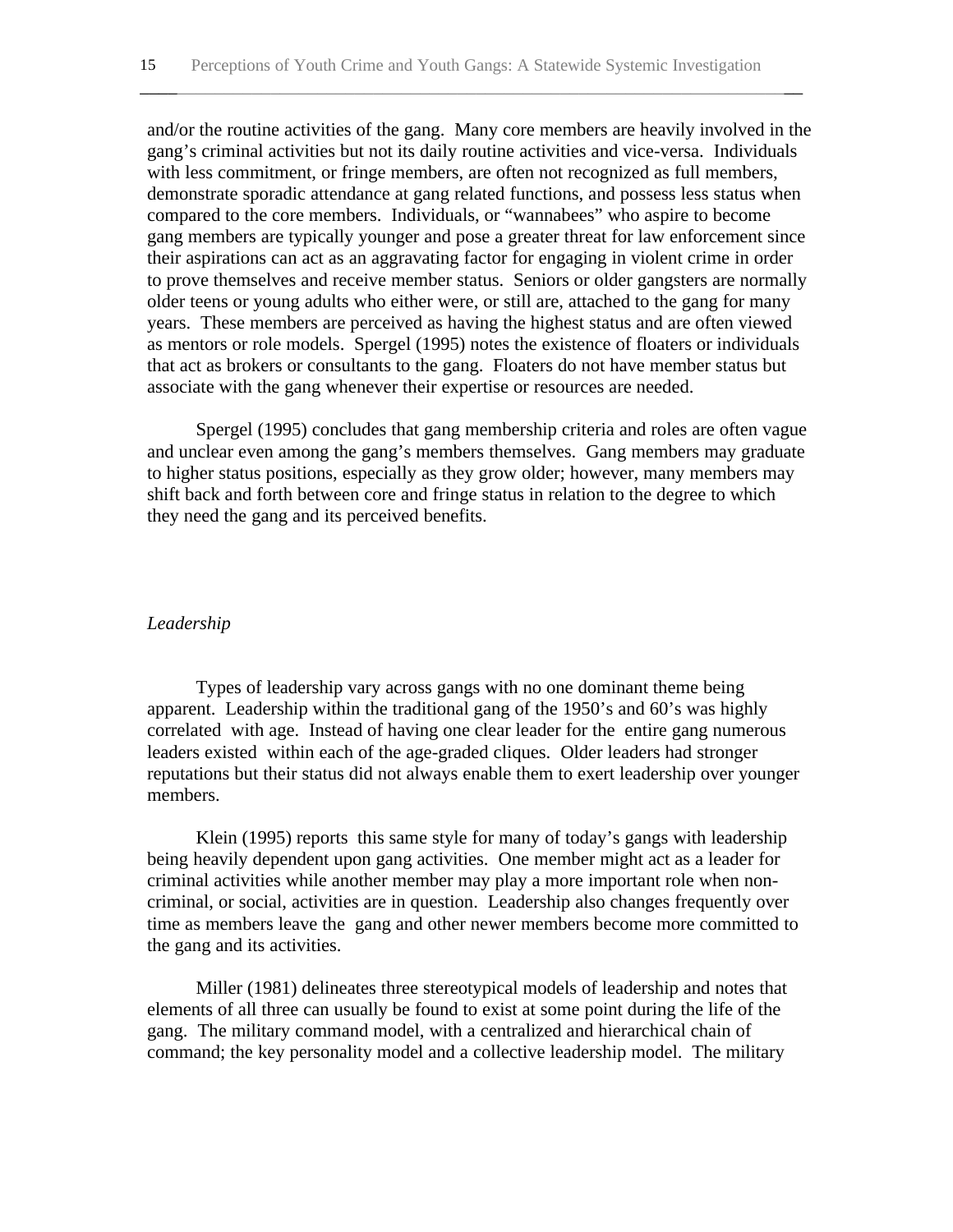model is often erroneously presumed to be the most common type of leadership but the majority of gangs tend to be more democratic and less rigid than this model would imply (Klein, 1995).

\_\_\_\_\_\_\_\_\_\_\_\_\_\_\_\_\_\_\_\_\_\_\_\_\_\_\_\_\_\_\_\_\_\_\_\_\_\_\_\_\_\_\_\_\_\_\_\_\_\_\_\_\_\_\_\_\_\_\_\_\_\_\_\_\_\_\_\_\_\_\_

#### *Gang Size*

Assessments on the sizes of gangs should be approached with caution given the fact that membership is highly transient with turnover occurring on a relatively frequent basis. Law enforcement estimates on Chicago and Los Angeles "supergangs" have suggested that membership rosters can range in the thousands and even hundred thousands. However, these estimates are usually derived from arrest records or intelligence databases which are historical in nature and may include members who are no longer active with the gang and/or may list "wannabees" as actual members. Results from the National Youth Gang Survey indicate that 90 percent of the nation's largest cities reported having more than 500 gang members. An average gang size of 98 members can be derived from this study (United States Department of Justice, Office of Juvenile Justice and Delinquency Prevention, 1997).

A five city case study, conducted by the Police Executive Research Forum, indicates approximately 4,000 to 5,000 gang members in San Diego, Austin, Kansas City, and the Metro-Dade area. The number of distinct gangs within these cities ranged from 60 to 75. An estimated 100,000 gang members belonging to 132 gangs were reported for Chicago (Lamm-Weisel and Painter, 1997).

Some researchers argue that gangs are relatively small and range anywhere from 4 to 50 or 75 members (Spergel, 1995). Typically gangs will be smaller in cities with emerging gang problems and larger in those cities with established, or chronic, gang problems. The size of a gang can also vary by season and with specific events that affect the gang. Gang rosters may swell in a time of crisis, such as impending gang violence or to protect turf or drug markets when they are threatened, in order to demonstrate greater strength. Likewise a gang's size may decrease if the gang faces no threats and exists in a more stable environment.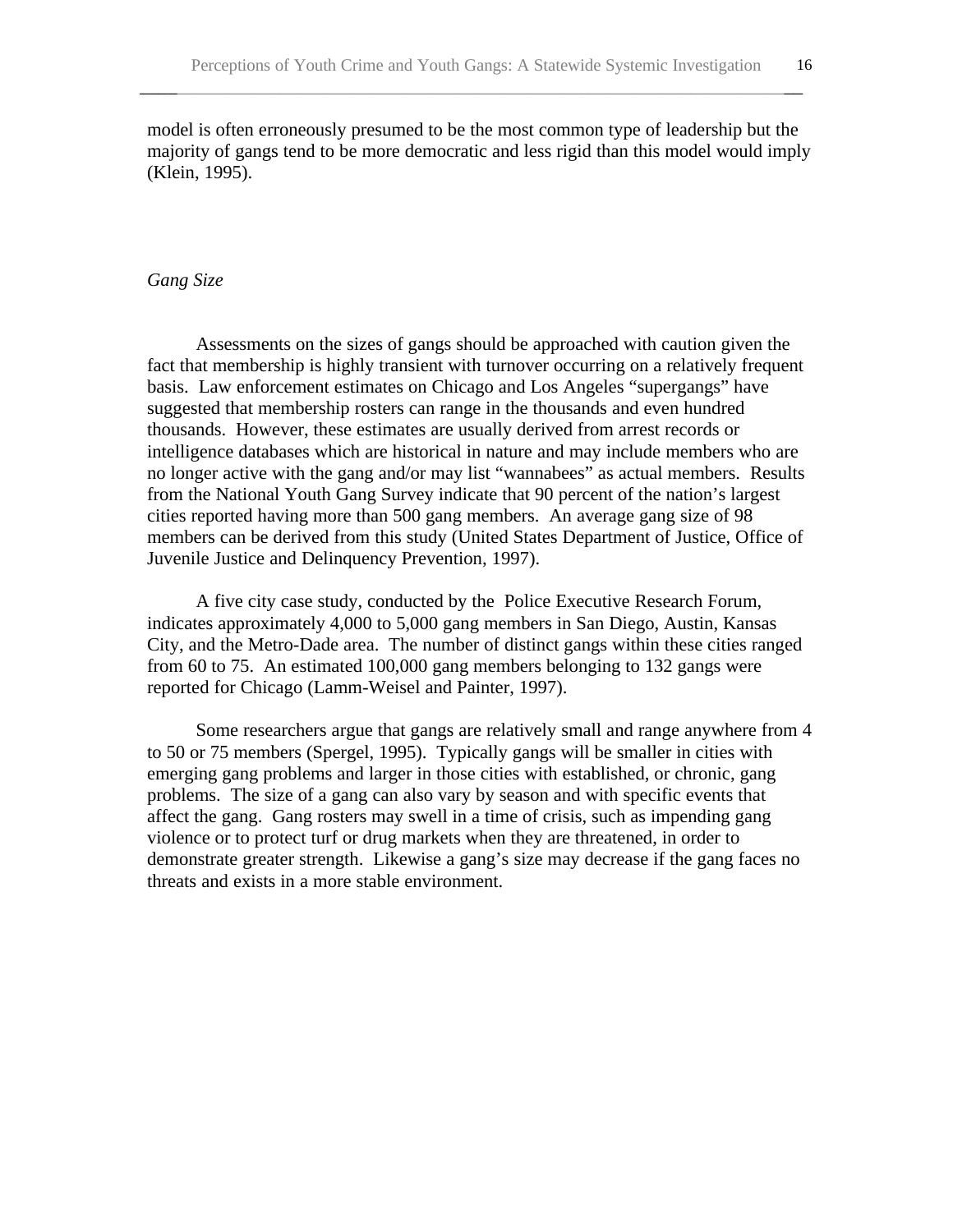# **What type of criminal and non-criminal activities do gangs engage in?**

The typical gang member spends a considerable amount of time simply "hanging out" looking for excitement, regaling in past war stories and reliving other prior neighborhood events. Obviously non-gang delinquents and non-delinquent youth engage in these same behaviors; however, recent research indicates that gang youth may participate in these activities on a more frequent basis. Huff (1996) surveyed gang and non-gang youth and found that gang members were significantly more likely to "hang out", attend parties, "cruise", and fight when contrasted with their non-gang counterparts. The differences were most pronounced for fighting with 93 percent of gang members reporting this behavior and only 20 percent of the non-gang youth reporting the same. Extremely significant differences became apparent when the youth were asked about drugs and alcohol. Gang youth were approximately 2 ½ times more likely to drink alcohol, 5 times more likely to use drugs, and 8 times more likely to report that they had sold drugs (Huff, 1996).

A recurrent theme in the gang literature is a noticeably greater discrepancy, in the criminal behavior of gang members, when compared to non-gang youth. Gang members demonstrate consistently higher levels of offending in both studies which examine self-report and official arrest data. Esbensen and Huizinga (1993) report gang member offending to be 2 to 3 times greater than crime among non-gang youth. This greater level of criminal activity includes both non-violent and violent offenses with a greater disparity occurring for violent crime (Thornberry, Krohn, Lizotte, and Chard-Wierschem, 1993).

Huff (1996) notes that Cleveland gang members were significantly more likely to report engaging in assaults on rivals, carrying guns and knives to school, carrying concealed weapons in general, and arson. Only 2 percent of the non-gang youth reported prior participation in a drive-by shooting contrasted with 40 percent of the gang members. Thirty-four percent of the gang members had intimidated or assaulted victims and witnesses with 15 percent reporting prior involvement in an episode of homicide. No non-gang youth reported involvement for these last two offenses.

Recent research indicates not only a greater criminal involvement among individual gang members, but also demonstrates that gang members can be held accountable for a large proportion of all juvenile crime. Analyzing self-report data Thornberry and Burch (1997) found that gang members' 'elinquent acts were disproportionate in relation to their representation in the population. Gang members constituted 30 percent of the teens, in the researchers' Rochester sample, yet accounted for 65 percent of all reported acts of delinquency. These gang members were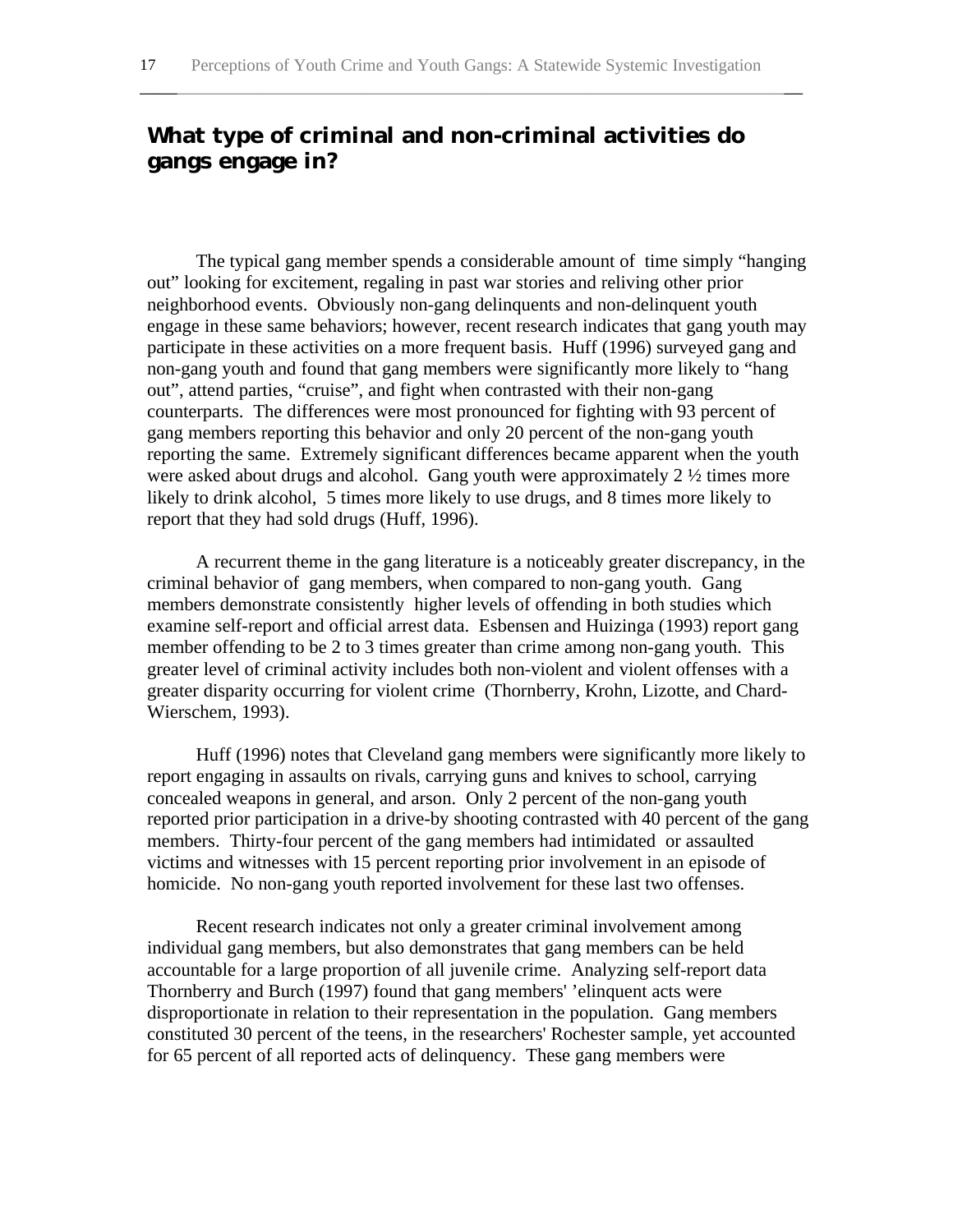responsible for 86 percent of all reported serious crime, 69 percent of all violent crime, 68 percent of all property crime, and 70 percent of all reported drug sales (Thornberry and Burch, 1997).

\_\_\_\_\_\_\_\_\_\_\_\_\_\_\_\_\_\_\_\_\_\_\_\_\_\_\_\_\_\_\_\_\_\_\_\_\_\_\_\_\_\_\_\_\_\_\_\_\_\_\_\_\_\_\_\_\_\_\_\_\_\_\_\_\_\_\_\_\_\_\_

Despite these salient findings it is important to note that criminal activities vary by gang member and gangs as a whole. Not all gang members offend at equal rates, indeed many gang members never commit criminal acts. Likewise, some gangs can be held accountable for a large proportion of crime while similar gangs, in other locations, will only be accountable for a smaller proportion of the total crime.

## **What is the relationship between gangs, drugs and violence?**

As the research documents drug related offenses and acts of violence are more prevalent among gang members; however, as Moore (1990) suggests attributing the individual acts of the members to the entire gang as a whole can be a problematic assumption. The simultaneous growth in gang related violence and drug related offenses, primarily crack cocaine distribution, led to speculation that the gangs were controlling the drug markets and engaging in more violence as a result. Two opposing viewpoints have emerged surrounding this controversial hypothesis and the extent to which the gangs are involved in wholesale drug trafficking.

Skolnick (1990) argues for the existence of supergangs which are highly structured organized groups of entrepreneurs whose primary activity is drug trafficking. These were originally street gangs that evolved into business organizations and which seek to further their distribution network by any means, including the threat and use of force. Taylor (1990) argues that the gangs of Detroit have joined forces with drug dealers to form powerful drug distribution alliances which ruthlessly maintain violent control over their territory. The California Department of Justice (1993) reports that the Bloods and Crips have taken over the drug markets in several cities and routinely engage in street level violence as they battle for control of the drug trade.

Alternatively, Klein (1995) argues that the typical street gang does not have the capability to become a rational business organization and that while individual gang members may sell drugs the entire gang does not exist, and function, for this reason. The classic street gang is structurally and functionally distinct from the drug distribution group or gang. The street gang engages in generalized and spontaneous acts of crime while the drug gang's crime is specific and focused on business. Drug gangs have more cohesion, a greater degree of centralized leadership, and place more value on loyalty and secrecy. Finally, the street gang's territory is defined by residential proximity whereas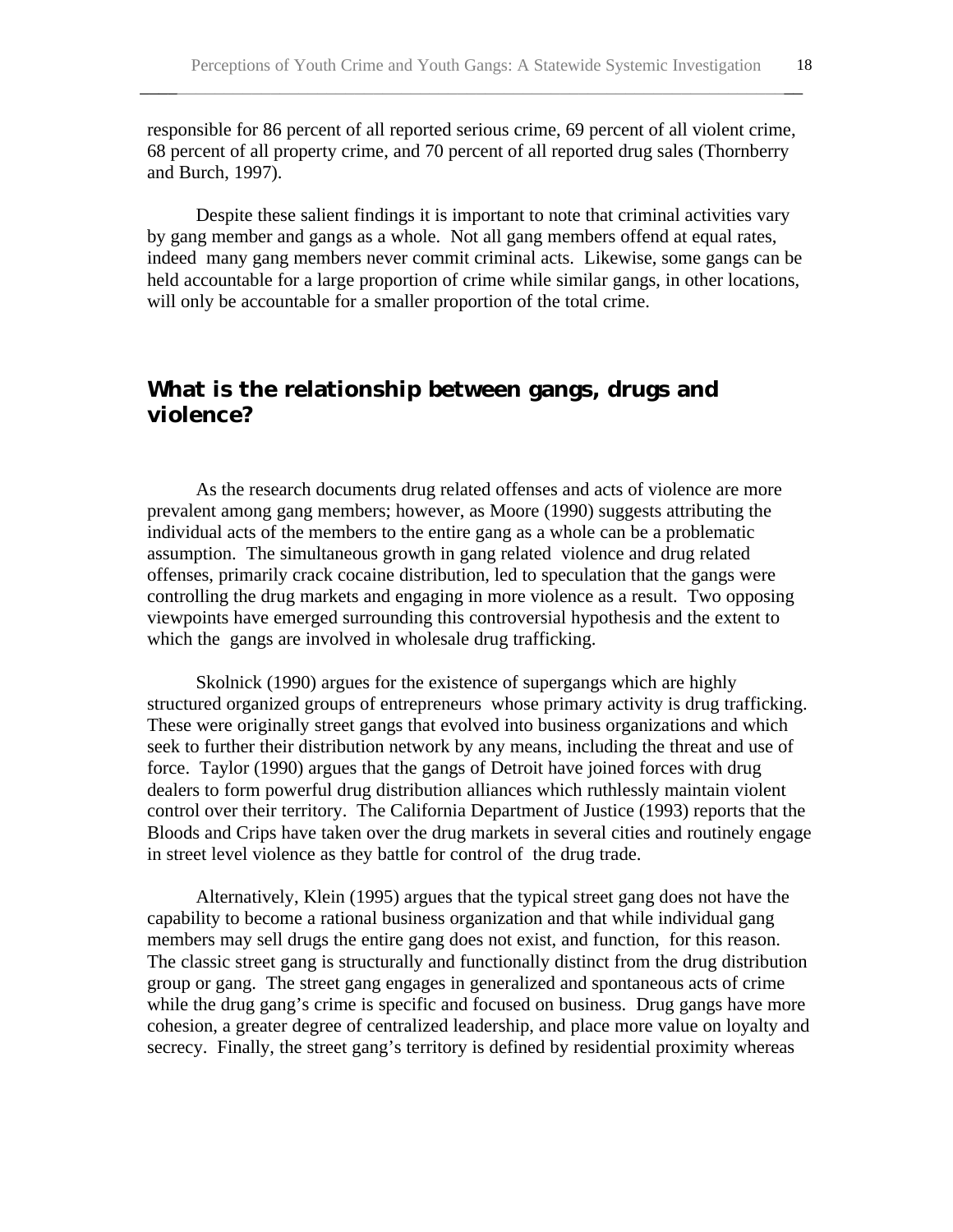the drug gang's territory is dictated by drug sales and market demand irrespective of where the members live. Decker, Bynum and Weisel (1998) offer confirmatory evidence regarding the extent to which street gangs evolve into organized criminal syndicates or crime groups. With the exception of the Gangster Disciples, in Chicago, these researchers found that street gangs are not transforming or growing into organized crime groups.

\_\_\_\_\_\_\_\_\_\_\_\_\_\_\_\_\_\_\_\_\_\_\_\_\_\_\_\_\_\_\_\_\_\_\_\_\_\_\_\_\_\_\_\_\_\_\_\_\_\_\_\_\_\_\_\_\_\_\_\_\_\_\_\_\_\_\_\_\_\_\_

As Fagan (1996) suggests not all gang violence is necessarily connected with drug sales, nor are all drug selling and violence necessarily connected with gangs. Moore (1992) and Chin (1990) found no significant relationship between gang violence and drug trafficking among Chicano and Chinese gangs respectively. Hagedorn (1988) found similar findings among Black males in Milwaukee. It is plausible that individual gang members experience altercations with drug dealers and these escalate into episodes of street violence which draw in more gang members. These gang members retaliate to defend their turf or "homeboys" but not for maintaining or expanding a drug distribution network.

Maxson and Klein (1996) clarified the relationship between gangs, drugs, and homicide by analyzing homicide data with an emphasis on gang and drug related motives. The researchers concluded "that while participants in gang related homicides are more likely to have roles in the sale and distribution of drugs, the sales involvement may be less likely to figure as a cause, for the homicide, when compared to non-gang homicide cases". "If anything, the sales-violence connection seems stronger in nongang cases."

Fagan (1996) argues that the increasing gang violence is more attributable to three non-drug related factors. Gang members have gotten older and older offenders are more prone to commit more serious offenses. Gang neighborhoods have become more socially and economically isolated with fewer legal opportunities. Consequently, robbery has become a more frequent means of acquiring money and material goods. Third, Fagan (1996) suggests that more, and more powerful, firearms are now easily accessible to gang members.

# **What are the methods for addressing the gang issue?**

Gang prevention programs have been exceedingly rare in the past and still remain so today. Prevention is problematic in that it requires accurately predicting who is likely to become a future gang member and an understanding of the exact conditions under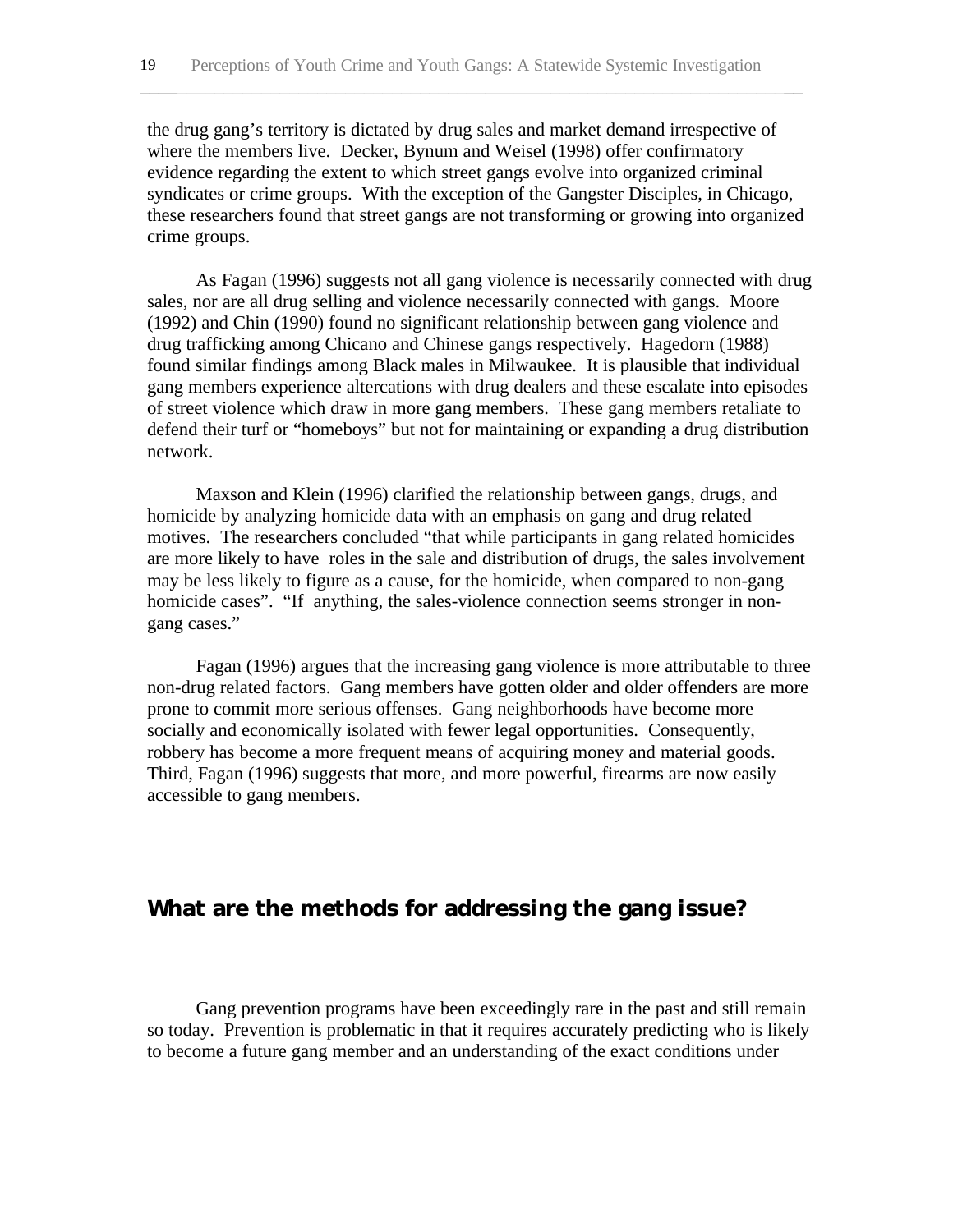which gangs arise. Without precise knowledge of these, for a given community and its youth, it is difficult to apply generic programs and assume they will work under all conditions and for all youth. In addition, Klein (1995) warns that identifying a youth as a potential troublemaker, or gang member, can label or stigmatize the youth and create the exact opposite and unintended effect in which the negatively labeled youth gravitates to the gang.

\_\_\_\_\_\_\_\_\_\_\_\_\_\_\_\_\_\_\_\_\_\_\_\_\_\_\_\_\_\_\_\_\_\_\_\_\_\_\_\_\_\_\_\_\_\_\_\_\_\_\_\_\_\_\_\_\_\_\_\_\_\_\_\_\_\_\_\_\_\_\_

Gang intervention programs have been the most prevalent form of managing the gang situation. Intervention programs seek to reform, rehabilitate, and divert gang members away from the gang and into more prosocial and acceptable activities. Typical intervention programs utilize community mobilization, street outreach, and the provision of opportunities or some combination of the three.

Community mobilization programs seek to empower the neighborhood's residents both socially and politically. Once empowered, and actively involved in community affairs, the residents would become attached or bond to each other and to the surrounding social institutions like the school or church. The community's cohesiveness would then enable the residents to define community problems and develop their own effective solutions. The logical outcome would be a healthy and organized community environment; an environment which substantially minimizes the chance of gang formation and persistence. These programs were popular in the 1920's and 30's and are once again being renewed today (See Spergel, 1995, for an exceptional community based model for managing the gang situation and Atkinson, 1996, for an exemplary example of community mobilization).

The most well known community mobilization program was the Chicago Area Project which vitalized the community and in turn produced a substantial reduction in juvenile delinquency. Despite its success and praise from the Rand Corporation it had not been identically replicated elsewhere through 1990 (Knox, 1991).

Despite its success other community programs have failed to reduce gangs and gang crime and some have paradoxically exacerbated the problem. Klein (1995) argues that these community programs probably inadvertently increased gang cohesiveness and the gang's renewed stability made it more difficult to intervene and dissolve, or at least dilute, the gang's power. Klein (1995) cogently argues that gang cohesion is the critical component to understand when working with gangs. All programs must work to loosen the gang's cohesiveness if they are to succeed.

Street outreach programs tended to typically possess strong social work components with individual students, counselors, and social service workers being assigned to work with one specific gang or one distinct community. The common feature of these programs was for the worker to interact with the gang on its turf and to foster a strong rapport with the members. Workers were encouraged to demonstrate empathy and understanding and provide activities for, and assistance to, the gang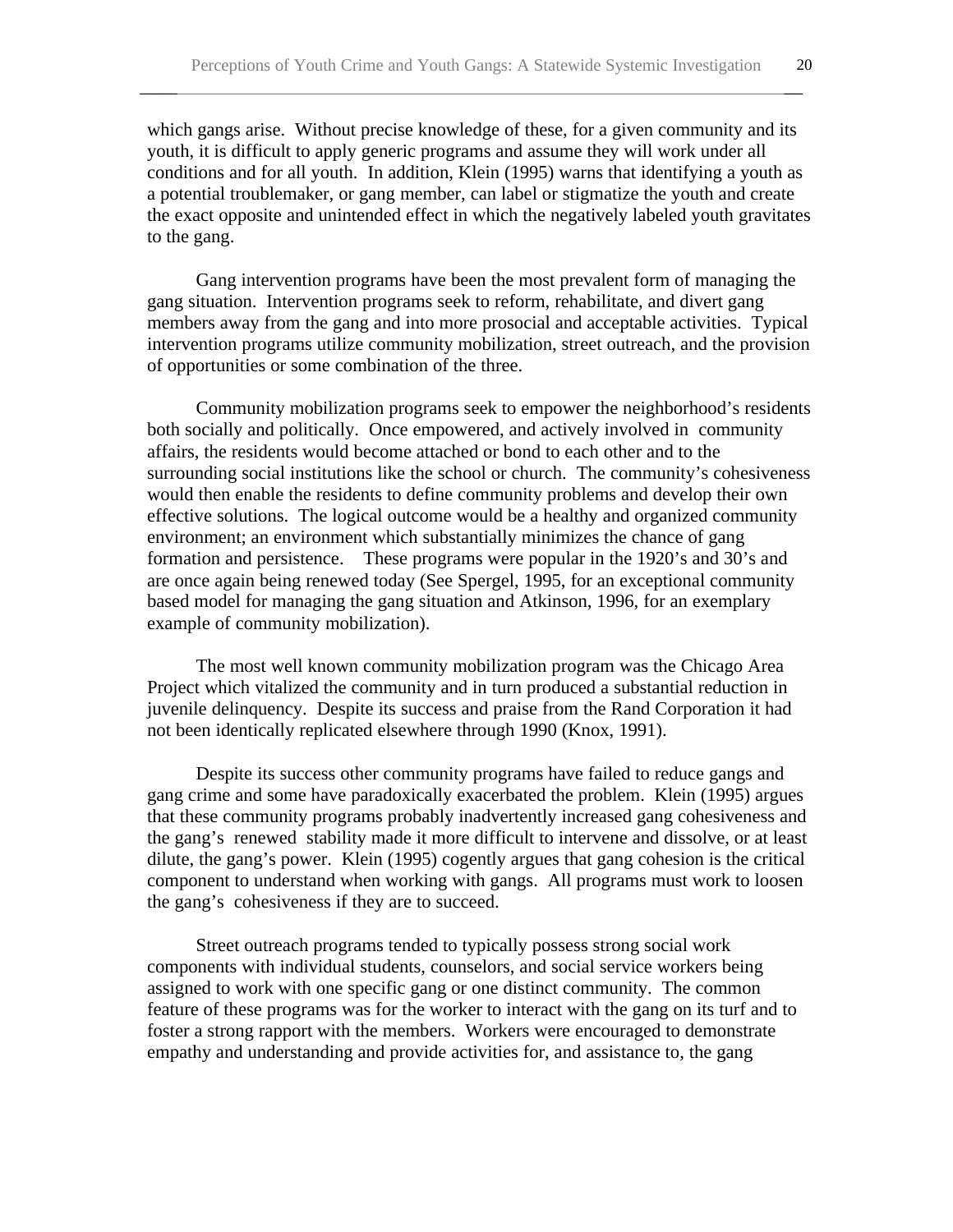members. The major drawback to these programs, during the 1950's and 60's when they were at the height of their popularity, was that they increased gang cohesion tremendously as only the really "bad" "gangs were afforded a street worker. Thus the gangs image of itself, both to the members and to outsiders, was substantially enhanced. Often, increased cohesion and heightened status lead to more criminal activity. Those youth who were closest to their assigned workers were often the same ones who experienced more trouble with the police (Gold and Mattick, 1974).

\_\_\_\_\_\_\_\_\_\_\_\_\_\_\_\_\_\_\_\_\_\_\_\_\_\_\_\_\_\_\_\_\_\_\_\_\_\_\_\_\_\_\_\_\_\_\_\_\_\_\_\_\_\_\_\_\_\_\_\_\_\_\_\_\_\_\_\_\_\_\_

While the historically disappointing use of street workers has lead to their contemporary decline programs which seek to provide social, vocational, and educational opportunities continue to flourish today. As Spergel (1995) comments these programs, in conjunction with community mobilization, appear to offer promise as effective gang intervention strategies. In essence, if the gang members can receive educational and vocational skills their chances of gaining access to legitimate opportunities, such as continued education or employment, will be attenuated and their gang involvement will decline. School to work transition programs, such as the East Los Angeles Skills Center, the Job Corps, and many local job placement programs have been successful with assisting gang members and other at-risk youth (Spergel, 1995).

Suppression programs, such as task forces, street sweeps, and gang specific legislation, are primarily administered by law enforcement and prosecution offices and target specific gang offenses and influential gang members. The underlying assumption is that removal of gang leaders will cause the gang to disband and stiff penalties will deter others from forming and joining gangs. Since the 1980's suppression programs have expanded considerably as a result of several factors. The increase in gang related violence and its relationship to the drug war; as well as the perception that intervention has largely been unsuccessful have contributed to an increase in the use of suppression tactics. Klein (1995) advocates an intense evaluation and scrutiny of these tactics in order to fully understand their efficacy to eradicate gangs and gang related crime.

# **What are the recommended best practices for dealing with the contemporary gang issue?**

The National Youth Gang Suppression and Intervention Research and Development Program, which is located at the University of Chicago, recently completed a comprehensive assessment of the gang situation including current problems and effective solutions. The following provides a synopsis of some of the program's major recommendations (United States Department of Justice, Office of Juvenile Justice and Delinquency Prevention, 1996).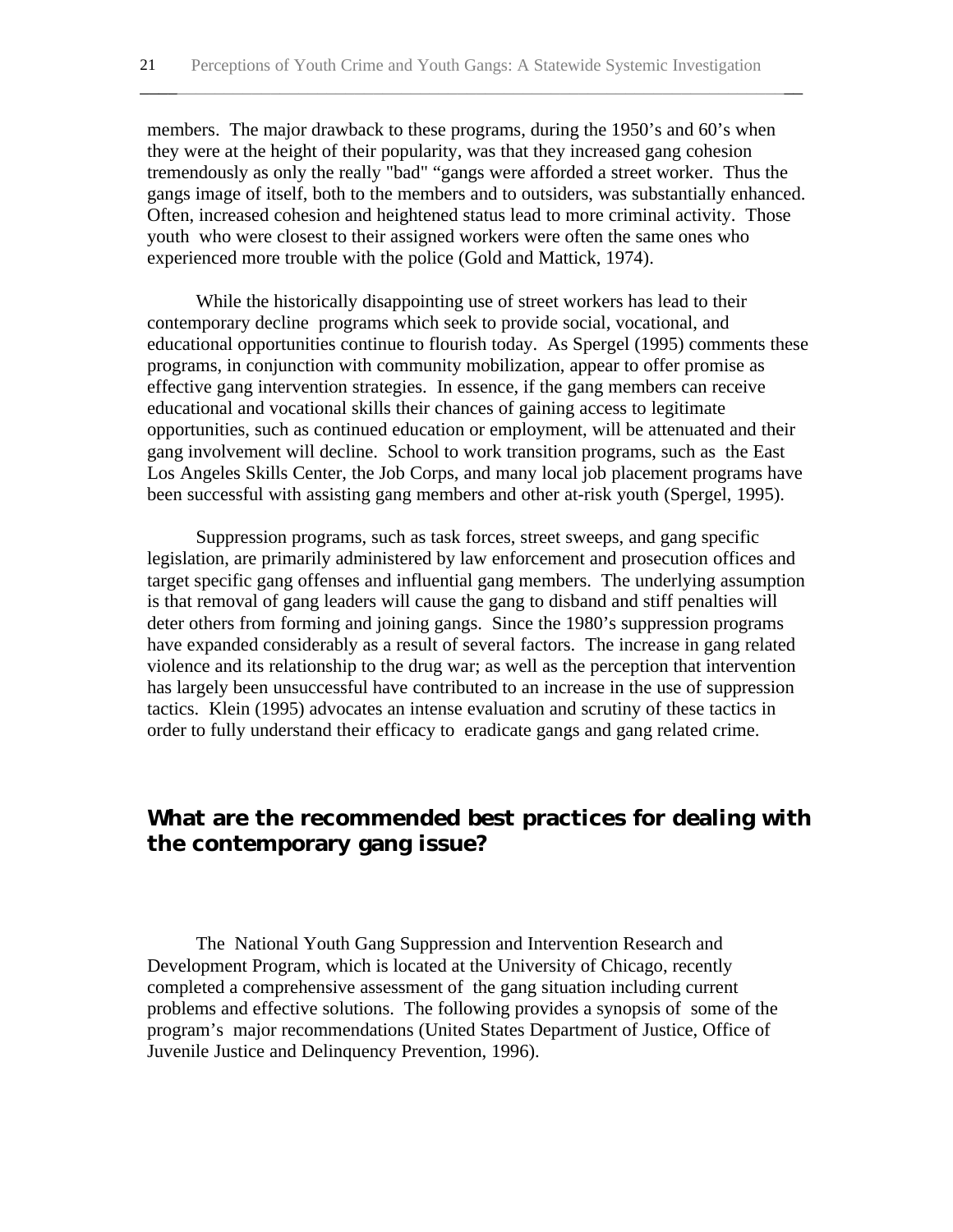### *General Considerations*

- ♦ The gang problem must be recognized, analyzed, and addressed
- ♦ Community organization, mobilization, and participation is imperative
- ♦ Collaboration between key criminal justice, social service, and community agencies
- ♦ Long-term comprehensive strategies and short range suppression and outreach services are necessary
- ♦ The implementation of **both** intervention and suppression models will facilitate greater success
- ♦ Youth gang members must be held accountable for their behavior, yet be given opportunities to change
- ♦ Systematic research and evaluation is needed
- ♦ Community oriented and multi-agency responses should be afforded to the highest funding priority

## *Law Enforcement*

- ♦ Address emerging and stable gang problems separately
- ♦ Vary resources on scope and severity of the problem
- ♦ Communities with emerging gang problems might be better served by designating a few gang specialists as opposed to establishing a full gang unit
- ♦ Communities with established, or chronic, gang problems should establish a specialized gang unit
- ♦ Develop common definitions for gang, gang member, and gang crime
- ♦ Combine aggressive enforcement with community involvement and participation
- ♦ Pursue, and utilize, secondary social intervention activities such as youth referrals and counseling programs
- ♦ Maintain up-to-date intelligence information
- ♦ Target hardcore members and gang "hot-spots"
- ♦ Conduct staff and community gang awareness training
- ♦ Administrators in communities with emerging gang issues should not deny, or downplay, their existence
- ♦ Administrators in communities with chronic gang problems should resist pressure to simply increase suppression tactics and develop programs targeted at true gang and potential gang members

## *Judicial*

♦ In communities with serious gang problems the prosecutor should follow a case from start to finish (vertical prosecution)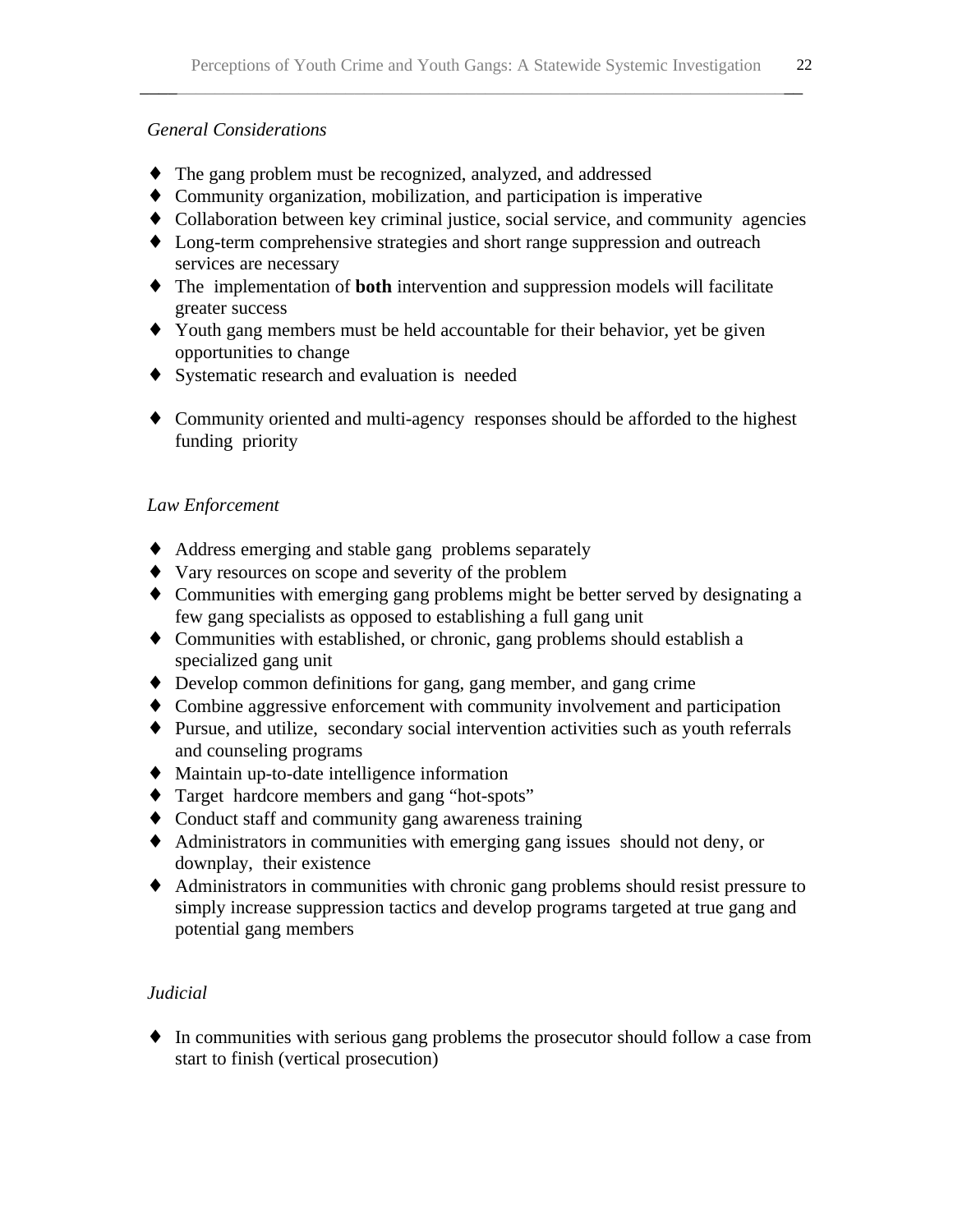♦ Prosecutors should pinpoint cases immediately after law enforcement affects an arrest

\_\_\_\_\_\_\_\_\_\_\_\_\_\_\_\_\_\_\_\_\_\_\_\_\_\_\_\_\_\_\_\_\_\_\_\_\_\_\_\_\_\_\_\_\_\_\_\_\_\_\_\_\_\_\_\_\_\_\_\_\_\_\_\_\_\_\_\_\_\_\_

- ♦ Formulate policy and procedures as to how gang cases will be managed
- ♦ Pretrial testimony should be videotaped in case victims or witnesses later recant their testimony
- ♦ Prosecutors should encourage and develop community based strategies such as counseling and job training
- ♦ Reserve long periods of incarceration for hardcore members or cases with serious violence
- ♦ Sentence minor offenders to shorter periods, preferably community supervision
- ♦ The court should improve its capability to access and provide gang related information
- ♦ Judges should be visible to the community and participate in interagency task forces

## *Corrections*

- ♦ Probation officers should conduct risk/needs assessments on gang probationers
- ♦ Probation officers should employ a service brokerage approach dependent on local resources
- ♦ Probation officers should participate in school programs
- ♦ Establish intensive supervision programs for serious offenders
- ♦ Compile gang intelligence data within the jail or prison
- ♦ Establish ties between correctional institutions and community agencies
- ♦ Incorporate and consider gang specific issues in institutional treatment programs
- ♦ Parole officers should establish networks with other criminal justice personnel and community members
- ♦ Use a step-down approach to assist the gang parolees' reintegration into the community

## *Schools*

- ♦ Gang behavior within the school should be openly assessed and addressed
- ♦ Schools with gang problems should establish school community councils
- ♦ Gang members in the schools should be targeted for remedial education, supervision, and support services
- ♦ Develop school gang codes and policies
- ♦ Involve parents of gang members in the educational process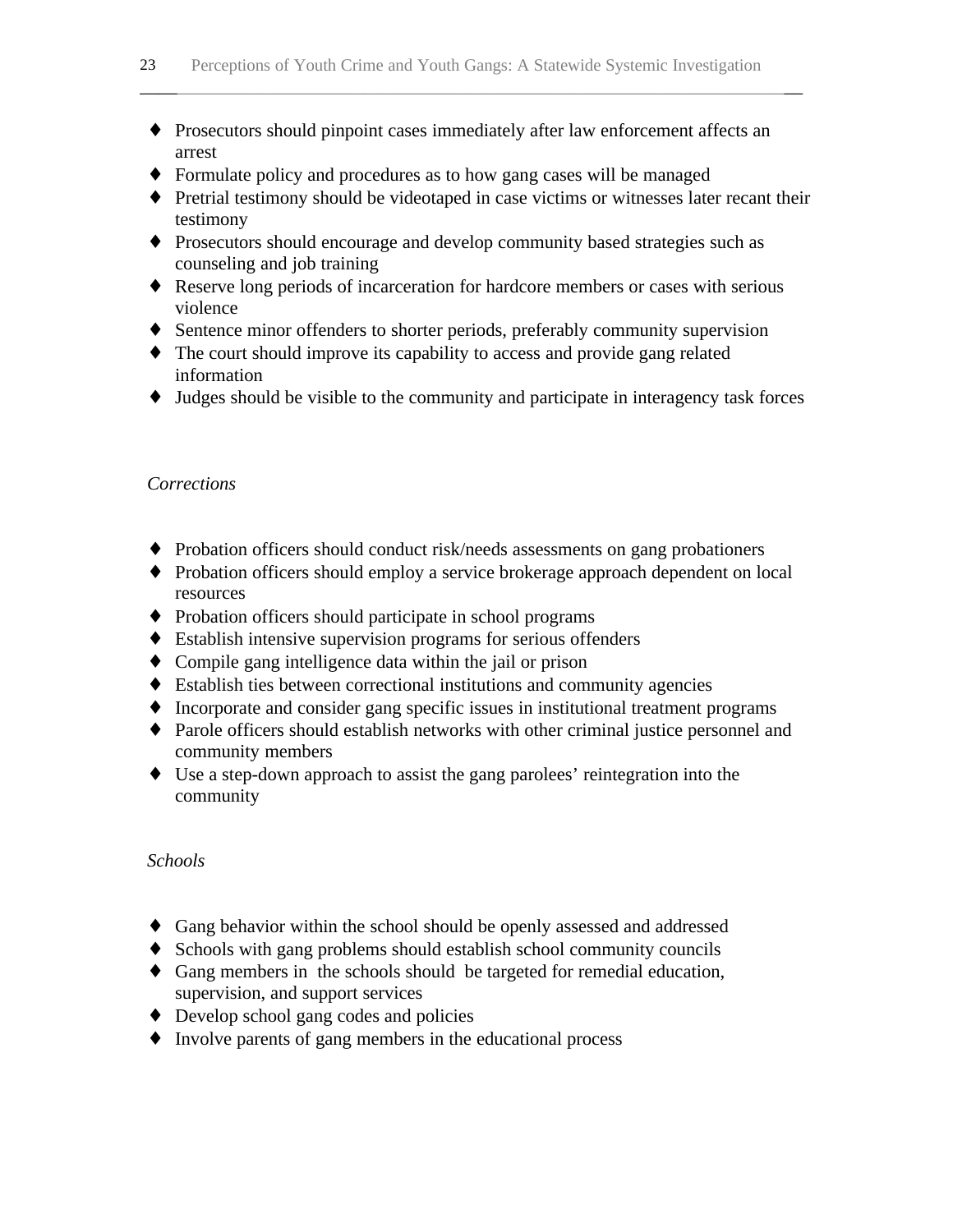## **What is known about contemporary gangs in North Carolina?**

Anecdotal evidence, media accounts, and conversations with criminal justice personnel indicate the presence of gangs in North Carolina. Indeed, Klein (1995) identified the presence of gangs in at least one North Carolina city prior to 1970 with the number of cities reporting a gang presence increasing to 13 by the end of 1992. The National Youth Gang Survey (1997) lists 24 cities and 10 counties which reported active gangs in their respective jurisdictions in 1995.

Only one comprehensive statewide research study has been conducted in this area. Oehme (1997) surveyed 410 non-randomly selected law enforcement, educational, court and correctional personnel in 1994. Of the 257 survey respondents, which represented 58 cities and 95 counties, 2,772 youth gang members were reported. These members belonged to 127 different gangs which were located in 39 different localities (18 cities, 15 counties, and 6 correctional facilities). Gangs were reported to exist in both urban and rural areas of the state with the largest perceived number being identified in the cities of Charlotte, Durham, Brevard, and Lumberton and in the unincorporated areas of Mecklenburg, Caldwell, and Durham Counties. 84 non-gang youth groups, with 1,450 members, were also reported and as the researcher notes these youth groups have the dangerous potential to evolve into formal youth gangs.

The number of reported members per gang ranged from 3 to 20. The typical municipal youth gang was reported to consist of 16 members while the average size of the typical county youth gang was reported to be slightly larger with 19 members. Demographically, 66.1 percent of the members were Black, 24.3 percent were White, 1.6 percent were of Hispanic origin, and the remaining 1.7 percent were of Asian descent.

Oehme (1997) found a significant relationship between these youth gangs and both the level of serious violent crime and drug-related activities. Sixty-one percent of those respondents, who reported the presence of youth gangs in their jurisdictions, described the gangs' involvement in Part I offenses (murder, rape, robbery, aggravated assault, motor vehicle theft, larceny, and burglary) as being either very serious or serious. These agencies also mentioned that when contact with a gang member occurred 67 percent of the cases involved gang members with prior criminal records. Sixty-eight percent of the agencies reported that drug distribution was a primary activity of the gang while 64 percent responded that this drug distribution involved importation from outside the community.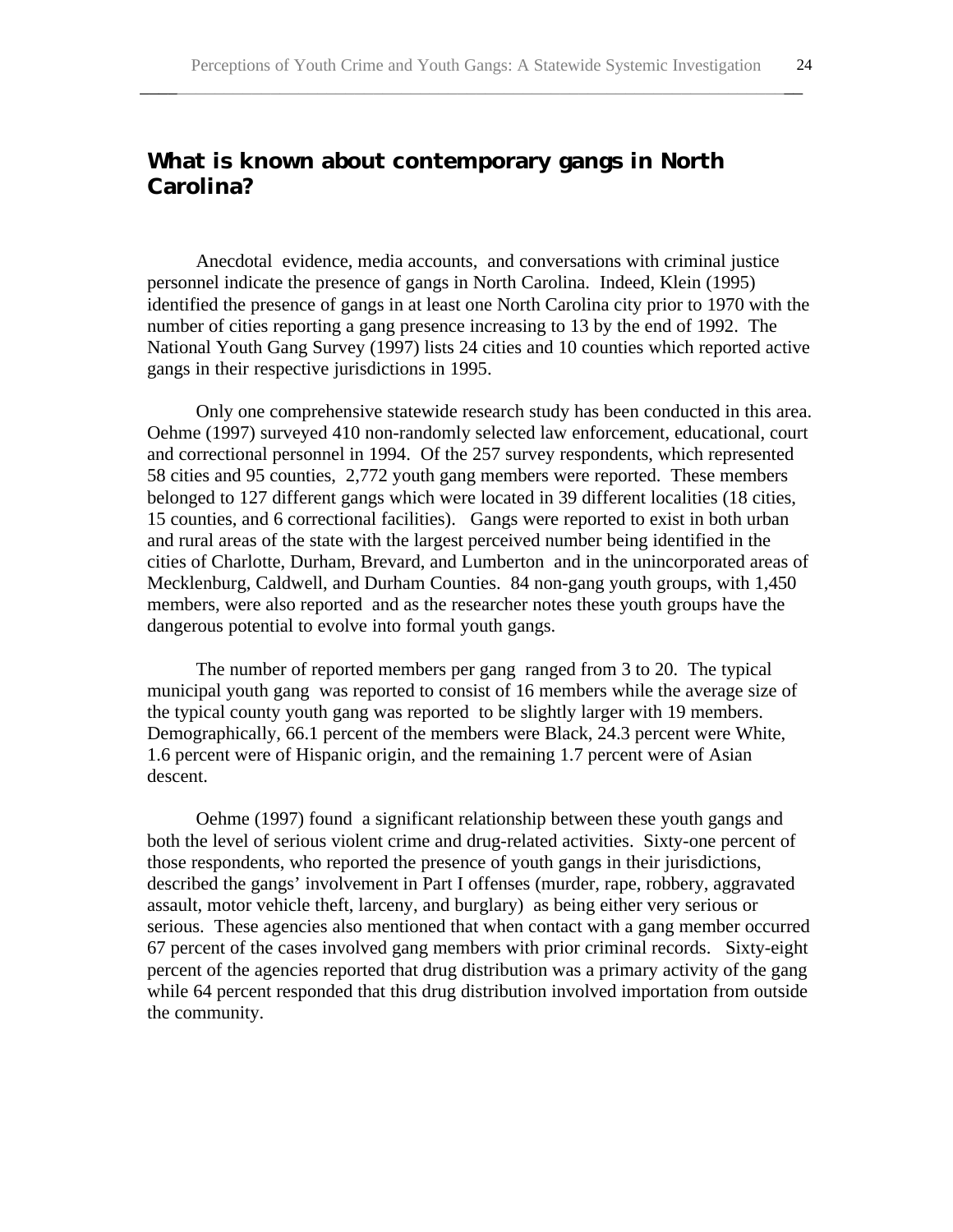Gangs with larger memberships and more adult members were more likely to be involved in both serious violent crime and drug-related activities. Strong evidence of non-local gang members being involved with drug importation , and the presence of adult gang members possessing common ties to other adult organized crime groups, was discovered and offers limited support for the existence of drug franchising in North Carolina . The study also noted evidence of increasing drug involvement among many street gangs in spite of the fact that these gangs did not possess the typical attributes of a drug gang.

The causative factors of limited social opportunities, dysfunctional family life, and poverty were the most commonly cited explanations for gang formation and persistence. Law enforcement agencies and juvenile court counselors were the most active in terms of responding to the presence of gangs within their respective communities; and the trend was toward suppression activities and strategies as 42.3 percent of the agencies acknowledged engaging in these tactics. All agencies which had active gang programs reported an unusually strong belief that these approaches were highly effective (Oehme, 1997).

 The renewed national attention on youth gangs has impacted North Carolina and research is beginning to emerge which examines the state's gangs. However, with the exception of Oehme's (1997) seminal work this research appears to be more focused on gathering intelligence information which is normally only descriptive in nature. Little systematic work has been conducted which addresses the key and emerging gang issues such as migration and the relationship between drugs and gang violence. Research, which utilizes a uniform or standard definition of gangs, gang members, and gang crime needs to be initiated. This will enable researchers to compare and contrast the state's gangs with each other . Information on the evolution of gangs, and the extent to which their criminal activities, vary over time needs to be provided in order to advance our knowledge in this area.

The structural, behavioral, and demographic features of specific gangs should be examined and classified within a statewide perspective. This is specifically needed in order to ascertain a more precise understanding of the relationship between drugs and gangs in North Carolina. Are there distinct street and drug gangs or have street gangs evolved into drug gangs? Likewise, studies should be directed at ascertaining the nature of and the extent to which youth gangs interact with prison and adult organized crime groups. Comparative studies will also delineate the major similarities and differences between urban and rural gangs, as well as the variance along racial and gender lines. Specific research on the ecological context in which gangs form and persist needs to be pursued in order to understand the social dynamics of those communities with an identified gang presence. Current agency responses to gangs should be scientifically evaluated in order to identify best practices and effective solutions. Finally, research is needed which examines the extent to which gangs affect an agency's financial and personnel resources and addresses agency specific needs in these areas.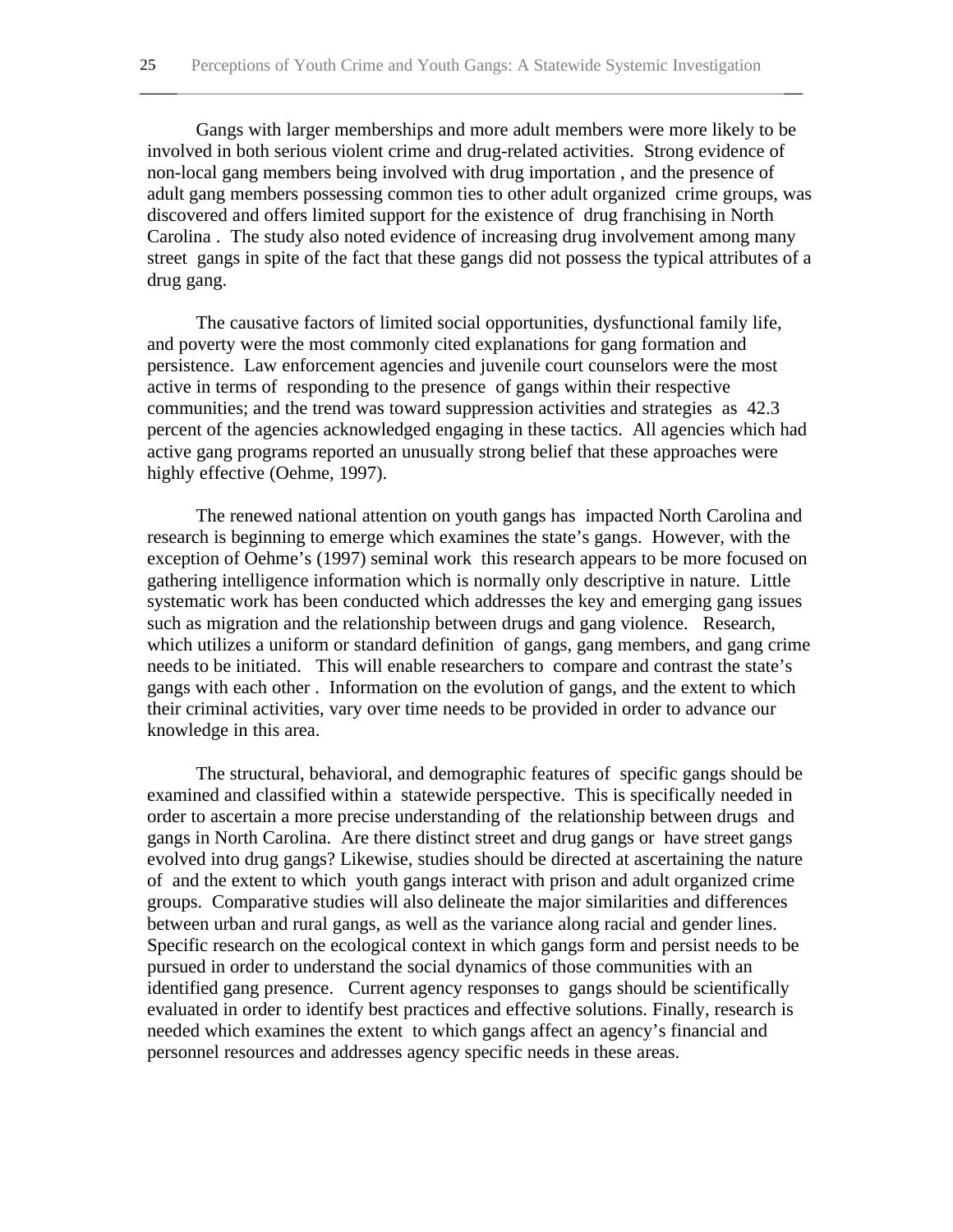## **Methods**

\_\_\_\_\_\_\_\_\_\_\_\_\_\_\_\_\_\_\_\_\_\_\_\_\_\_\_\_\_\_\_\_\_\_\_\_\_\_\_\_\_\_\_\_\_\_\_\_\_\_\_\_\_\_\_\_\_\_\_\_\_\_\_\_\_\_\_\_\_\_\_

#### *Survey Instrument*

A 73 item questionnaire was compiled based upon the existing gang literature (For a full copy of the survey refer to the Appendix). The questionnaire was subdivided into three sections with part one collecting basic demographic information about the survey respondent. The respondents' positions within their respective agencies, years of criminal justice experience, age and gender were asked in order to produce a basic profile of those practitioners who completed the survey. The second section of the survey dealt with youth crime in general and specifically addressed comparative analyses with youth crime over the past five years. Questions dealing with violent crime, drug related crime, and firearms related offenses were included with the respondents being asked to indicate if these offenses have increased, decreased, or remained the same, within their jurisdictions, over the past five years. Respondents were also queried about today's typical youthful offender compared to the typical youthful offender of five years ago. A five item Likert type scale was used in order to ascertain the extent to which the respondents either agreed, disagreed, or had no opinion about the level of violence, drug use and weapons possession of today's offender in comparison to the typical offender of five years ago.

The issue of gangs and their absence or presence and influence within the community was initially addressed in the second section also. A four-pronged test was utilized in order to determine the types of gangs within the respondents' respective jurisdictions. Respondents were asked if youth tend to "hang out" in groups, if any of these groups demonstrated a commitment to criminal activity, if these groups acknowledged their collective identity through names, dress, graffiti or other means, and if these groups restricted their activities to certain geographical areas. Affirmative responses to all four questions would serve as an indicator that classic street gangs exist within the respondent's community.

The researchers debated over the issue of imposing a common definition of gangs as opposed to simply asking: "Do you have gangs in your jurisdiction?" Asking this question would allow each respondent to define gangs as they are locally perceived but prevent the possibility of comparing gangs across jurisdictions. Consequently, it was determined to use the four-pronged test, for some survey items, as a common definition of what constitutes a gang in order to permit comparative analyses across jurisdictions, over time, and between differing gangs. Other questions allowed the survey respondent to utilize their own perceived and/or locally defined definition of what constitutes a gang. Utilizing both approaches would allow the researchers to examine the disparity between the perceptions of gangs and the reality of gangs.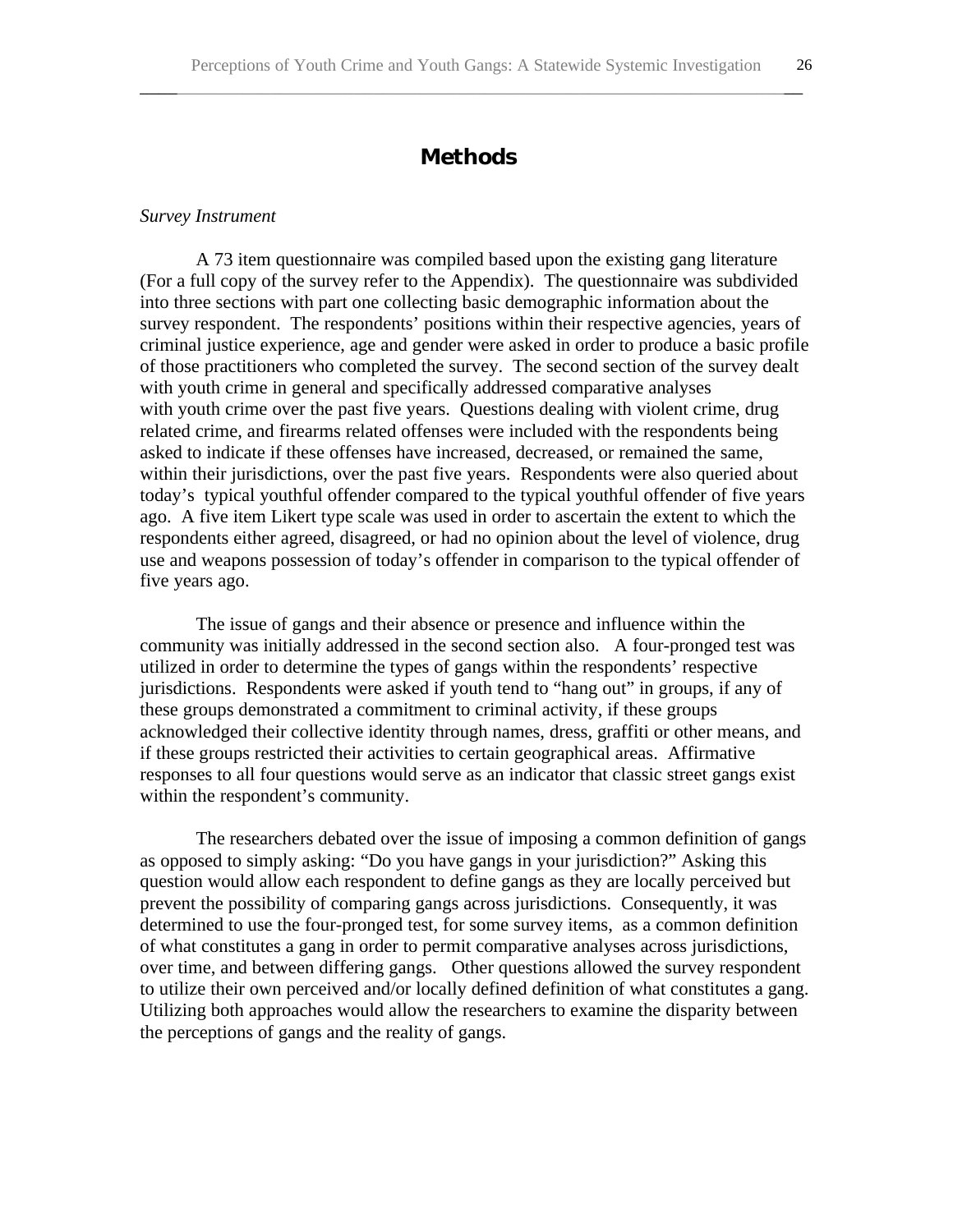The final section of the survey dealt specifically with the attributes of gangs and gang members. Questions were asked about gang crime, the criminal justice response to the gangs as well as specific information on individual gangs. Respondents were asked to identify unique gang names, the gang's affiliation, the number of members, the types of criminal activity that the gang predominately commits and the racial composition of the gang. Each respondent was asked to delineate information on up to eight different gangs within their community.

When discussing gang typologies the majority of the existing gang literature tends to define gangs along discrete and dichotomous taxonomies, i.e. gangs are either street, or territorial, gangs **or** drug gangs. Little discussion has been devoted to those street gangs who also distribute drugs nor to those drug gangs who still retain some "turf", such as an open air drug market. This study sought to organize gangs along a continuum ranging from strictly street gangs to primarily street gangs who deal drugs to primarily drug gangs who maintain minimal territory to purely drug distribution gangs. Consequently specific questions were asked about each gang's drug distribution involvement and the extent to which they maintained "turf". Thus the method allowed the researchers to identify pure street gangs, pure drug gangs; as well as those gangs which fall within the gray areas of the street-drug gang dichotomy.

Finally, the respondents were asked a series of questions in which they were asked to use a 7 point Likert type scale to indicate the extent to which they agreed or disagreed with questions concerning gang violence, drug sales, gang origins, gang member attributes, and gang migration. These questions were included in order to identify how the gangs have evolved from the time they were first noticed within the community to the present time.

#### *Survey Sample*

A total of 1,137 surveys were mailed to various criminal justice professionals throughout the state. Numerous agencies within each county were surveyed in order to increase the reliability and comprehensiveness of the study and also to reduce the likelihood of encountering gang denial which would have been much higher had only one branch of the criminal justice system been surveyed. Of this number 433 were completed and returned by the respondents. These respondents resided in 94 of the state's 100 counties. This equates to an overall return rate of 38.1 percent (Refer to Table 2 for a list of surveyed professionals by job type and the specific number of questionnaires which were mailed and returned).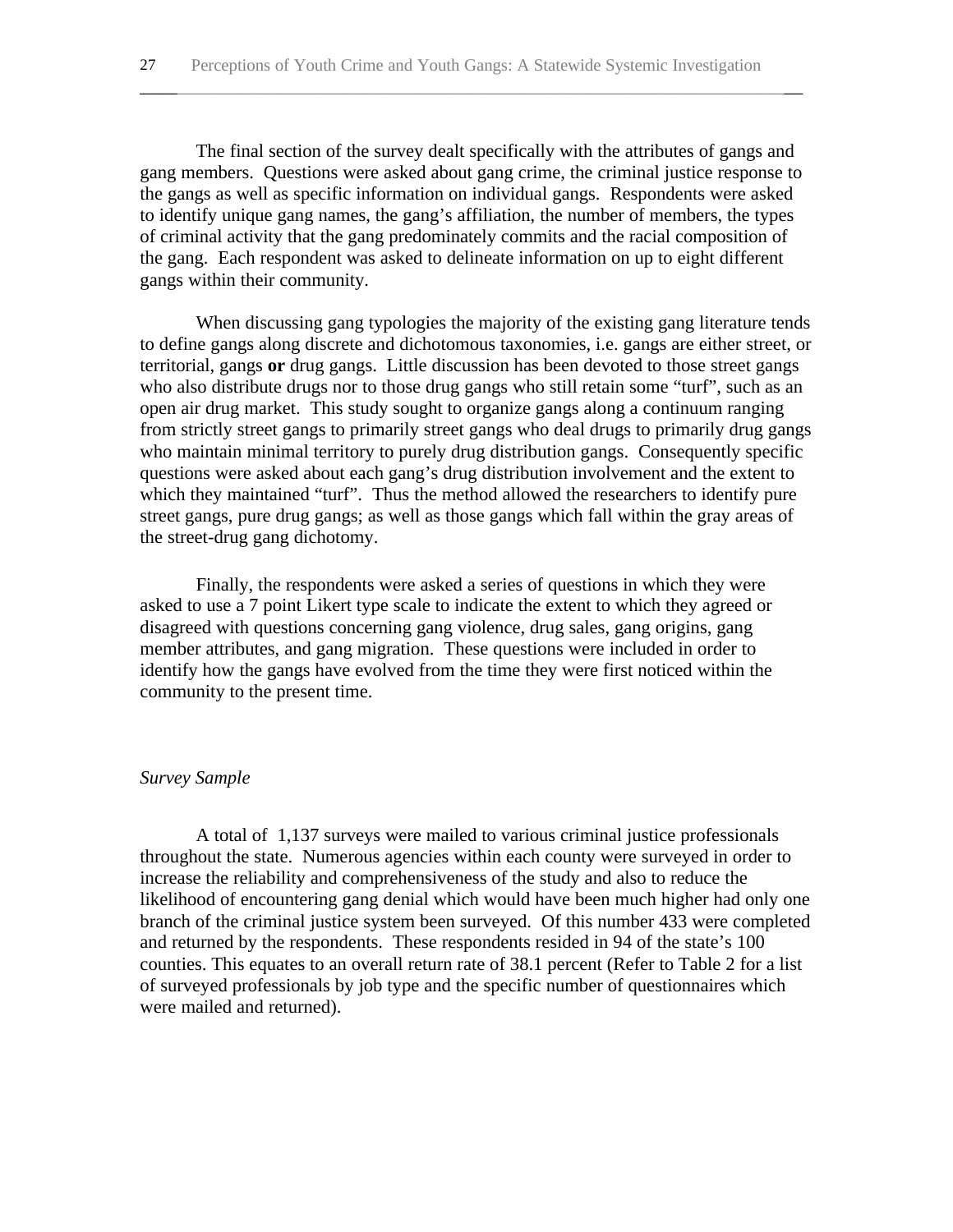Surveys were mailed to all of the state's 492 School Resource Officers with 171 or 34.8 percent being returned. Surveys were also mailed to every Sheriff's Office with 36, or 36 percent being completed. The same was true with the police departments with 389 cities being surveyed and 109, or 28 percent, responding to the survey. Surveys were distributed to each of the state's 39 Chief Court Counselors of which all 39 were returned for a 100 percent return rate. Each of the state's 34 Chief Probation Officers were asked to return three completed surveys from their district. 67, or 65.7 percent, were returned. Finally, the ten directors of the state's detention centers and the five training school directors were surveyed of which 11, or 73.3 percent, replied.

\_\_\_\_\_\_\_\_\_\_\_\_\_\_\_\_\_\_\_\_\_\_\_\_\_\_\_\_\_\_\_\_\_\_\_\_\_\_\_\_\_\_\_\_\_\_\_\_\_\_\_\_\_\_\_\_\_\_\_\_\_\_\_\_\_\_\_\_\_\_\_

| Profession                                        | Number Mailed | Number Returned | <b>Response Rate</b> |
|---------------------------------------------------|---------------|-----------------|----------------------|
| <b>School Resource Officers</b>                   | 492           | 171             | 34.8%                |
| Sheriffs' Offices                                 | 100           | 36              | 36%                  |
| <b>Police Departments</b>                         | 389           | 109             | 28%                  |
| Juvenile Court Counselors                         | 39            | 39              | 100%                 |
| <b>Probation Officers</b>                         | 102           | 67              | 65.7%                |
| Detention Facilities &<br><b>Training Schools</b> | 15            | 11              | 73.3%                |
| <b>TOTAL</b>                                      | 1,137         | 433             | 38.1%                |

Table 2. Survey Mailing and Return Rates by Criminal Justice Profession/Department

## **Results**

### *Respondent Demographics*

The number of survey respondents was heavily skewed toward male members of the criminal justice system with 342, or 79.2 %, of those who reported their gender being male officers or employees. Females constituted the remaining 90, or 20.8%, of the survey respondents.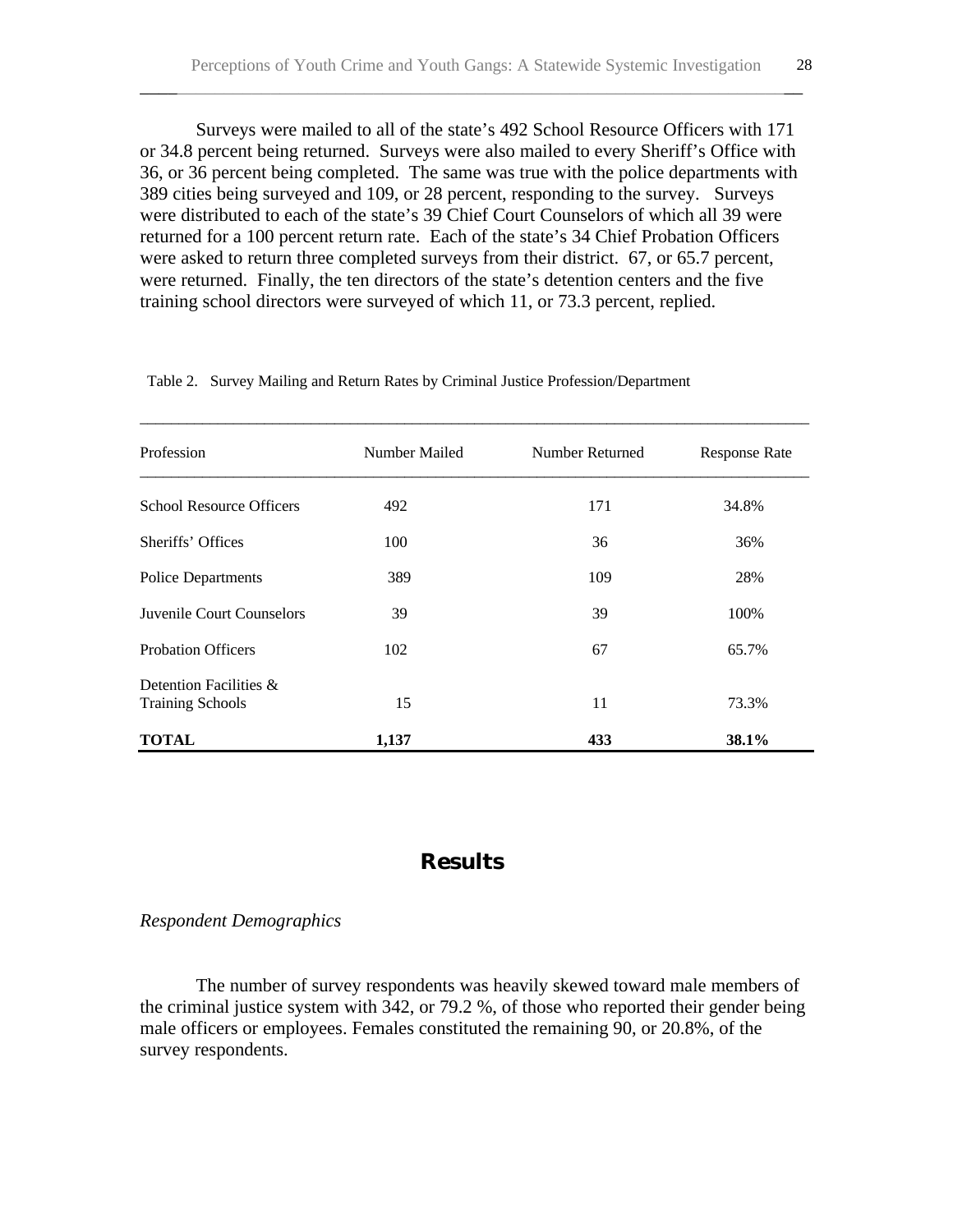The majority of the respondents were sworn law enforcement personnel, 314 or 72.5%, with an average of 12.3 years of sworn experience.

\_\_\_\_\_\_\_\_\_\_\_\_\_\_\_\_\_\_\_\_\_\_\_\_\_\_\_\_\_\_\_\_\_\_\_\_\_\_\_\_\_\_\_\_\_\_\_\_\_\_\_\_\_\_\_\_\_\_\_\_\_\_\_\_\_\_\_\_\_\_\_

The amount of time that the respondents had been working with juvenile and/or youthful offenders varied from less than a year to 34 years of service in this capacity. The average number of years varied from 5.2 for the School Resource Officers to 15.8 years among the detention and training school directors. The average respondent had been working with these offenders for 7.9 years (Refer to Figure 1 for each survey group).





The respondents' ages ranged from 22 to 68 with the typical respondent being 38 years old. The male respondents were slightly older, 38.6 years versus 35.9 years for the females. Detention and training school directors had the oldest average age, 45.7, followed by the court counselors and the representatives from the Sheriffs' Offices (40.9 years each). The average age for the police department respondents was 39.9 followed by the SRO's (36.6 years of age). Probation officers were the youngest with their average age being 34.4 years.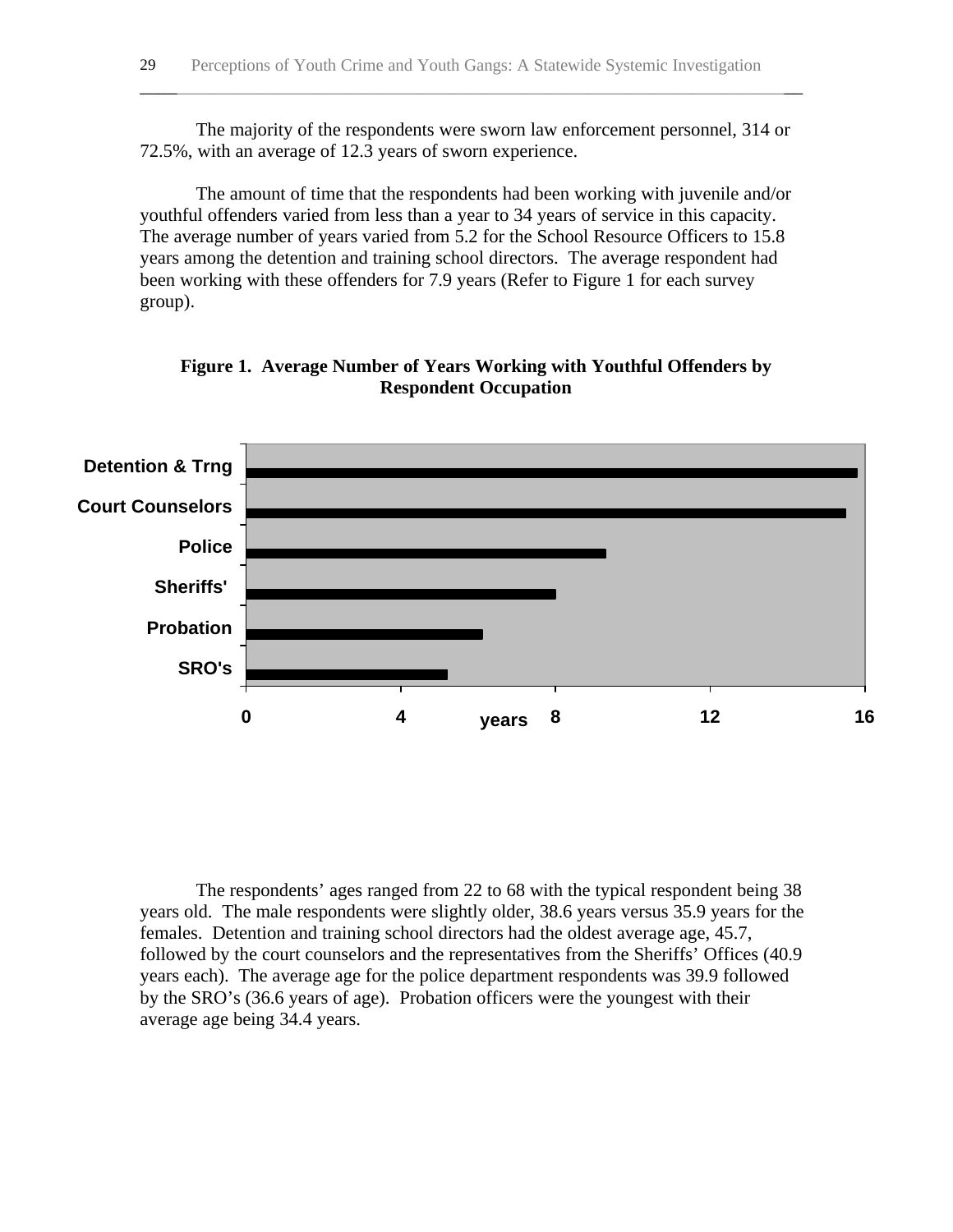Educational status varied among the respondents with the majority of them having either attended (31.5%) a four-year university program or graduating from the same (39.4%). Sixteen percent held an Associates' degree from a two-year program, Seven percent held a high school diploma and six percent held advanced graduate degrees.

\_\_\_\_\_\_\_\_\_\_\_\_\_\_\_\_\_\_\_\_\_\_\_\_\_\_\_\_\_\_\_\_\_\_\_\_\_\_\_\_\_\_\_\_\_\_\_\_\_\_\_\_\_\_\_\_\_\_\_\_\_\_\_\_\_\_\_\_\_\_\_

#### *Perceptions of Youth Crime within the Community*

The following section delineates the viewpoints and perspectives of those respondents who work with youth in the community. Members of the Sheriffs' Offices, police and probation departments and court counselors were queried about the nature and extent of youth crime within their respective communities with a specific intent of examining how this crime has changed within the last five years.

Survey participants overwhelming reported that general youth crime has increased within their respective communities over the past five years with 77 percent reporting a noticeable increase. Only 3.6 percent reported a decline over the past five years, while 14.1 percent responded that youth crime has remained unchanged during this period. The remaining respondents were uncertain about the youth crime trends in their jurisdictions.

The most striking increases were reported for drug- related offenses and property crimes with 72.8 percent reporting an increase in drug crimes and 72 percent reporting an increase in property crimes over the past five years. Violent crimes were also reported as being slightly more problematic with 47.6 percent reporting an increase, 37.4 reporting no increase and 8.5 percent reporting a decline in these offenses over the five year period. Respondents were relatively equally balanced on the issue of firearm violations with 40.7 percent viewing no change, 36.2 percent reported an increase, with only 8.2 percent noting a decline in these offenses within the last five years. Perceptions of sex crimes were similar with 37.8 percent noting no change, 30.9 percent responding to an increase and 7.7 percent reporting a decline in these offenses (Refer to Figure 2).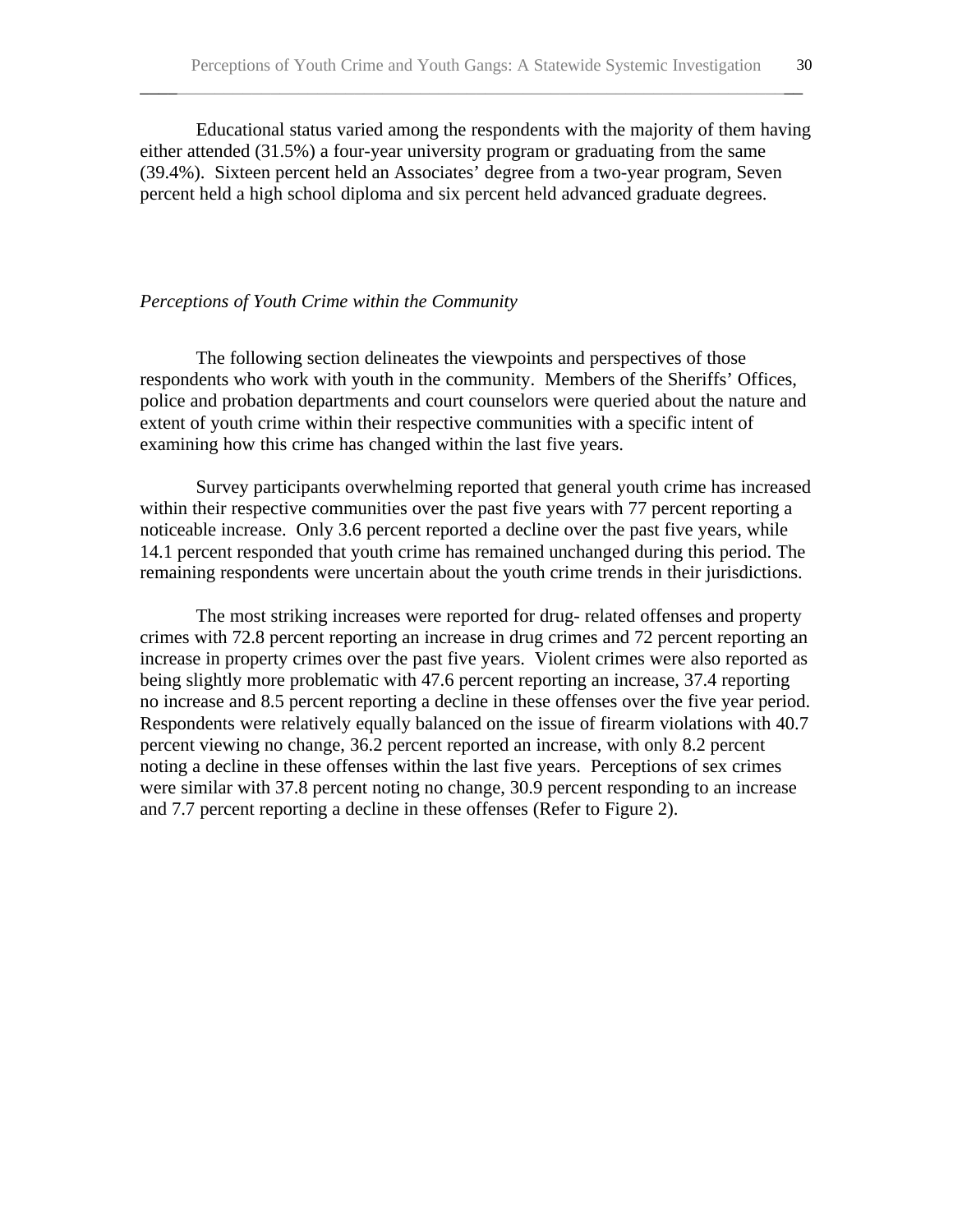

\_\_\_\_\_\_\_\_\_\_\_\_\_\_\_\_\_\_\_\_\_\_\_\_\_\_\_\_\_\_\_\_\_\_\_\_\_\_\_\_\_\_\_\_\_\_\_\_\_\_\_\_\_\_\_\_\_\_\_\_\_\_\_\_\_\_\_\_\_\_\_ **Figure 2. Respondent Perceptions of Youth Offenses within the Past 5 Years**

Respondents were also asked a series of questions which enabled them to draw comparisons between today's typical youthful offenders and those of five years ago. This facilitated not only the comparison of youth crime at an aggregate level but also facilitated historical comparisons to be drawn at the level of the individual youthful offender. The survey participants overwhelming agreed, or strongly agreed, that today's typical offender is a different breed from prior youthful offenders, even those of five years ago. Today's typical offender was described as being more violent, more likely to possess a firearm and use drugs, more likely to be younger and engage in a greater amount of collective, or group, criminal activity. Figures 3 through 7 depict the response distributions for various questions which were related to comparing today's youthful offenders to those of five years ago.

## **Figure 3. Today's Typical Offender is more Violent than the Typical Offender of Five Years Ago**

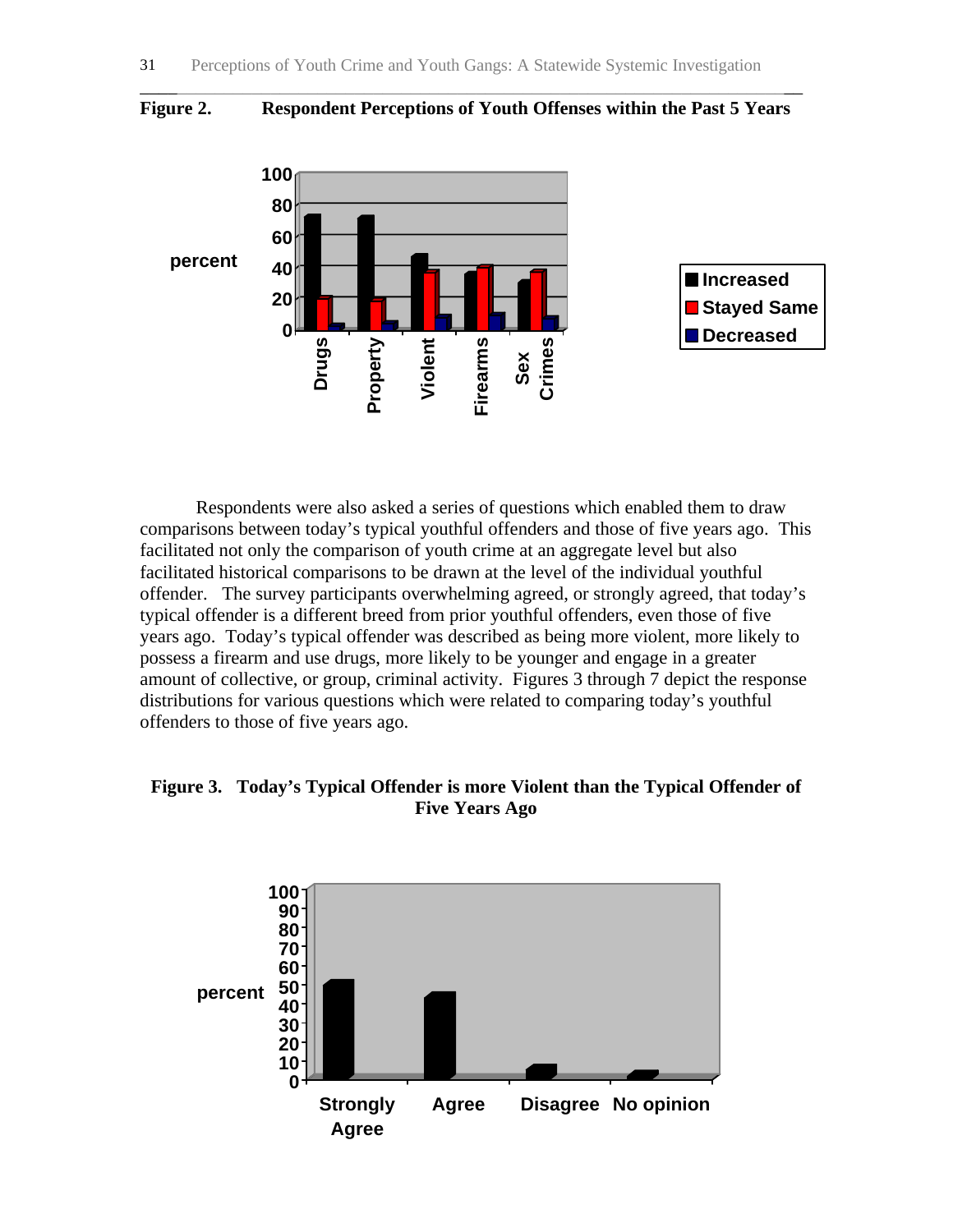As Figure 3 reveals the survey participants did note substantial differences between the level of violence perpetrated by today's average offender and that of the typical offender of five years ago. According to 92.7 percent of those surveyed today's offenders demonstrate far more violence, while only 7.9 percent disagreed or offered no opinion.

\_\_\_\_\_\_\_\_\_\_\_\_\_\_\_\_\_\_\_\_\_\_\_\_\_\_\_\_\_\_\_\_\_\_\_\_\_\_\_\_\_\_\_\_\_\_\_\_\_\_\_\_\_\_\_\_\_\_\_\_\_\_\_\_\_\_\_\_\_\_\_

As Figure 4 demonstrates the perception of today's offender as being more likely to possess a firearm was confirmed by the respondents with 48.6 percent agreeing with this assumption and 40.9 percent strongly agreeing. Only 6.5 percent argued that this assumption is invalid and that today's offender is no more, or even less, likely to carry a weapon.

### **Figure 4. Today's Typical Offender is more Likely to have a Firearm than the Typical Offender of Five Years Ago**



The current youthful offenders, in North Carolina, were perceived to engage in a greater degree of drug use than their counterparts of five years ago. Nearly 88 percent of the respondents reported this to be true for the youth in their respective communities. Less than ten percent disagreed with this belief (Refer to Figure 5).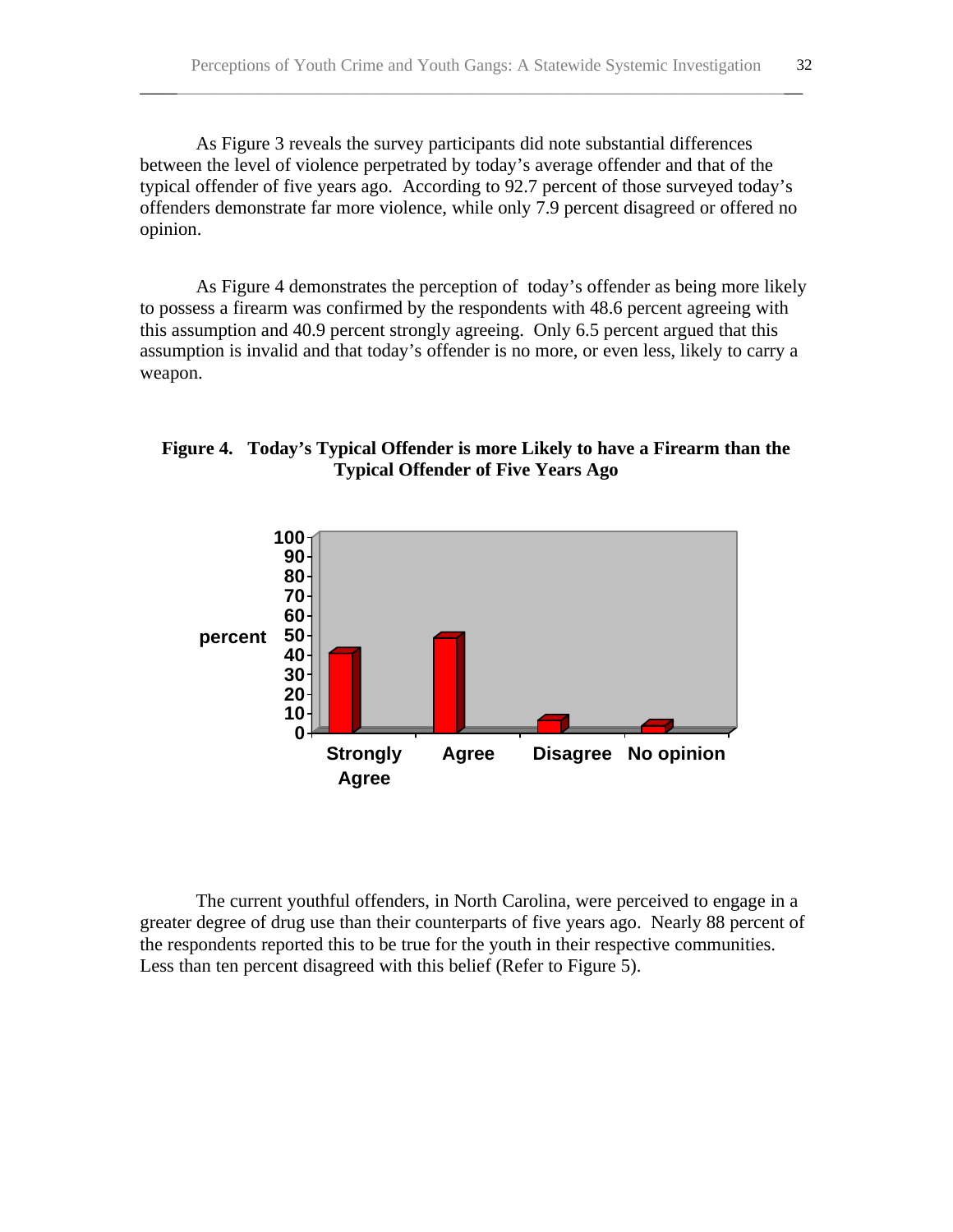



Figure 6 documents the extent to which today's youthful offenders are perceived as being younger than the typical offenders of five years ago. Eighty percent of the respondents either agreed, or strongly agreed, with this position; while 13 percent perceived no substantial differences in age when comparing youthful offenders over the last five years.



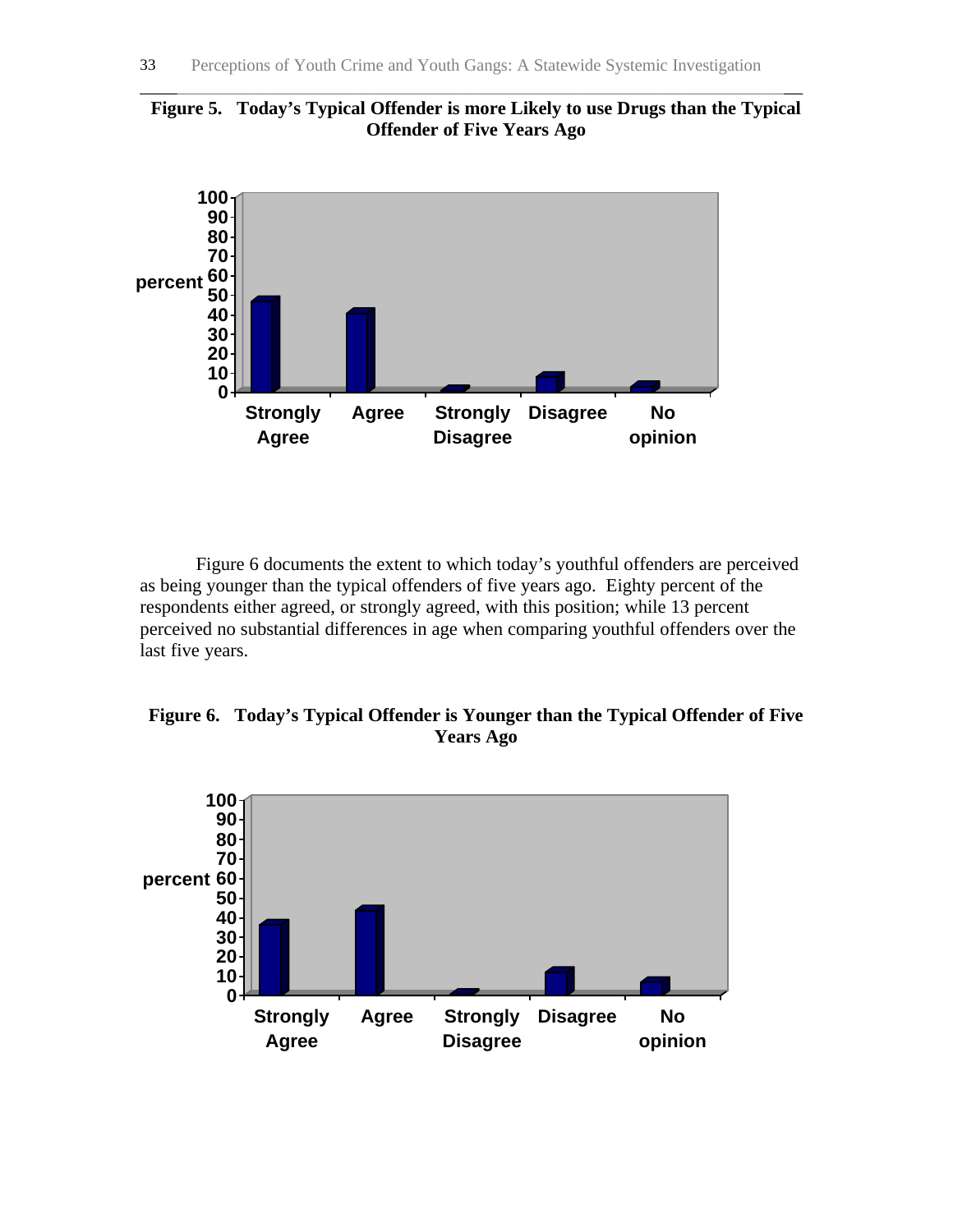Figure 7 depicts the notion that today's youthful offenders are more likely to commit criminal activity as part of a collective group than they were five years earlier. Approximately three-fourths of those who responded to the survey acknowledged that they perceived more group criminality today when contrasted with five years ago.

\_\_\_\_\_\_\_\_\_\_\_\_\_\_\_\_\_\_\_\_\_\_\_\_\_\_\_\_\_\_\_\_\_\_\_\_\_\_\_\_\_\_\_\_\_\_\_\_\_\_\_\_\_\_\_\_\_\_\_\_\_\_\_\_\_\_\_\_\_\_\_

### **Figure 7. Today's Typical Offender is More Likely to Offend as Part of a Group than the Typical Offender of Five Years Ago**



Arrest statistics, which are more of a measure of system activity and less of a measure of the total number of true crime incidents, partially confirm the validity of the respondents' perceptions concerning drug activity. Drug arrests of teens, under the age of 18, grew 40.8 percent during the period of 1994-1998. However these statistics indicate a decline of 5.8 percent in violent crime arrests and a decline of 1.7 percent in weapon related offenses for these offenders during this period (North Carolina Department of Justice, 1999). Data from the United States Department of Justice's Office of Juvenile Justice and Delinquency Prevention (1999) suggest that the proportion of juvenile crime committed in groups has not changed appreciably during the past 24 years. While some of these data are crude proxy measures for measuring the real aggregate amount of criminal activity they do demonstrate the discrepancies which can occur between the reality of youth crime and the perceptions of youth crime.

Respondents also expressed their agreement with the assumption that drugs and weapons were driving the increases in youth violence within their communities. However the percentage who either agreed, or strongly disagreed, that these offenses were the primary causal factors for increasing youth violence was not as pronounced as the popular press and media would lead one to belief. Sixty-five percent agreed, or strongly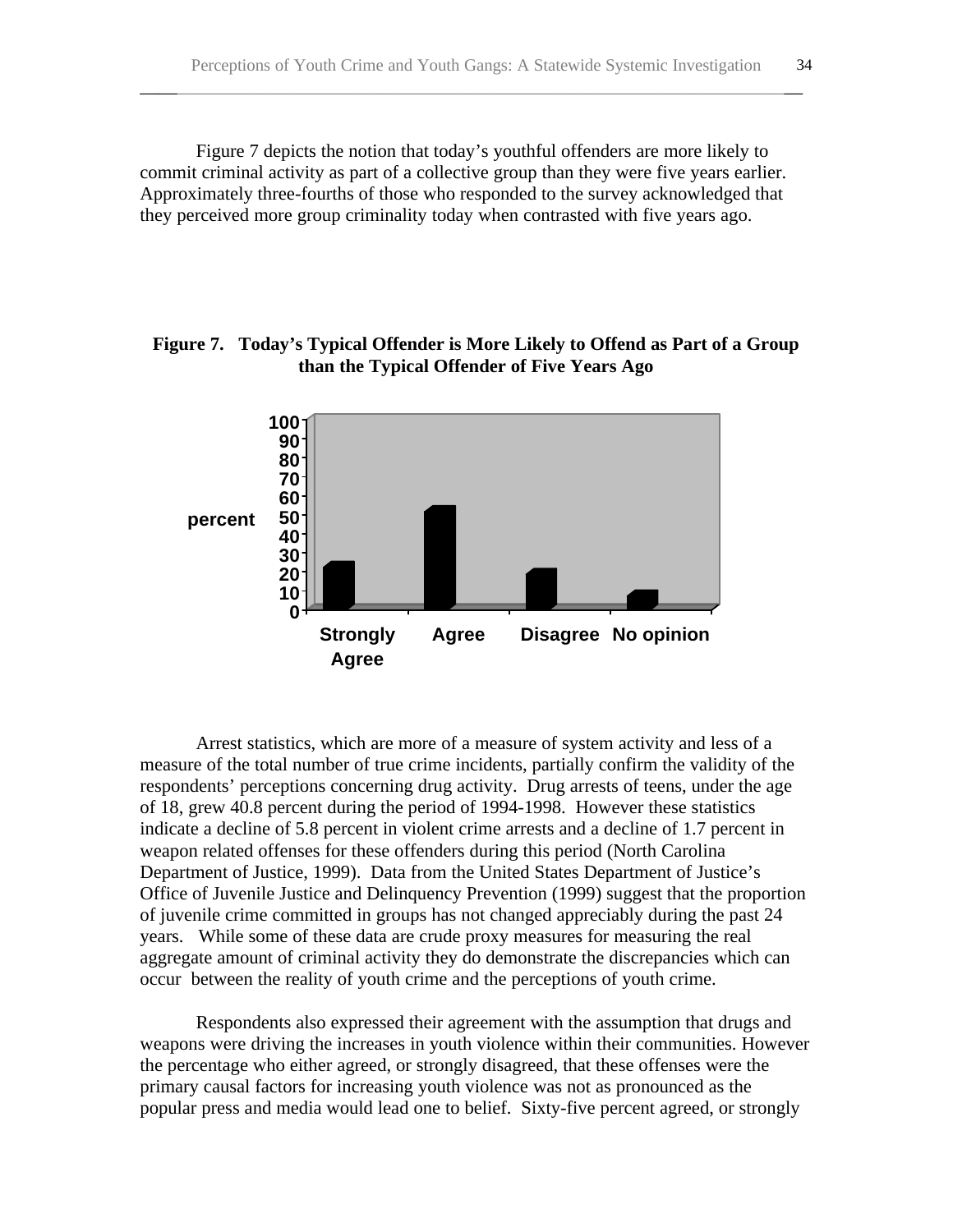agreed, that drugs and weapons were more accessible today than they were five years ago and were contributing to the increasing level of youth violence. The fact that more than one-fourth of the participants disagreed with this theory is intriguing and suggests that other factors, such as the lack of adequate parenting, the societal desensitization towards violence and the depiction of violence in the popular culture may be causing, contributing to, or interacting with drug and weapon availability to drive this increase.

The survey was also designed to elicit responses regarding several controversial or emerging issues facing today's youth. Figure 8 presents these findings regarding satanic and skinhead involvement within the community. Twenty percent acknowledged substantiated acts of satanism or satanic rituals with the same percentage acknowledging the presence of skinheads, neo-Nazis or other youth espousing hate related views. Perhaps most alarming is the higher percentages of uncertainty among the respondents with one-third being unaware of hate- related groups and nearly one-fourth not being informed about satanic activities, suggesting the need for increased awareness of these issues.

**Figure 8. Percent Reporting Satanic Activity and the Presence of Hate Related Groups**



### *Perceptions of Youth Crime in the Schools*

The School Resource Officers (SRO's) were also asked the same questions as those presented in the preceding section; however they were instructed to respond based on their perceptions of youthful offending and offenders within the context of the school and school grounds and **not** the community as a whole. This enabled the collection of **school specific** data which would provide short term trends concerning the perceptions of school violence and the nature of youthful offenders who commit criminal activity within the schools.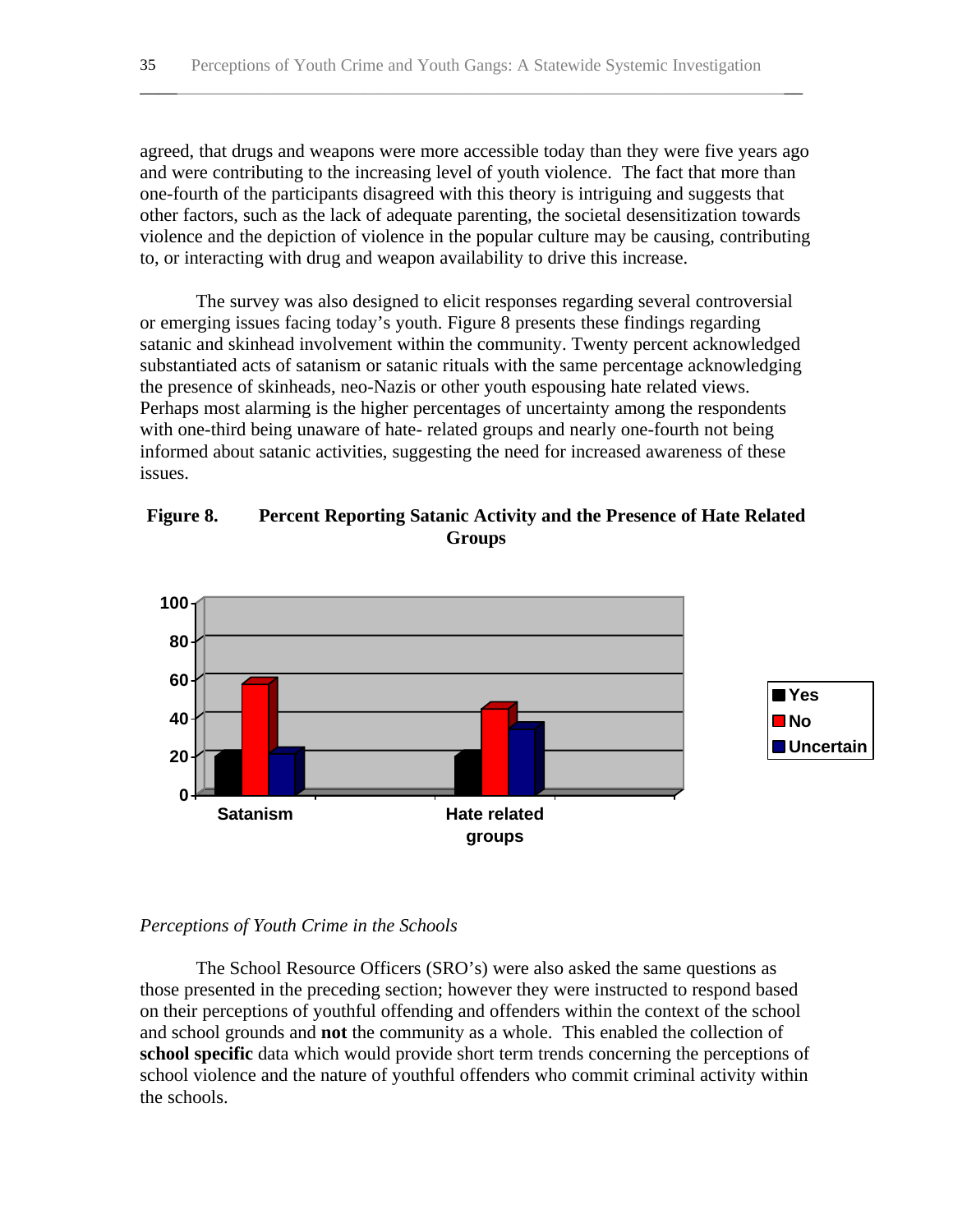Fewer SRO's perceived an increase in school related crime over the last five years, however this increase was not as intense as the perceived increase in youth crime in the community. A lower percentage of SRO's reported a perceived increase when contrasted with those respondents who were queried about crime in the community. Less than half of the SRO's noted this increase (43.5%). A slightly greater number of SRO's perceived crime in their respective schools as remaining the same or declining (47.6%).

\_\_\_\_\_\_\_\_\_\_\_\_\_\_\_\_\_\_\_\_\_\_\_\_\_\_\_\_\_\_\_\_\_\_\_\_\_\_\_\_\_\_\_\_\_\_\_\_\_\_\_\_\_\_\_\_\_\_\_\_\_\_\_\_\_\_\_\_\_\_\_

Figure 9 reflects this overall trend in which the majority of the SRO's either reported a decline in criminal activity within the schools or noted that crime has not changed within the past five years. Based on the survey data the perceptions of youth related crime vary substantially with the perceptions of increasing youth crime being greater in the community and to a lesser extent in the schools. As the figure reveals more SRO's perceived drug and property crimes as having increased over the past five years. The majority of the respondents perceived violent crime, firearm offenses, and sex crimes as remaining the same during this period.

### **Figure 9. SRO's Perceptions of School Related Offenses within the Past 5 Years**



While the SRO's perceptions of youth violence in the schools differed from those of criminal justice personnel who work in the community their perceptions of the typical youthful offender, who commits school related crime, paralleled their community counterparts. Perceptions of youth who commit school violence today versus five years ago indicate a similar offender profile. The majority of the SRO's noted that youth who commit school related crime are becoming younger, more violent, more likely to use drugs, carry a weapon and more likely to commit crime in groups versus the typical school related offender of five years past.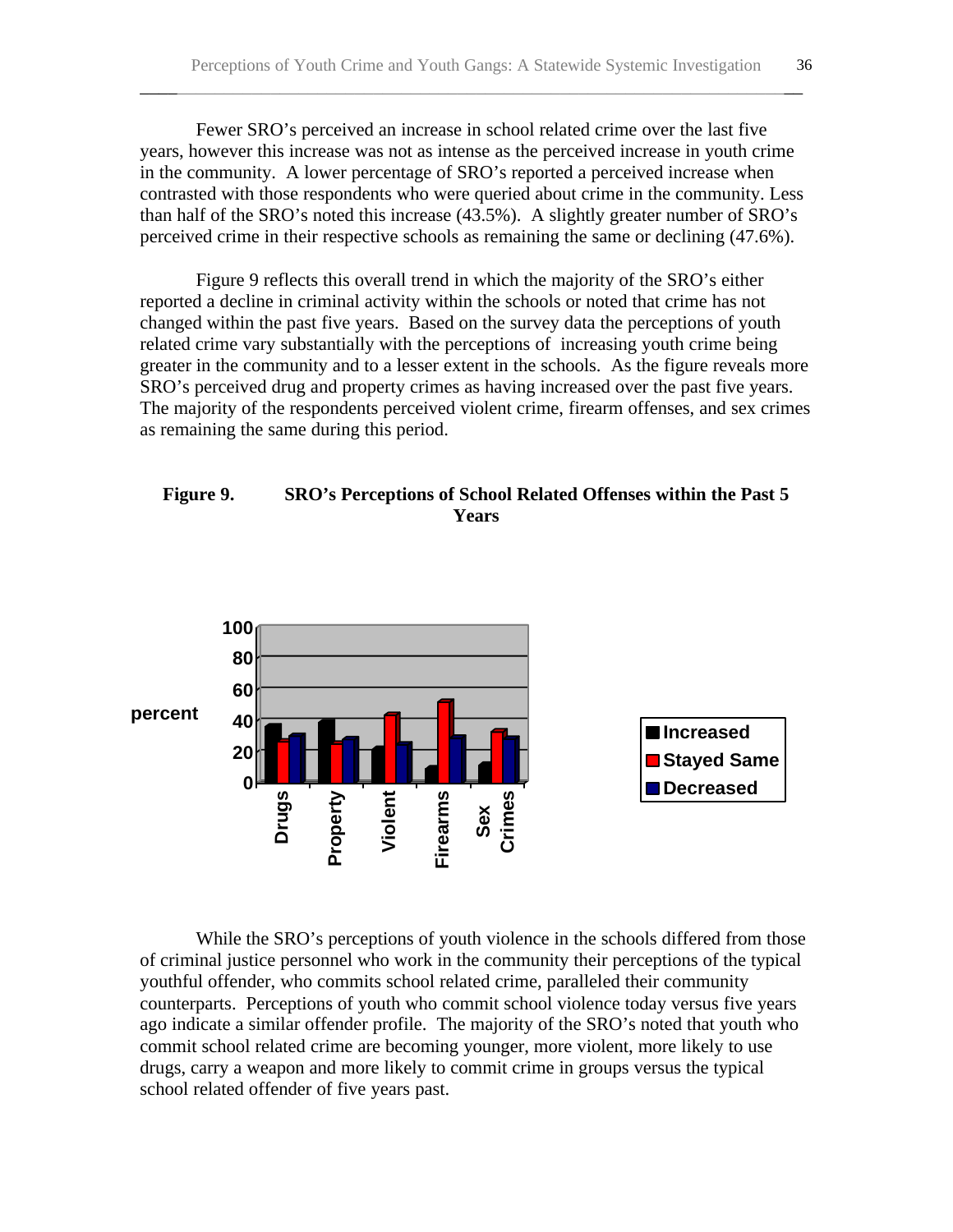Incidents of satanic rituals and hate related groups were reported to be present within the schools. Eighteen percent of the SRO's reported confirmed cases of satanism and 20.6 percent reported the presence of skinheads or other hate groups within their schools.

\_\_\_\_\_\_\_\_\_\_\_\_\_\_\_\_\_\_\_\_\_\_\_\_\_\_\_\_\_\_\_\_\_\_\_\_\_\_\_\_\_\_\_\_\_\_\_\_\_\_\_\_\_\_\_\_\_\_\_\_\_\_\_\_\_\_\_\_\_\_\_

#### *Youth Gangs in North Carolina*

The survey respondents identified a total of 332 distinct gangs in North Carolina with at least 5,143 total members or an average of at least 15.5 (16) members per gang. This average gang size is consistent with Oehme's (1997) prior finding and suggests that individual gangs are not getting larger in terms of their membership. These gangs were located in 62 of the 94 counties (66%) in which a survey response was obtained. Of this number 171 were reported by the SRO's as being active in their schools or at least having one of their members in the classroom. Of the 5,143 total gang members 1,183, or 23 percent, were reported by the SRO's which indicates that nearly ¼ of the reported gang members are still in the classrooms of the state's public school facilities. These gang members, who are still within the schools, were found in 35 (37.2%) of the 94 counties in which at least one survey response was obtained. SRO's indicated that these gangs were present in at least 58 of the state's middle and senior high schools.

While direct comparisons with Oehme's 1997 study are not possible due to differing sampling strategies it is at least informative to note that the number of gangs has risen from 127 gangs, since the early 90's when he collected his data, to the current 332. This represents an increase of 161 percent during the decade. Oehme found 2,772 members whereas the current studied identified 5,143 which represents an increase of 85.5 percent.

As previously mentioned a standard definition of what constitutes a gang was adopted in order to permit comparisons between gangs and across counties. The definition was drawn heavily from Klein's (1995) previous work. A four-pronged test was utilized in order to determine the types of gangs within the respondents' respective jurisdictions. Respondents were asked if youth tend to "hang out" in groups, if any of these groups demonstrated a commitment to criminal activity, if these groups acknowledged their collective identity through names, dress, graffiti or other means, and if these groups restricted their activities to certain geographical areas. Affirmative responses to all four questions would serve as an indicator that classic street gangs exist within the respondent's community.

Applying this four-pronged test greatly diminished the number of self-defined gangs from 332 to only 99. These 99 gangs represent the classic street gang which maintains a turf, identifies themselves as a gang and maintains a commitment to criminal activity. These 99 gangs have a total reported membership of 2,003 individuals and are located in 30 (31.9%) of the 94 counties for which at least one survey was returned.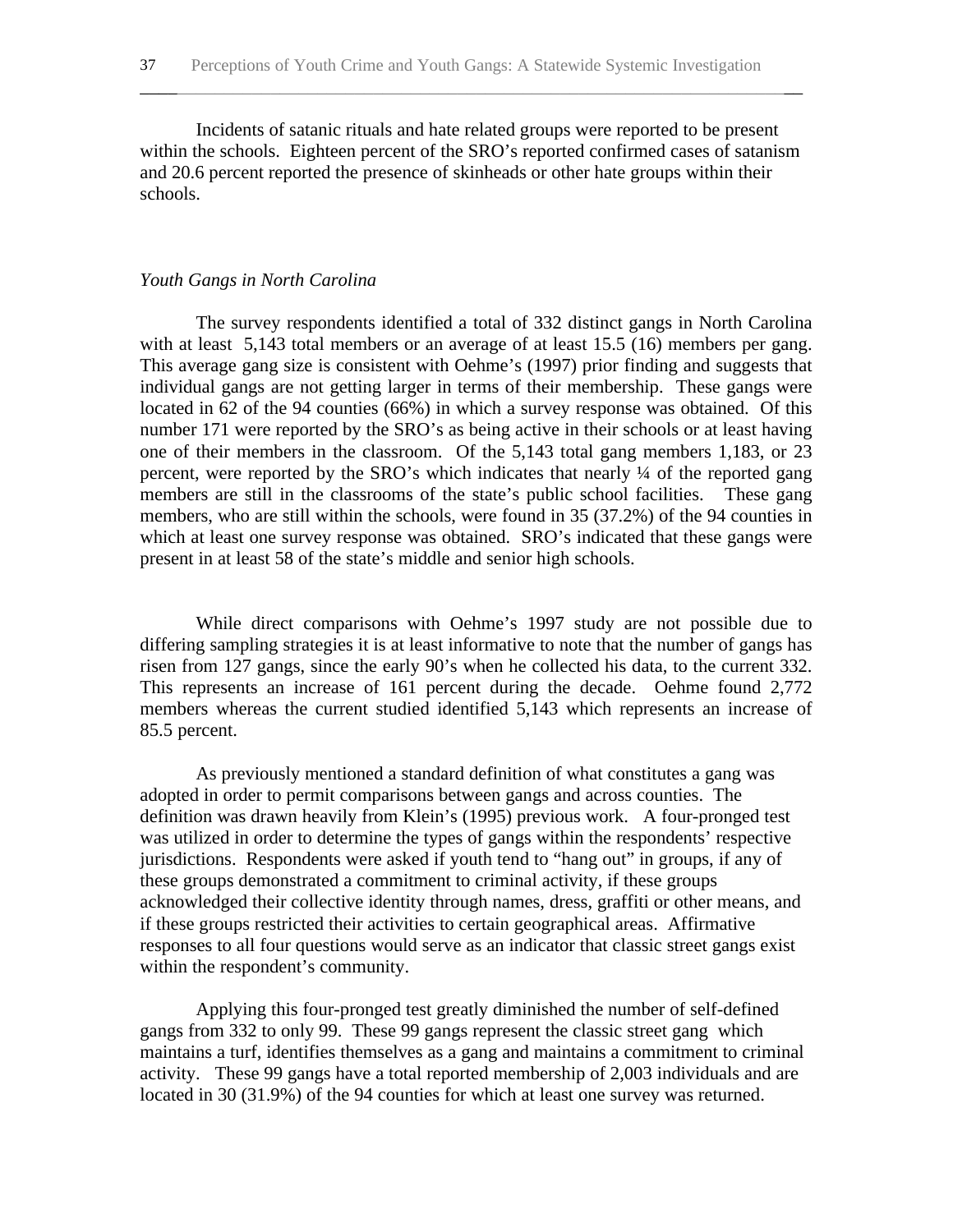Of these 99 gangs 52 were reported to be either active in the schools or at least have members who still attend school. These 52 school oriented gangs consisted of at least 471 reported members and are located in 18 different counties.

\_\_\_\_\_\_\_\_\_\_\_\_\_\_\_\_\_\_\_\_\_\_\_\_\_\_\_\_\_\_\_\_\_\_\_\_\_\_\_\_\_\_\_\_\_\_\_\_\_\_\_\_\_\_\_\_\_\_\_\_\_\_\_\_\_\_\_\_\_\_\_

The following sections discuss the respondents' perceptions of gangs, the types of action strategies which have been employed in response to the emergence of a gang and specific details such as age, race and gender composition of the **332** gangs which were reported by the survey participants.

#### *Youth Gangs in the Community*

The respondents were asked a series of questions which dealt with the presence, or absence, of gangs in their respective jurisdictions; the length of time the gangs had existed there, the originating source of the gangs and the manner in which their agencies responded to the emergence of gangs. Roughly half (46%) of the respondents acknowledged a gang presence in their communities with a slightly lower percentage (41.5%) reporting no knowledge of this activity. Fewer participants reported that they were uncertain about the presence of gangs in their respective communities (12.5%).

The survey participants were also queried about their agency's official position concerning the presence of gangs. Figure 10 depicts a comparison between the respondents' personal knowledge of a gang presence and the agency's official position on gangs. The agency positions closely resembled the respondents' personal knowledge with 43.3 percent of the agencies acknowledging a gang presence in their jurisdictions. An equal number of agencies did not report or recognize the existence of gangs in their communities. This suggests that the level of agency denial is not as pronounced in North Carolina as it is in other states or at the national level. Indeed, as Figure 11 indicates only 6.8 percent of the respondents indicated that their agency denied the existence of gangs even though they had been identified as existing in the community.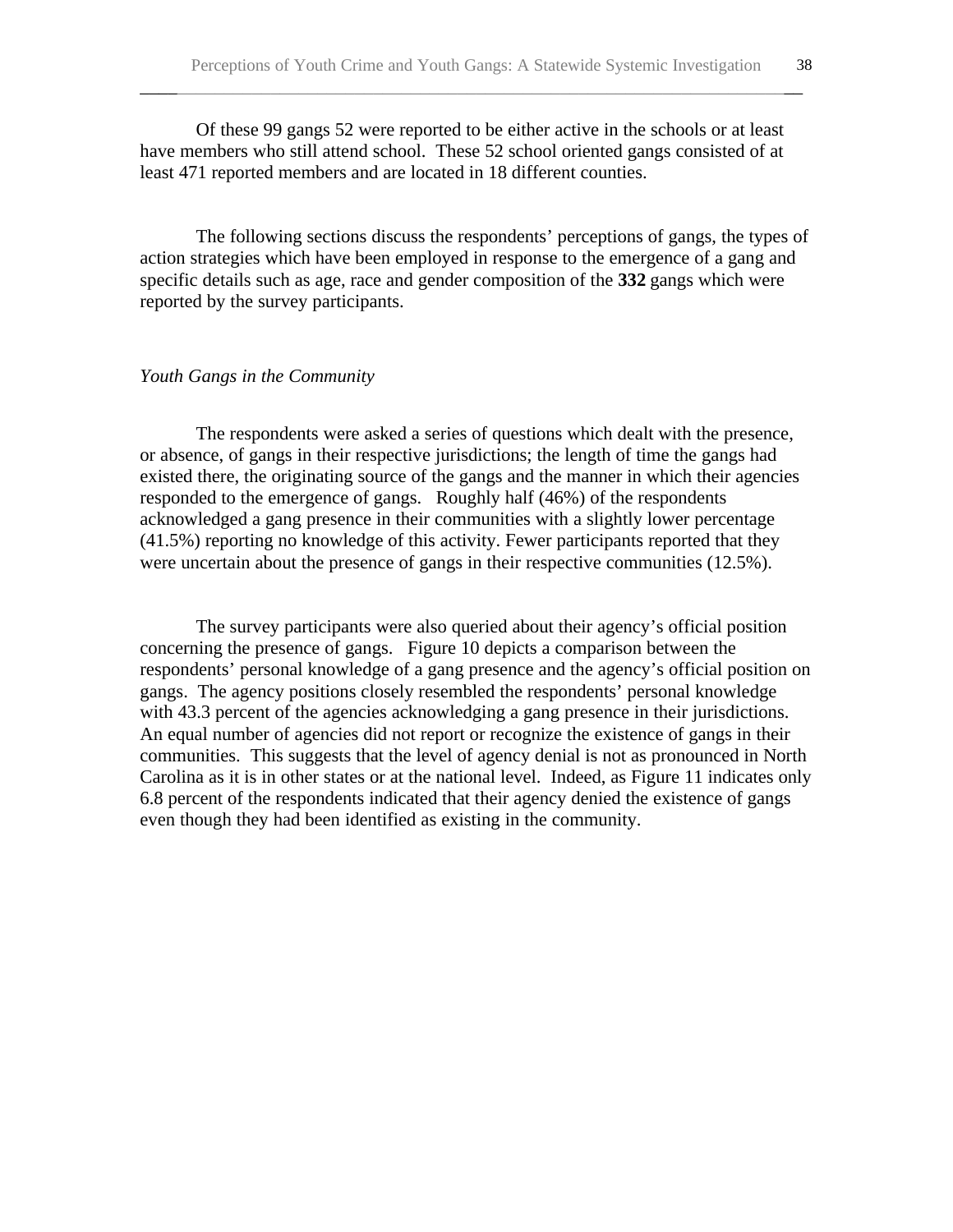



The length of time in which the gangs had existed in the community varied from 1 year to 12 years with the average length of time being 3 years. One quarter of the respondents indicated that gangs had been in their area between 2 to 4 years and less than ten percent indicated a long term (five years or more) gang presence in their communities. Thus it appears that the gang phenomenon, or at least the acknowledgment of gangs, is relatively new for the majority of North Carolina's communities.

The origin, or source from which the state's gangs emerged, parallels the existing gang literature with approximately half of the state's gangs originating completely at the local community level and half of the gangs' origins being a combination of local and extra community sources. Only 5.5 percent of the respondents indicated that all of their gangs migrated from other areas either with, or without, possessing ties to existing gangs from outside their jurisdiction. This confirms the presence of gang immigration yet supports the bulk of the existing literature which suggests that gangs are primarily home grown with local youth being less likely to have ties to the bigger and larger gangs of Chicago, Los Angeles and other major metropolitan areas. The issue of super gangs does not seem to apply as strongly in North Carolina as in other states.

The few respondents who did report gang immigration in their areas noted that the gangs, who had migrated into the area, possessed ties with several of the nation's largest and most dangerous gangs. Affiliations were reported with the Bloods, Crips, Folk Nation, People Nation, Latin Kings, Mexican Mafia and the Texas Syndicate. While the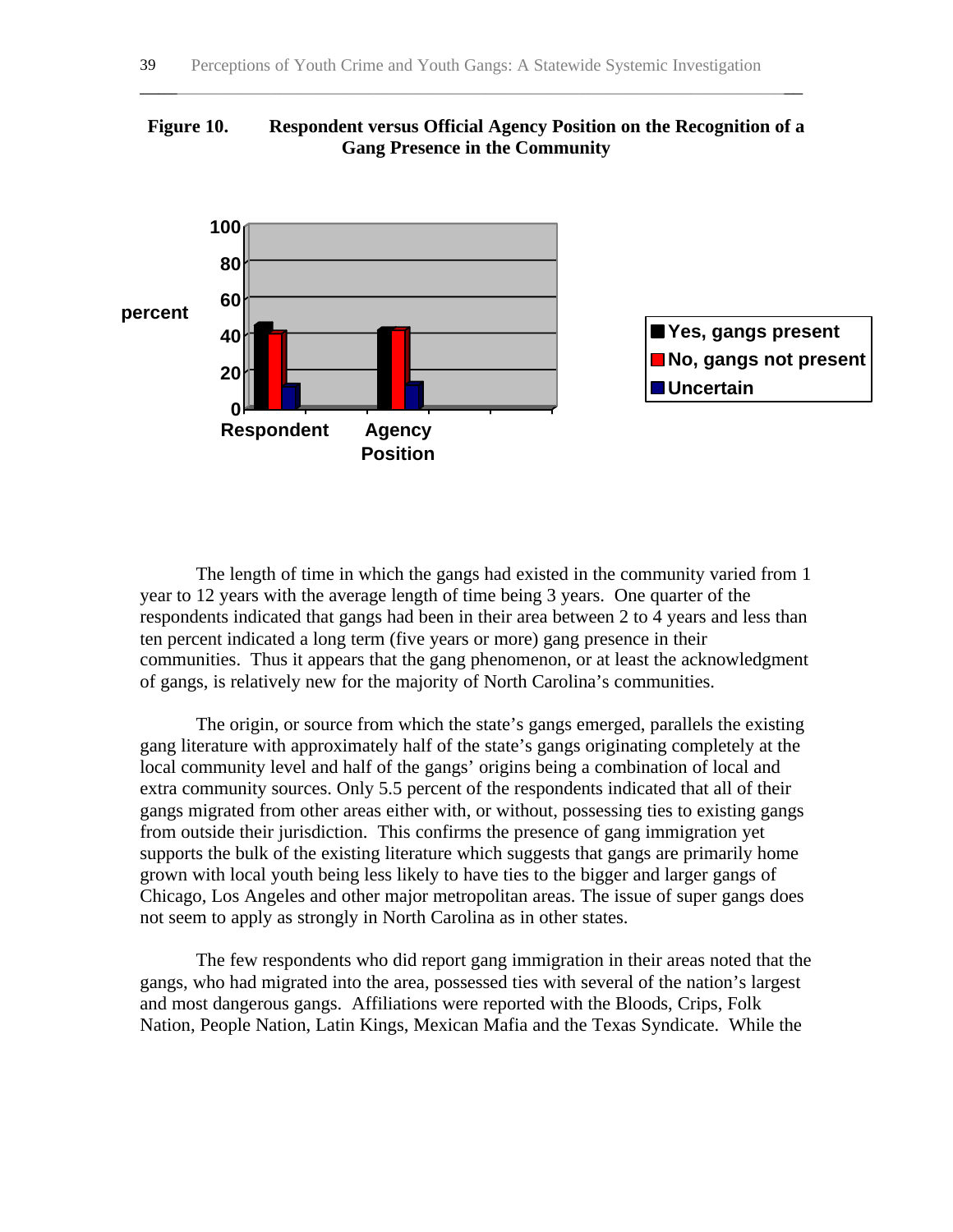veracity and reliability of these ties were not questioned future investigation should be directed at testing the nature and extent of these affiliations.

\_\_\_\_\_\_\_\_\_\_\_\_\_\_\_\_\_\_\_\_\_\_\_\_\_\_\_\_\_\_\_\_\_\_\_\_\_\_\_\_\_\_\_\_\_\_\_\_\_\_\_\_\_\_\_\_\_\_\_\_\_\_\_\_\_\_\_\_\_\_\_

Figure 11 represents agency response immediately following the recognition of a gang presence within the community. The majority of the respondents were uncertain as to how their agency responded (35.6%). Unfortunately 22.1 percent noted that no action was taken even though gangs were reported to be active in their jurisdictions. Less than ten percent noted that their agencies formed either intra-departmental, or interdepartmental gang units. Many respondents noted other responses such as intelligence activities, targeted patrols, gang training and forming **liaison** relationships between law enforcement and probation or court counselor offices. As previously mentioned only 6.8 percent of the respondents noted an official denial on the part of the agency despite the fact that their agency knew of gangs in the area.

The survey participants were asked if their agency was currently tracking, or monitoring, the gangs and gang activities in their communities. Surprisingly, 41 percent noted that no intelligence or tracking was currently being performed and another 25.6 percent were uncertain about their agency's activities in this area. This suggests that more agencies need to take a proactive role in this regard and immediately begin monitoring the gangs, their members and the types of criminal activities in which they are engaging.



**no action**

### **Figure 11. Agency Response after a Gang Presence was Identified in the Community**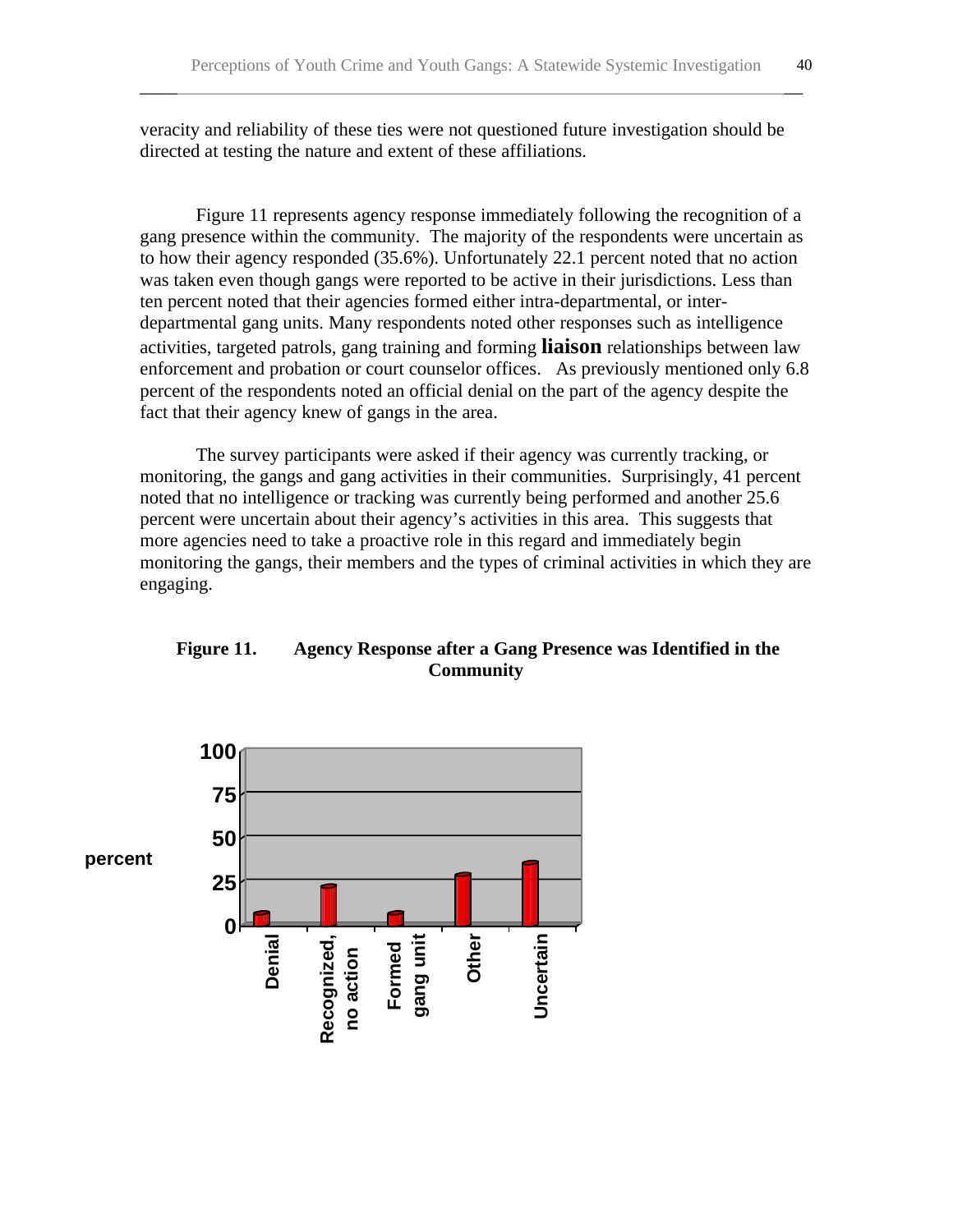#### *The Evolution of Youth Gangs in the Community*

The survey respondents were asked a series of questions in which they were instructed to compare their current youth gangs with the first gangs which were originally identified by their agencies. This enabled a comparative analysis which would provide insightful information on how gangs have evolved in North Carolina over the years. A seven point Likert scale was designed to elicit these responses with the participants being asked to respond along a continuum from very strongly agree to no notable difference to very strongly disagree. For the purpose of this analysis these items were collapsed into three response sets – agree, no difference, disagree.

More than half of the respondents (56.2%) indicated that today's youth gangs are not more, or less violent, than when they initially emerged in the community. This finding contradicts current gang research which suggests that gangs have become more violent over the years due to an increased accessibility to firearms. The study suggests that North Carolina's gangs are no more violent today than in the past. Slightly more officers agreed that gangs were more violent today (27.4%) than disagreed (16.4%).

Similarly, the majority of the respondents reported seeing little change in the extent to which youth gangs have become involved with drug sales. Nearly half (44.6%) noted no change in this behavior over time. More participants did note that gangs are more involved in selling drugs today (39.4%) than the percentage reporting that youth gang involvement in this crime has declined when compared to years past (16.0%).

Over half (51.9%) of those who responded to the survey noted an increase in the extent to which youth gangs have become more involved with possessing handguns. Over one-third (37.7) reported that this involvement has remained constant with today's youth gangs showing no substantial differences with regard to handgun involvement. Only 10.5 percent reported that today's gangs possess handguns less than when the gangs were initially identified in the community.

When asked about the organizational cohesiveness and structure of today's gangs 48.4 percent noted that the level of organization within the gangs has not changed over time. However, 33.1 percent did report that the structure of today's gangs is more organized when compared to gangs of the past.

Responses were nearly identical concerning an increase in the number of female gang members with 46.8 percent explaining that there has been little change in the number of female members over time. Roughly one-fourth (24.7%) did note that this has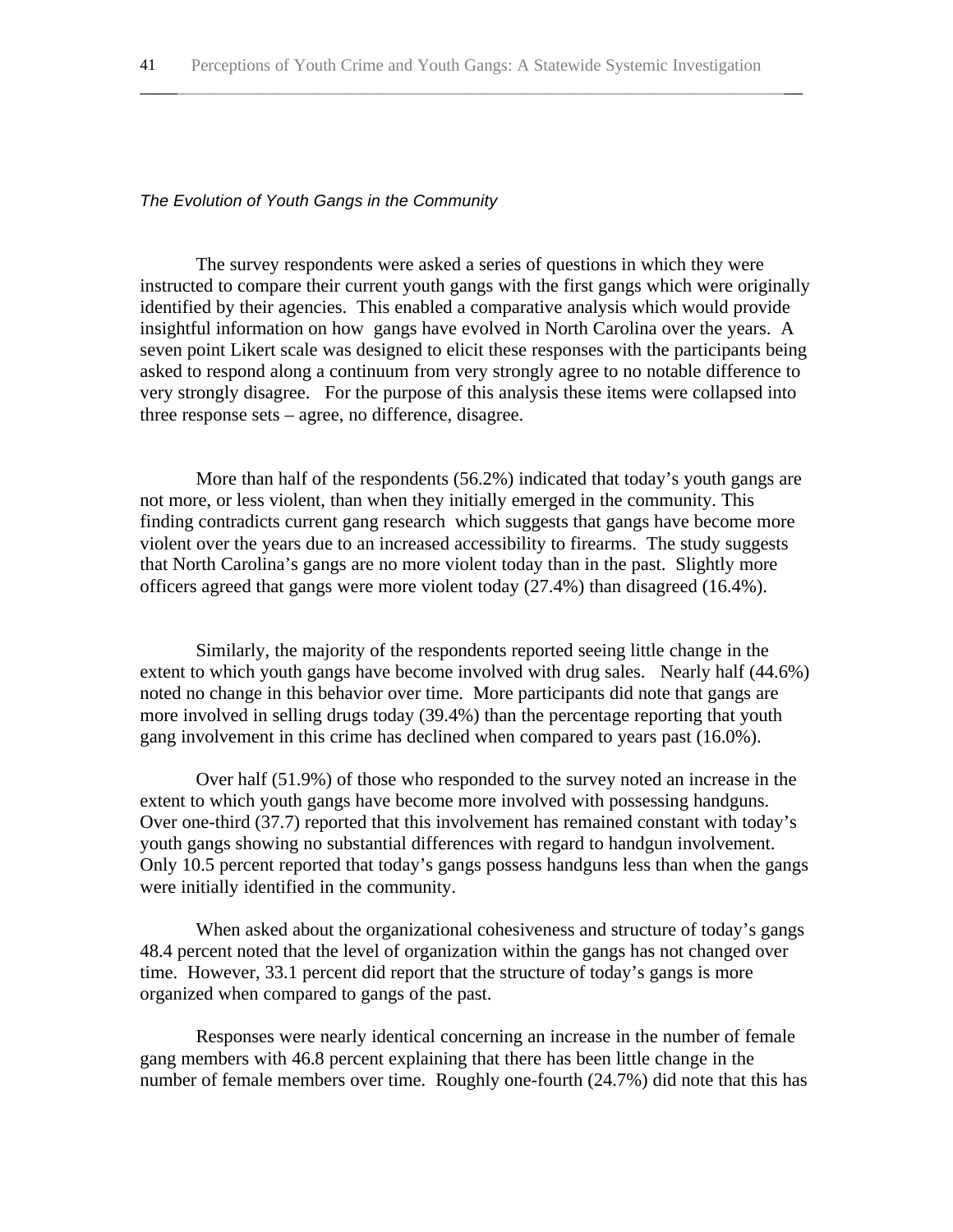changed, since the gangs were first recognized, with more females becoming involved in gangs and their activities.

\_\_\_\_\_\_\_\_\_\_\_\_\_\_\_\_\_\_\_\_\_\_\_\_\_\_\_\_\_\_\_\_\_\_\_\_\_\_\_\_\_\_\_\_\_\_\_\_\_\_\_\_\_\_\_\_\_\_\_\_\_\_\_\_\_\_\_\_\_\_\_

More than half of the survey participants (55%) responded that they have noticed no change in the gang members' ages. Twenty-seven percent did report that the gang members are not getting older which implies that they may be getting younger which is consistent with national trends and gang intelligence data.

Half (50.8%) of those who responded to the survey noted that they did not see any difference in the extent to which youth gangs are having contact with, or forming working associations with, prison and/or adult gangs. However, 32.8 percent did agree that today's gangs are having more contact with these other types of criminal gangs and organizations.

With the exception of increasing involvement with handguns it appears that today's gangs are roughly identical to those of the past. No significant changes were noted in terms of drug sales, violence and the organizational and compositional structure of the gangs. This lack of evolutionary growth or change may be due to the fact that the monitoring and tracking of gangs is a relatively recent endeavor. Since the average amount of time that gangs have been identified, by those who responded to the survey, was only three years it may be too early to have witnessed any substantial changes in the gangs. Future research and intelligence should be directed at studying these new gangs and tracking the changes that take place within them over time.

### *Attributes of Youth Gangs in North Carolina's Communities: Age*

A considerable amount of variation was found in the ages of those gang members who were reported by the survey participants. Gang member ages ranged from 7 to 62 with the average gang member being 15 (15.5) years old. Of the 3,960 gang members who were identified in the community 2,063, or 52.1 percent, were 21 years old and younger and 851,or 21.5 percent, were juveniles under the age of 16.

### *Attributes of Youth Gangs in North Carolina's Communities: Race/Ethnicity*

Figure 12 depicts the gangs' racial composition for those gangs in which the survey respondents were able to provide this information. A third (33.3%) of the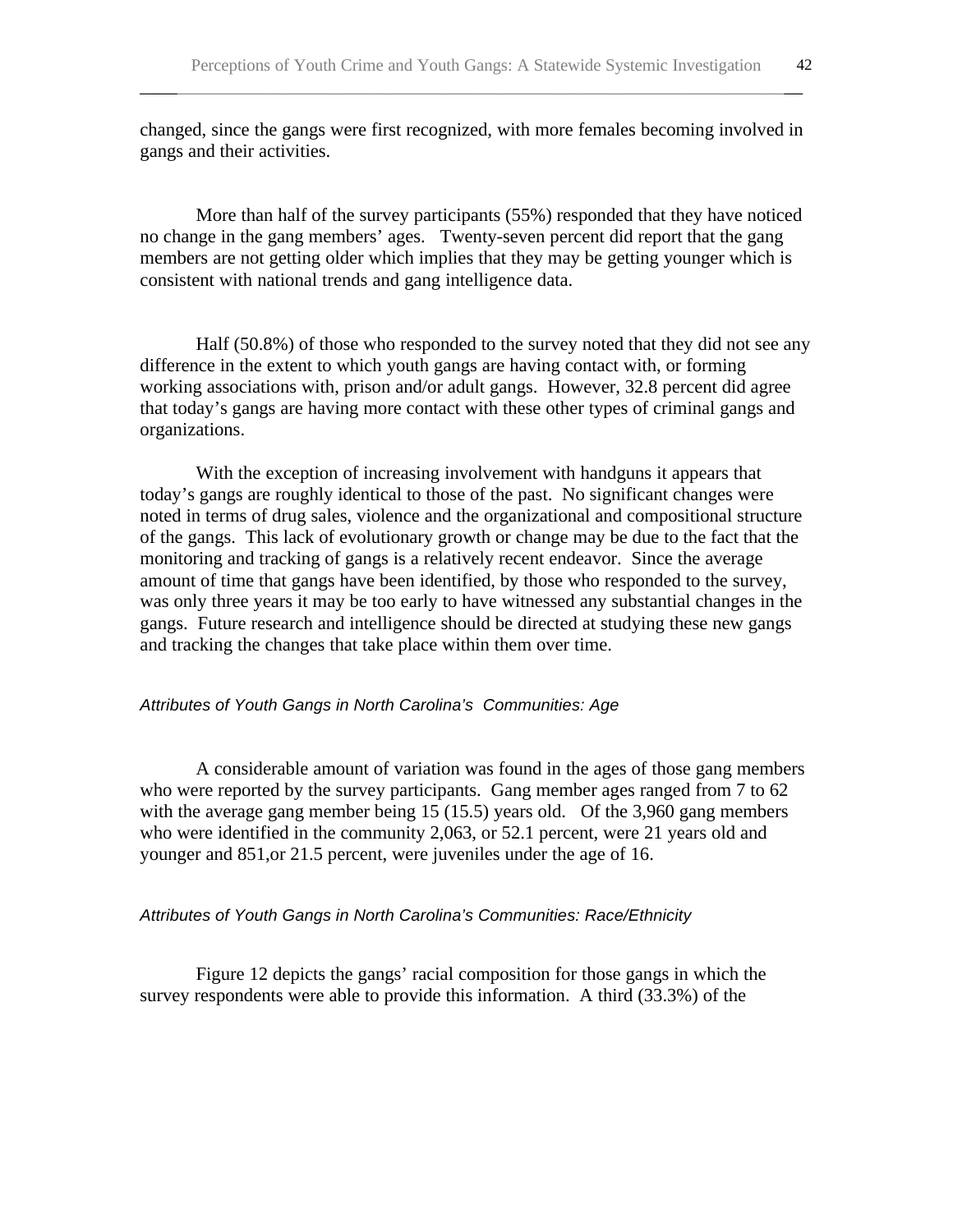reported gangs were comprised of strictly African-Americans, while all White gangs constituted 23 percent of the gangs. Asian gangs accounted for 10.8 percent, followed by Latino and Hispanic with 6.5 percent. Consistent with the existing gang literature North Carolina's gangs are becoming less homogenous with members of different races and ethnic backgrounds belonging to the same gang. These mixed gangs accounted for 25.9 percent of the total number of gangs reported.

\_\_\_\_\_\_\_\_\_\_\_\_\_\_\_\_\_\_\_\_\_\_\_\_\_\_\_\_\_\_\_\_\_\_\_\_\_\_\_\_\_\_\_\_\_\_\_\_\_\_\_\_\_\_\_\_\_\_\_\_\_\_\_\_\_\_\_\_\_\_\_





*Attributes of Youth Gangs in North Carolina's Communities: Gender*

A total of 791 females were reported as being active gang members in at least 37 different gangs across the state. These females account for 20 percent of the total number of gang members in the community. The number of females in the gangs ranged from one to 500 with this large number being an all-female gang.

*Attributes of Youth Gangs in North Carolina's Communities: Criminal Activities*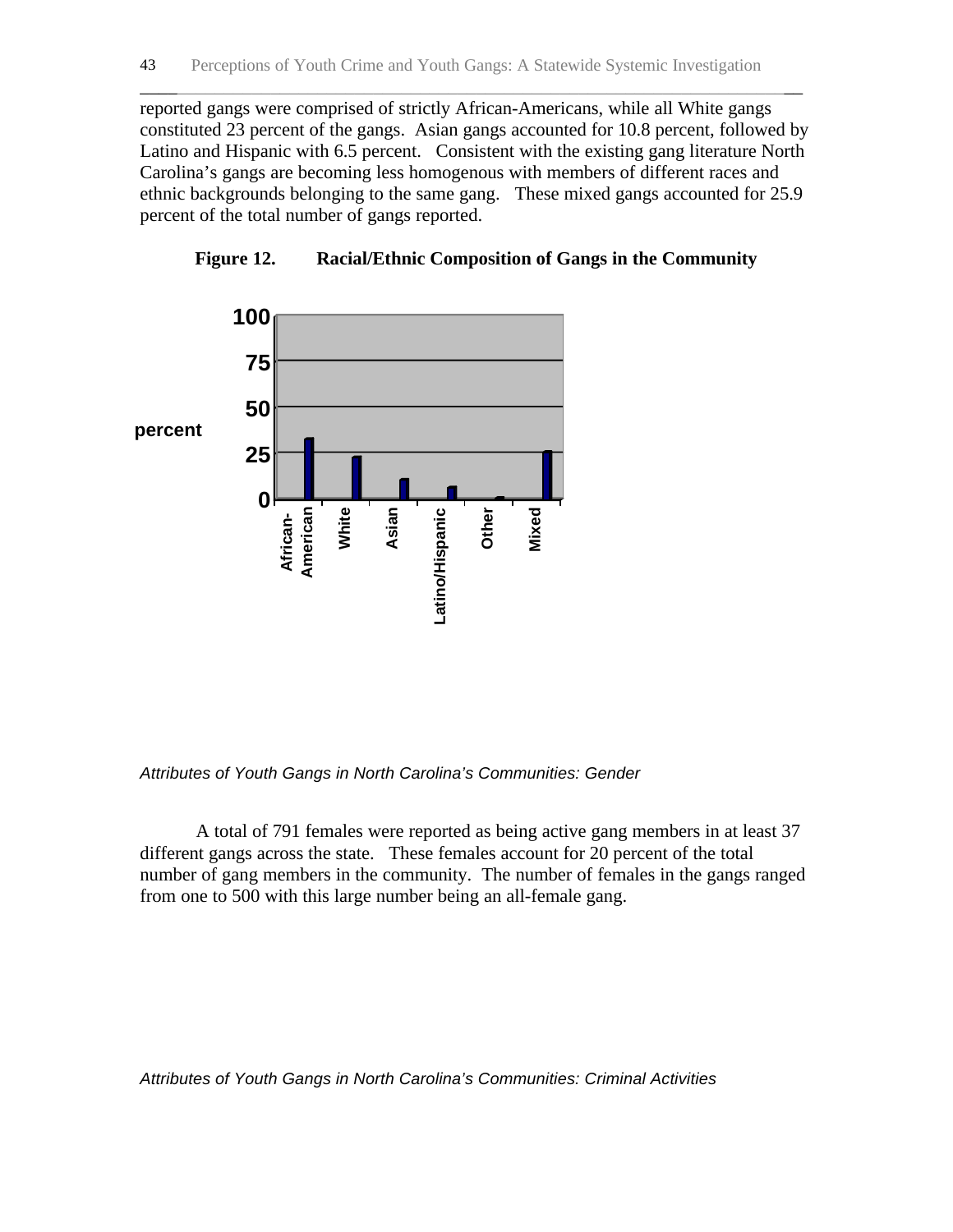Figures 13 and 14 present the types of criminal activities which are being perpetrated by North Carolina's gangs. The most common types of crime which are attributable to gangs and their members are violent crimes, with 69.9 percent of the gangs committing assaults and robberies, property related crimes (65.9 %) and drug possession with 62.1 percent of the gangs being involved with illicit substances. Driveby shootings have not become as common with the state's gangs rarely engaging in this behavior. Extortion and weapons trafficking were also reported as being relatively rare crimes among the state's gang members.

\_\_\_\_\_\_\_\_\_\_\_\_\_\_\_\_\_\_\_\_\_\_\_\_\_\_\_\_\_\_\_\_\_\_\_\_\_\_\_\_\_\_\_\_\_\_\_\_\_\_\_\_\_\_\_\_\_\_\_\_\_\_\_\_\_\_\_\_\_\_\_

#### **Figure 13. Percent of Gangs Engaging in Violent and Weapon Related Crimes**

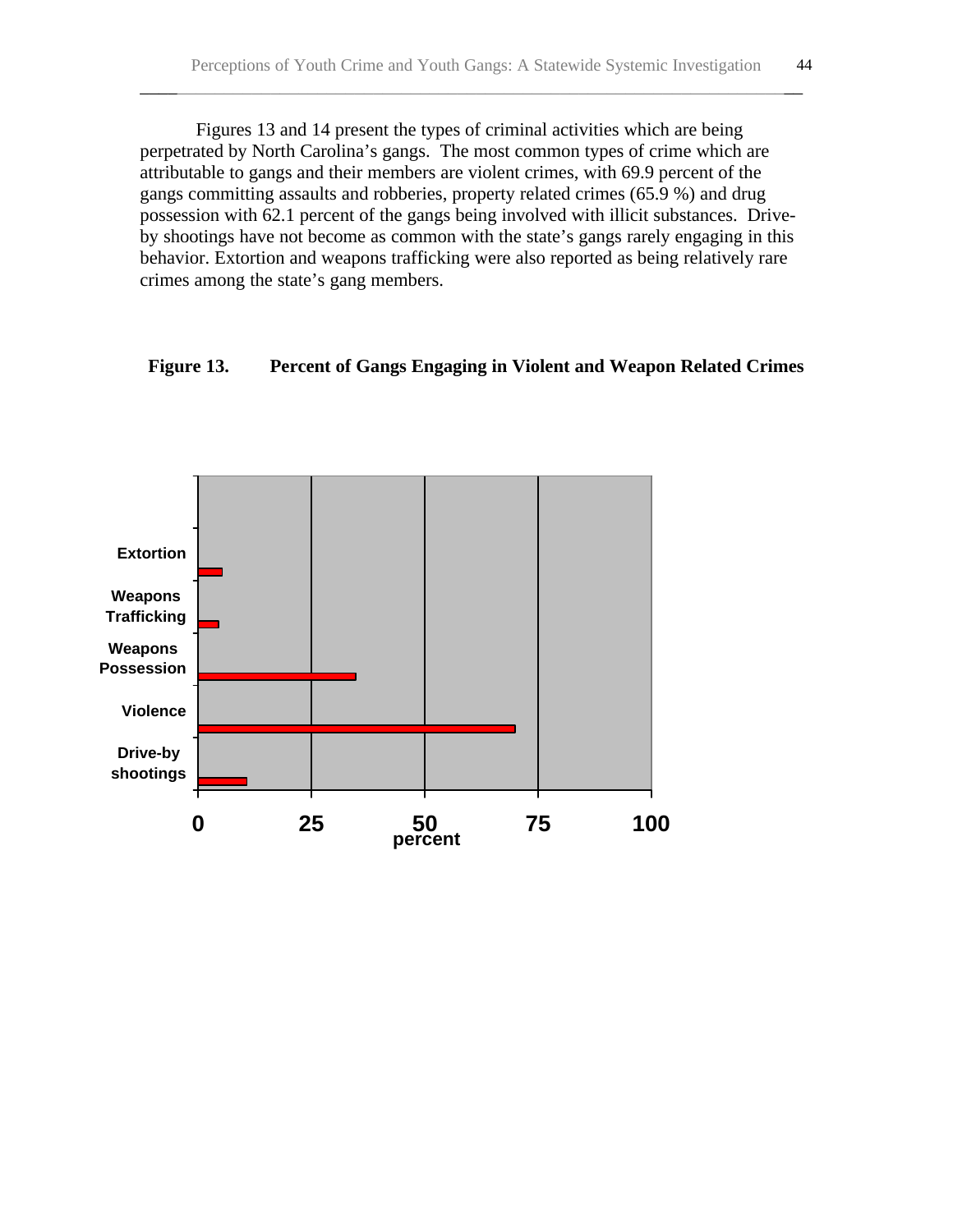### **Figure 14. Percent of Gangs Engaging in Property and Drug Related Crimes**

\_\_\_\_\_\_\_\_\_\_\_\_\_\_\_\_\_\_\_\_\_\_\_\_\_\_\_\_\_\_\_\_\_\_\_\_\_\_\_\_\_\_\_\_\_\_\_\_\_\_\_\_\_\_\_\_\_\_\_\_\_\_\_\_\_\_\_\_\_\_\_



*Attributes of Youth Gangs in North Carolina's Communities: Identifying Features*

Figure 15 presents the identifying features for the gangs in the communities. Specific articles, and colors, of clothing was the most common identifier with 56 percent of the gangs having unique clothes which represent their membership and gang status. Half of the gangs were territorial and maintained an established "turf". Graffiti was common with 39.1 percent of the gangs employing this as a method for identifying their presence and for communicating other messages. Tattoos were reported for 39.6 percent of the gangs, distinctive names were found among 36.1 percent of the gangs and hand signing was apparent for 28.4 percent.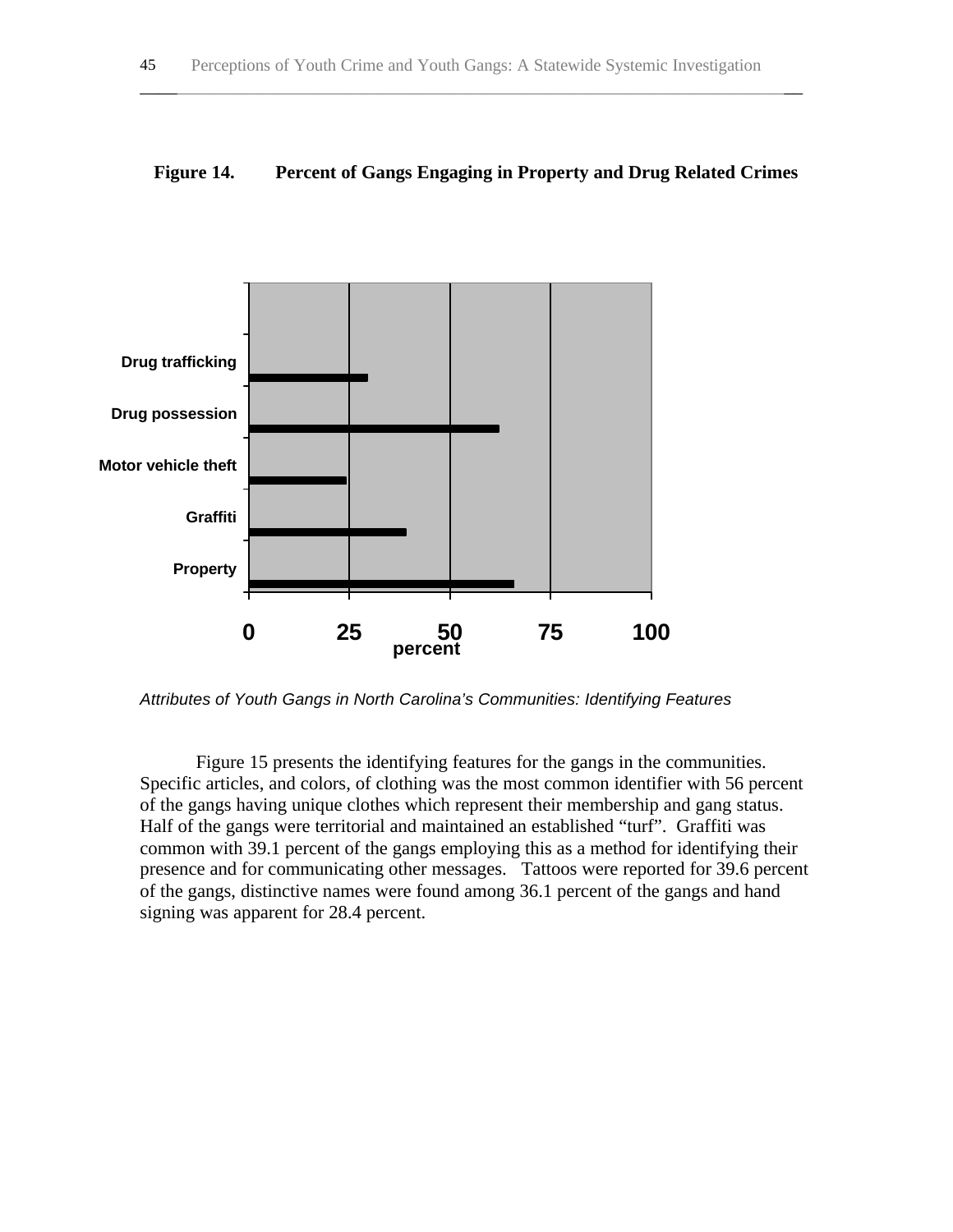



The following sections delineate the perceptions of the School Resource Officers (SRO's) as related to the issue of gangs in the schools. Their viewpoints on how today's gangs are similar to, and different from, those of the past will be presented; as well as the specific attributes of school gangs and their members.

### *The Evolution of Youth Gangs in the Schools*

One-third of the SRO's reported that gangs have been present in their schools from 2 to 4 years with 28.9 percent noting that gang members have been in the classroom

*Youth Gangs in the Schools*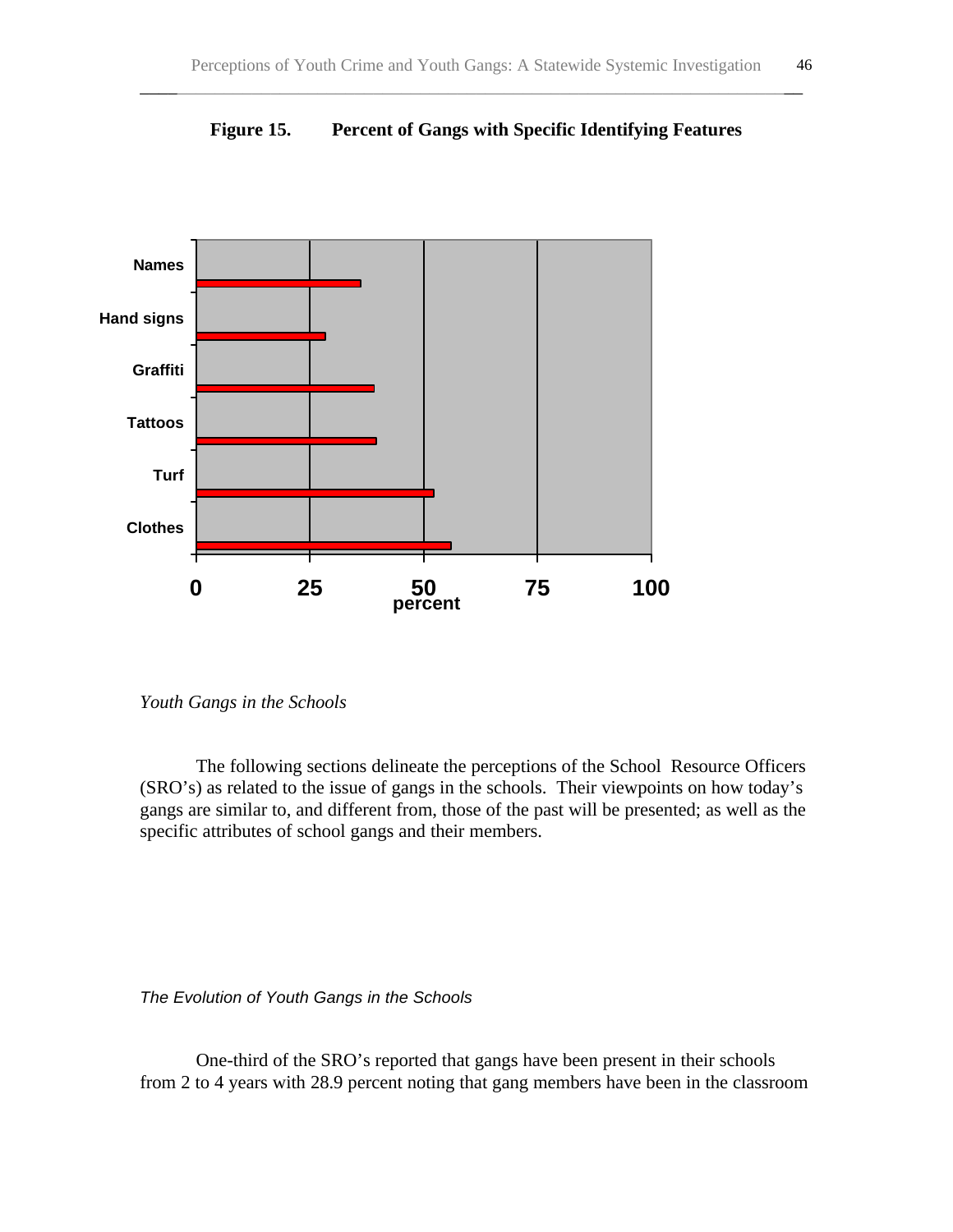for five years or more. Nine percent reported that gangs were a new phenomenon as having existed in the classrooms for one year or less.

\_\_\_\_\_\_\_\_\_\_\_\_\_\_\_\_\_\_\_\_\_\_\_\_\_\_\_\_\_\_\_\_\_\_\_\_\_\_\_\_\_\_\_\_\_\_\_\_\_\_\_\_\_\_\_\_\_\_\_\_\_\_\_\_\_\_\_\_\_\_\_

The origin of these school related gangs closely resembles the evolutionary pattern as found in the general community with 55.1 percent of the SRO's noting that the gangs in their respective schools were a combination of local, home grown gangs and gang members who immigrated from other schools or communities. Slightly more than one-third (36.7%) noted that all the gangs in their schools were formed by, and consist of, local youth.

A comparative analysis of today's school related gangs with those of the past reveals a strikingly different profile when compared with the changing nature of gangs in the community. A greater percentage of SRO's, as compared to those respondents who were asked to describe gangs in the community, noted that today's school related gangs are becoming more violent (40.1 % versus 27.3%). Gang members in the schools also appear to have become more involved with drug sales as half of the SRO's agreed that this crime has increased over time. Gang members in the schools are also more likely to be involved with firearms as 70.1 percent of the SRO's believed this to be more problematic today.

The School Resource Officers reported more organizational cohesiveness and a strengthening of the gangs' organizational structure as contrasted with the school gangs when they were first identified. Nearly half (47.9%) agreed that the gangs have become more organized in the schools.

More female members are forming, or joining, gangs in the schools with 43.5 percent of the SRO's reporting this fact. The aging of the school gang members has not changed over time with nearly 50 percent responding that they have not witnessed any significant changes in the members' ages. Likewise, today's school gangs are no more likely to have ties with prison gangs or other adult criminal enterprises. Today's school gangs and their members were alleged to have become more involved in vandalism with 59 percent of the SRO's noting an increase in this behavior.

Based on the survey responses of the SRO's it appears that school related gangs and their gang members have evolved in a more drastic manner over time when compared to the evolution of those gangs who conduct their activities in the community. School gangs are becoming more violent, engaging in more drug selling activities, more vandalism and are more likely to possess firearms than their predecessors. Their organizational structure appears to have changed also with many gangs being reported as

possessing a greater degree of solidarity and having a far greater degree of internal cohesiveness than prior school related gangs.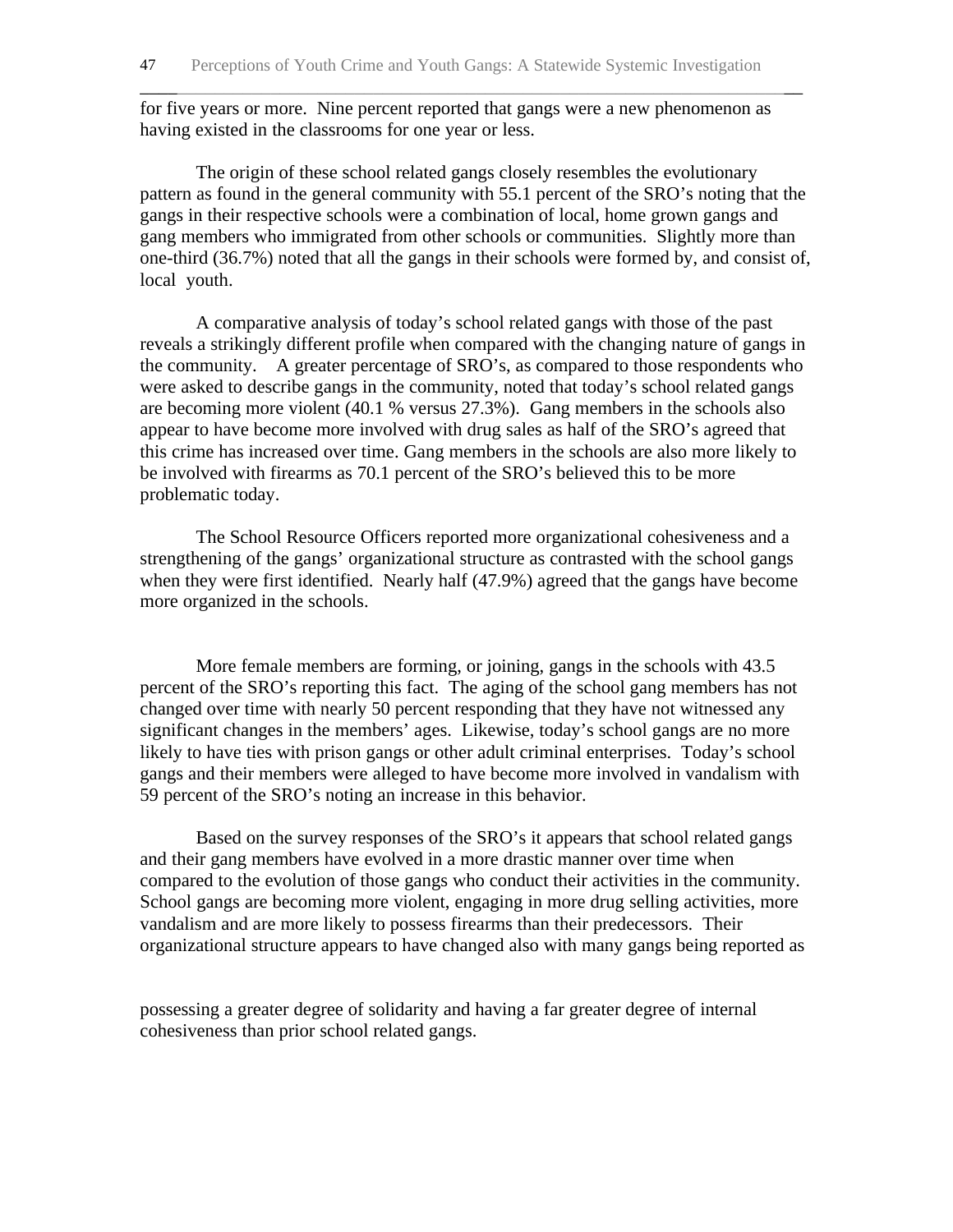#### *Attributes of Youth Gangs in North Carolina's Schools: Age*

The average gang member within the schools was 16 years old with the average youngest age being 13 and the average oldest age being 19 years. Of the 1,183 gang members which were identified by the SRO's 783, or 66.1 percent, were 13 years old or younger.

\_\_\_\_\_\_\_\_\_\_\_\_\_\_\_\_\_\_\_\_\_\_\_\_\_\_\_\_\_\_\_\_\_\_\_\_\_\_\_\_\_\_\_\_\_\_\_\_\_\_\_\_\_\_\_\_\_\_\_\_\_\_\_\_\_\_\_\_\_\_\_

#### *Attributes of Youth Gangs in North Carolina's Schools: Race/Ethnicity*

The racial and ethnic composition of the gang members in the schools varied from those gangs found within the community with a larger percentage of African-American gang members being reported as existing within the state's public schools (52.4 % versus 33.1%). School gangs were found to be more homogenous with only 18.9 percent of the reported gangs being identified as possessing members of more than one racial or ethnic group. White youth gangs constituted 18.9 percent of the sample with Asian and Latino gangs representing 3.5 percent each (Refer to Figure 16).

#### **Figure 16. Racial/Ethnic Composition of Gangs in the Schools**



*Attributes of Youth Gangs in North Carolina's Schools: Gender*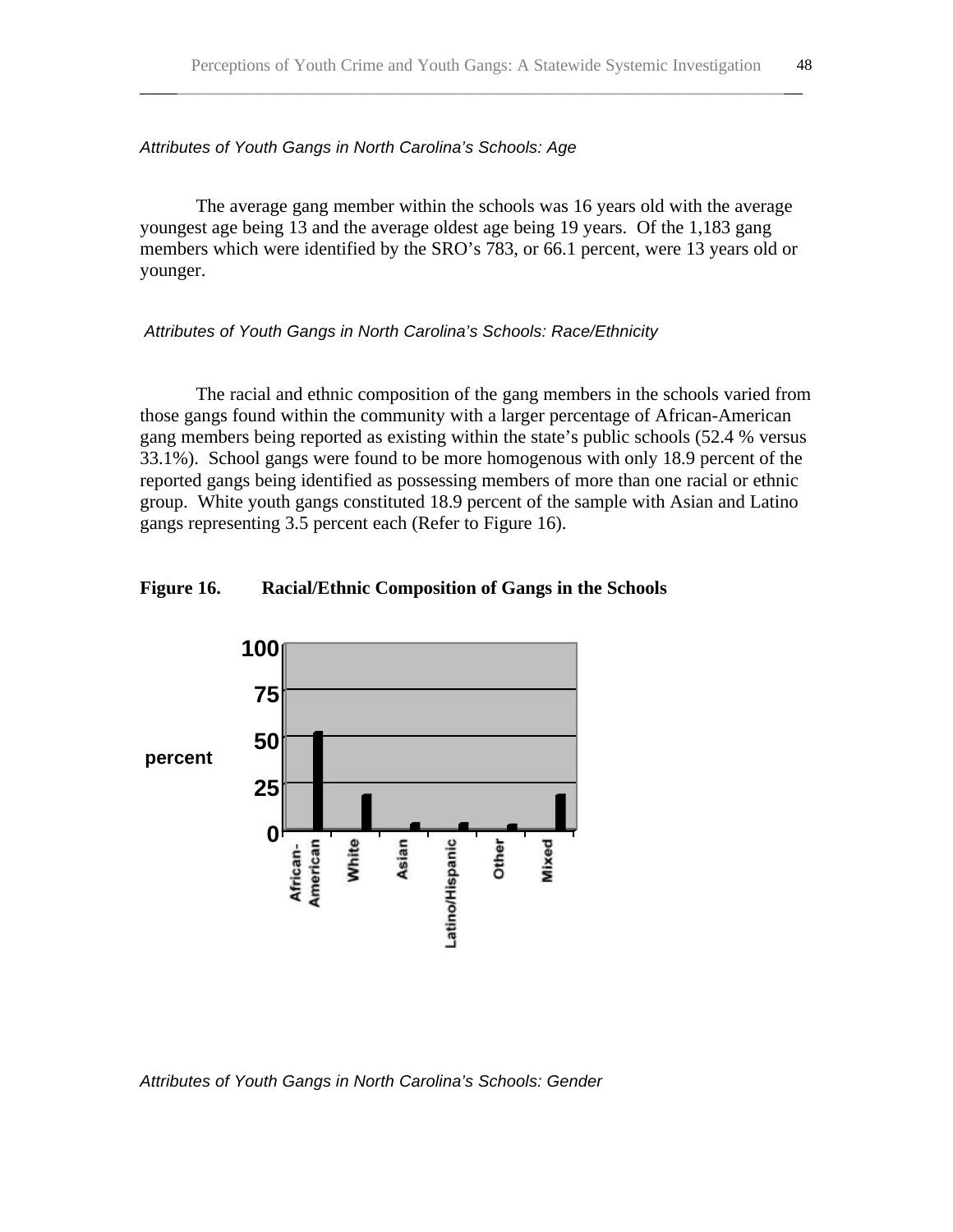The number of females, who were reported to belong to school based gangs, ranged from one to fifteen with the average number of females per gang being 3 (2.8). Of the 1,183 youth who were identified as gang members within the schools 216 were females (18.3%) who were affiliated with 44 different gangs.

\_\_\_\_\_\_\_\_\_\_\_\_\_\_\_\_\_\_\_\_\_\_\_\_\_\_\_\_\_\_\_\_\_\_\_\_\_\_\_\_\_\_\_\_\_\_\_\_\_\_\_\_\_\_\_\_\_\_\_\_\_\_\_\_\_\_\_\_\_\_\_

#### *Attributes of Youth Gangs in North Carolina's Schools: Criminal Activities*

Figures 17 and 18 depict the percentage of SRO's who responded that documented cases, for the specific crimes listed, had occurred in their schools or were aware that the schools' gang members engaged in these criminal activities. Fewer school gang members were reported as being violent, as compared to the community based gangs, but more than half of the SRO's (54.4%) did report violent activities. Slightly more SRO's reported that school gang members were engaging in drug possession (65.7%) versus those respondents who were queried about gangs in the community (62.1%). Drug trafficking and extortion were less common among the school gang members, however 21.6 percent of the SRO's had knowledge of this activity among their gang members.

Graffiti (48%) and weapons possession (47%) were reported as being common practices of the school gang members with almost half of the SRO's seeing these activities. Property crimes were also frequent with 55 percent of the SRO's acknowledging these types of crimes. Motor vehicle theft and weapons trafficking were rarely observed among the school gang members.

### **Figure 17. Percent of School Gangs Engaging in Violent and Weapon Related Crimes**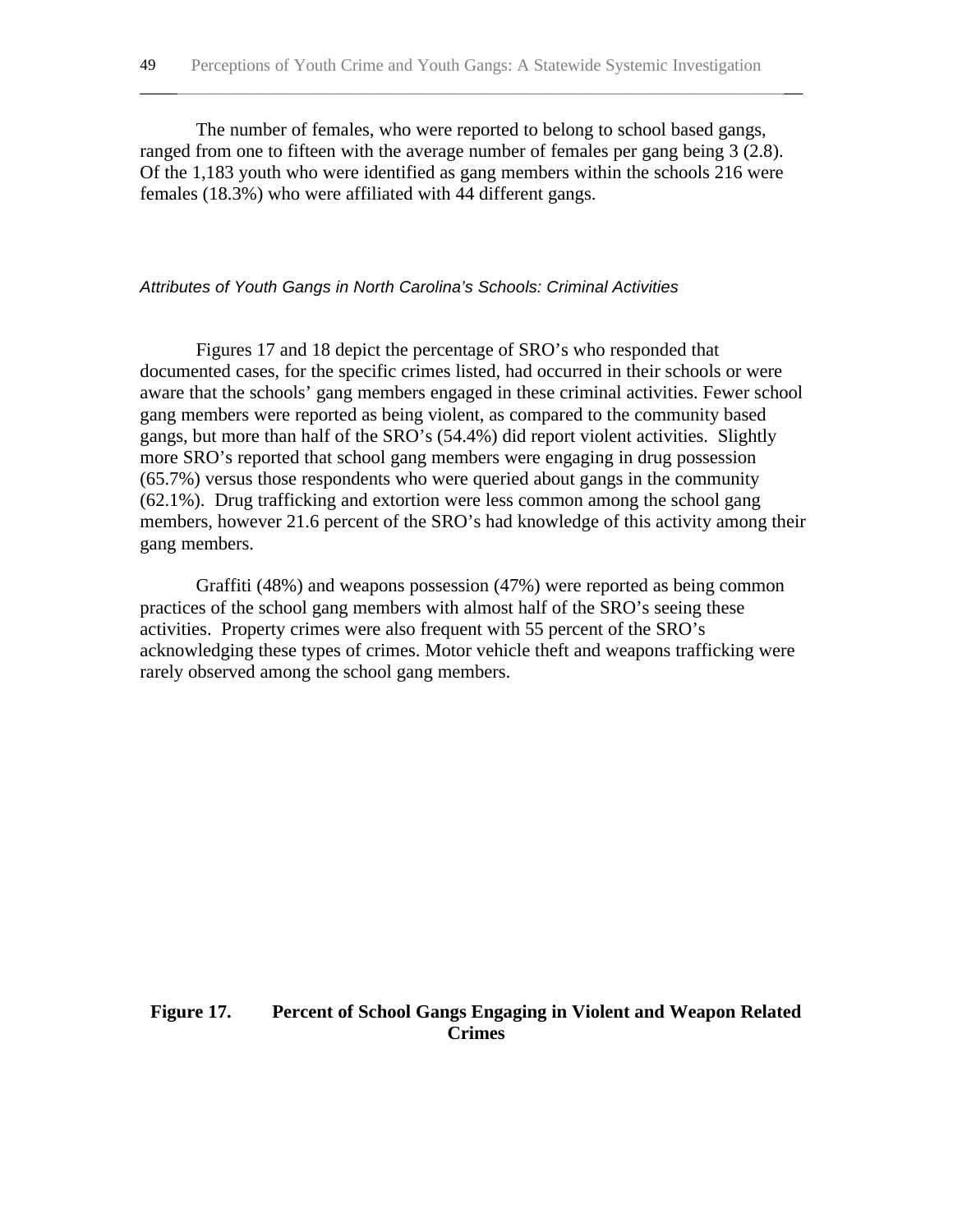

**Crimes**



*Attributes of Youth Gangs in North Carolina's Schools: Identifying Features*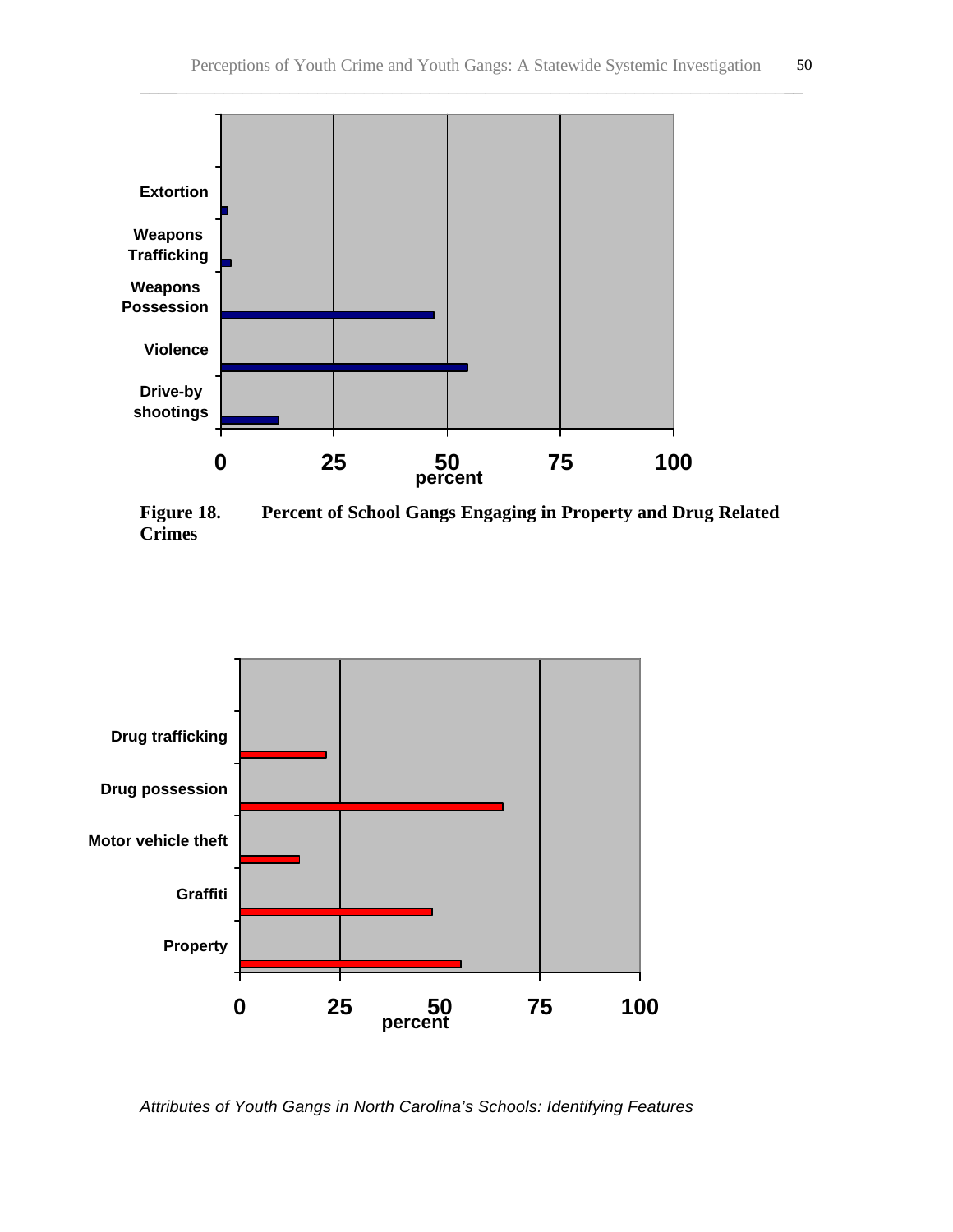As Figure 19 demonstrates relatively no noticeable differences existed between the gangs and gang members in the schools and those in the community on their identifying features. Slightly more SRO's reported a higher prevalence of the use of hand signs and distinctive names or nicknames.

\_\_\_\_\_\_\_\_\_\_\_\_\_\_\_\_\_\_\_\_\_\_\_\_\_\_\_\_\_\_\_\_\_\_\_\_\_\_\_\_\_\_\_\_\_\_\_\_\_\_\_\_\_\_\_\_\_\_\_\_\_\_\_\_\_\_\_\_\_\_\_

### **Figure 19. Percent of School Gangs with Specific Identifying Features**



## **Discussion and Policy Recommendations**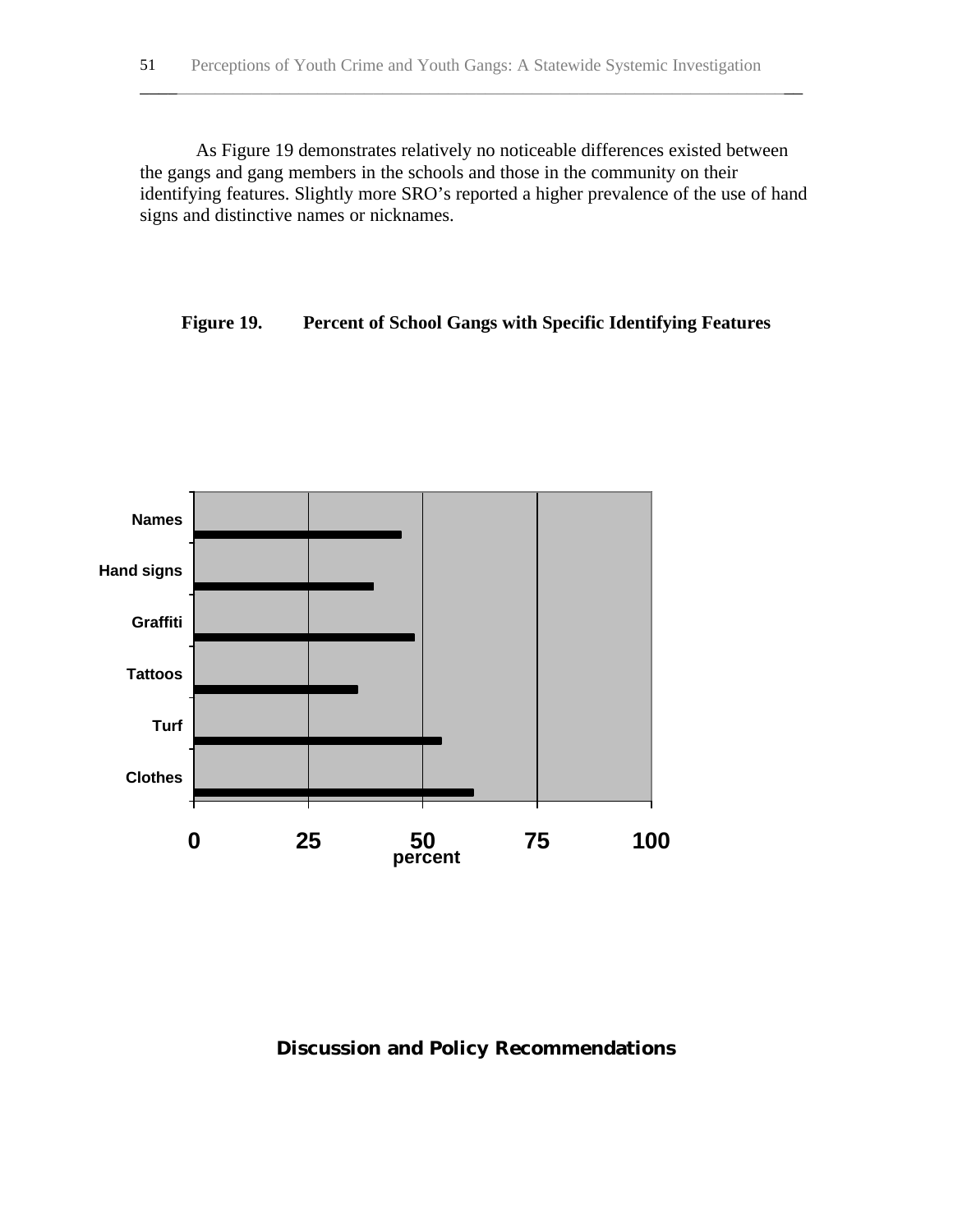The study findings indicate a shift in how members of the criminal justice system perceive youth crime in the community and in the schools. Youth criminality was perceived as having increased over the past five years with youthful offenders becoming younger and more involved in violent crime, drug-related crime, property crime, and more likely to possess a weapon. An increase was also noted in the extent to which youthful offenders are committing crime as a collective group with more group criminality being perceived today than in years past.

\_\_\_\_\_\_\_\_\_\_\_\_\_\_\_\_\_\_\_\_\_\_\_\_\_\_\_\_\_\_\_\_\_\_\_\_\_\_\_\_\_\_\_\_\_\_\_\_\_\_\_\_\_\_\_\_\_\_\_\_\_\_\_\_\_\_\_\_\_\_\_

The survey findings indicate that at least 332 gangs are active in North Carolina's communities and schools with at least 5,143 members. This finding documents an increase in the number of gangs and gang members since the beginning of the 1990's.

This increase could be explained by a number of factors including: an increase in the general and youthful populations, a large influx of persons from major metropolitan areas, the increasing media coverage of gangs and their activities and perhaps the crack cocaine epidemic of the early 1990's. It is plausible that youth gangs were formed to protect drug territory and to assist the older drug dealers with drug distribution and the other aspects of their work in this area.

North Carolina's youth gangs are similar in many respects to the gangs of other areas with their features and criminal activities being identical to those as outlined by prior gang research. The state's youth gangs are primarily composed of young males in their mid to late teens and early 20's. These gangs are not limited to the impoverished inner city areas; they are emerging in the suburbs and rural areas of smaller towns as well. Female gangs and gang members exist and just as the national trends implicate the gangs are becoming more racially integrated.

However, there are several distinct differences between the gangs in North Carolina and the gangs of the larger cities such as Chicago or Los Angeles. North Carolina's gangs rarely engage in drive-by shootings, appear to have loose, if any, ties to prison gangs or other adult organized crime syndicates and are less likely to form super alliances such as the Bloods, Crips and Folk Nation. As the state's gangs become more established and have developed a temporal history it is possible that these phenomenon could become more commonplace in the future. Future gangs will probably be less territorial with their "turf" becoming computerized with the members utilizing the Internet to plan meetings and other criminal activities. Future gangs will become more enterprising capitalizing on "high tech" opportunities and engaging in more sophisticated and harder to detect crimes.

In order to adequately address the issue of gangs in the communities and schools state and local policy makers and criminal justice professionals should take a rigorous proactive approach and implement the following recommendations.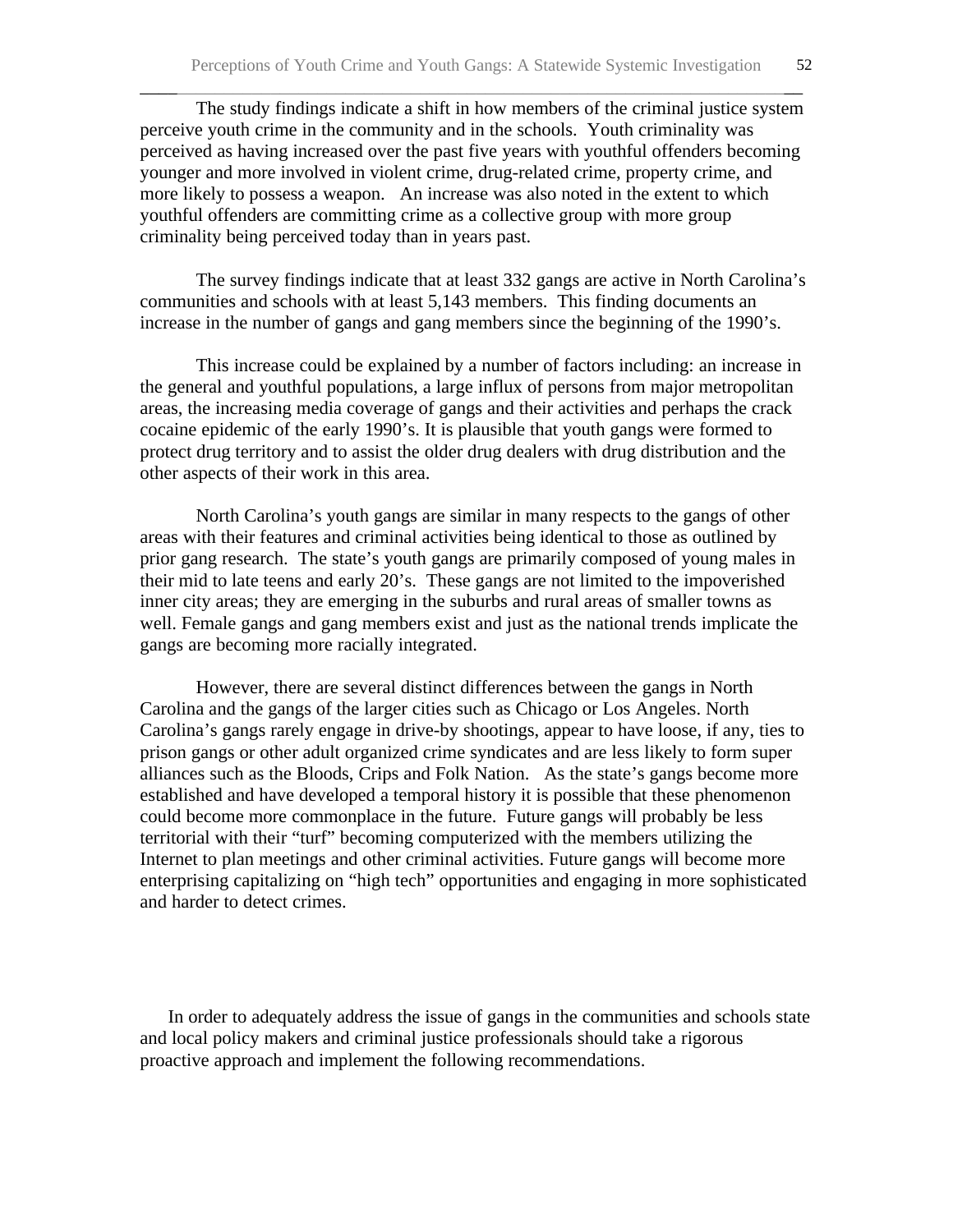$\triangleright$  Deny the denial. Agencies must identify and gather intelligence information on groups that are likely to become gangs at a later date in the future. Agencies must acknowledge a gang presence in their community and not ignore the issue. Typically, agencies deny gangs until a serious gang related crime occurs which brings this issue under public and media scrutiny. It is far easier to acknowledge and address the issue of gangs **before** such an incident occurs than afterwards.

- $\triangleright$  Lose the "West Side Story" mentality. Agencies must realize that not all gangs are found in poor inner city areas and that not all gangs maintain "turf" or even readily distinguish themselves in some manner. There is no single stereotype which is applicable to all youth gangs. Agencies which look for the stereotypical gang and gang members may only be hitting the tip of the proverbial iceberg.
- ÿ Adequately match resources and needs. Agencies should establish procedures and programs which correspond to the level of gang activity in their respective jurisdictions. Some agencies, with a minimal level of gang activity, may only require intelligence information, while agencies with a full blown problem may need to establish inter, or intra, departmental gang task forces.
- $\triangleright$  Utilize existing technology. Agencies should incorporate the use of the Internet into their gang tracking initiatives as well as use it as a vehicle for sharing information with other agencies. Agencies should utilize digital cameras for photographing gang members and their graffiti. The issue of establishing a statewide gang information database should be revisited and encouraged.
- $\triangleright$  Program evaluation efforts should be intensified. Research and program evaluations should be conducted which seek to determine the efficacy of existing gang intervention and prevention programs. This work should identify what works and under what conditions these programs have proven to be successful. Exemplary programs should be replicated in other areas.
- $\triangleright$  Research and intelligence gathering should be conducted for non-traditional youth groups. The current study identified the existence of skinheads, paramilitary organizations and hate based groups within the state. Efforts should be directed at studying these groups before they become more pervasive in order to be adequately prepared to develop intervention and suppression strategies.
- $\triangleright$  Monitor gang organizational ties and migration patterns. More work should be aimed at exploring the extent of gang allegiances to other local, state, and national gangs. Gang immigration and emigration patterns should be scrutinized closely in order to prevent the formation of super gangs.
- $\triangleright$  Collaboration efforts must be intensified. Schools, law enforcement agencies, probation and court counselors' offices must communicate and share information on gangs and gang members. Agencies should avoid becoming protective of ,and territorial with, their gang knowledge, information and expertise.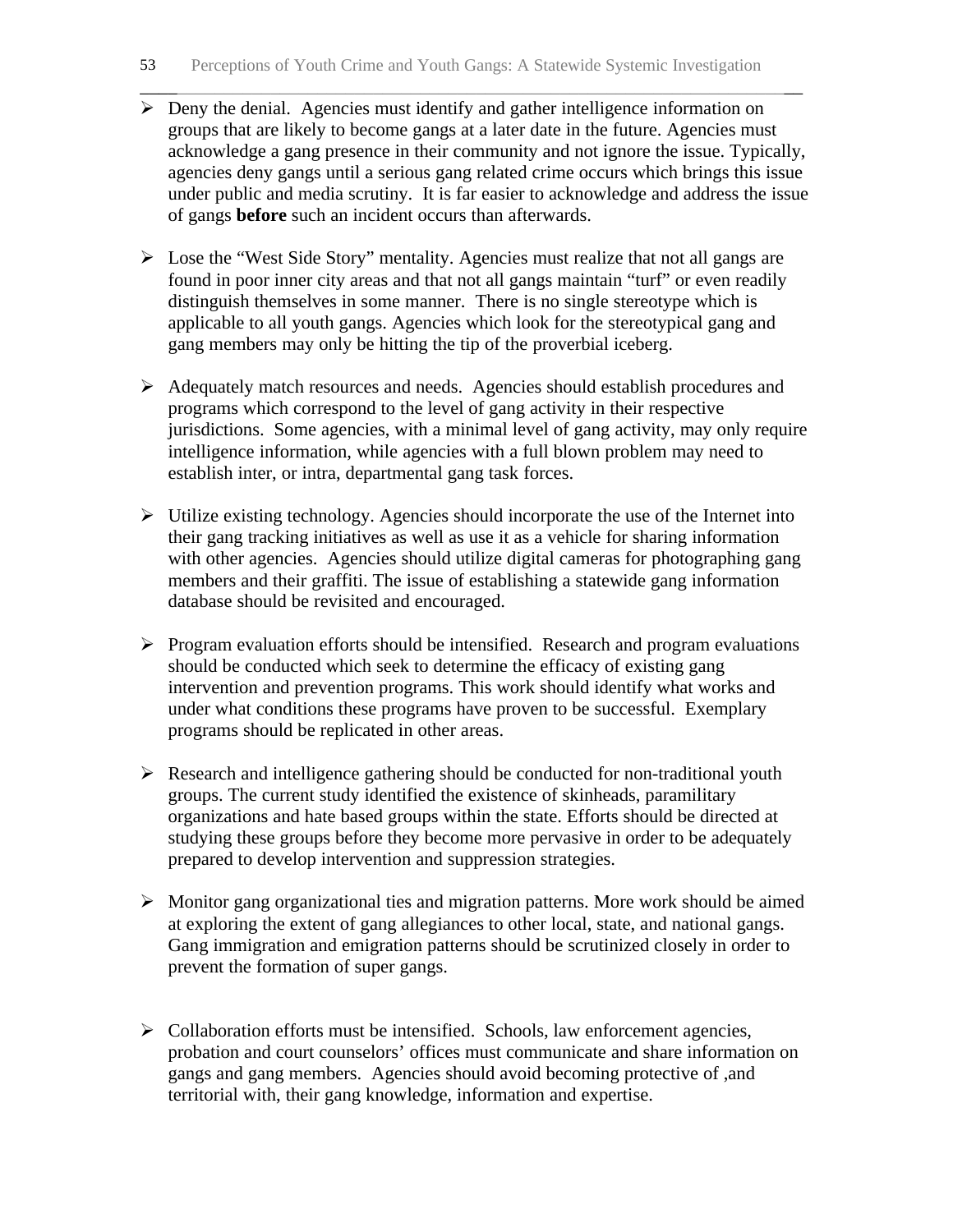$\triangleright$  Target at-risk children. Efforts should be made to identify those children who possess some, or all, of the warning signs for future gang involvement. Programs should be developed specifically for these children which include a gang resistance, or gang awareness type, component.

\_\_\_\_\_\_\_\_\_\_\_\_\_\_\_\_\_\_\_\_\_\_\_\_\_\_\_\_\_\_\_\_\_\_\_\_\_\_\_\_\_\_\_\_\_\_\_\_\_\_\_\_\_\_\_\_\_\_\_\_\_\_\_\_\_\_\_\_\_\_\_

- $\triangleright$  Involve those individuals who are directly affected by the gangs. Community residents, who are terrorized by gangs, parents, former and current gang members should be involved in gang education, prevention and intervention programs and projects.
- $\triangleright$  Follow the best practice recommendations as outlined by the National Youth Gang Suppression and Intervention Research and Development Program.

## **References**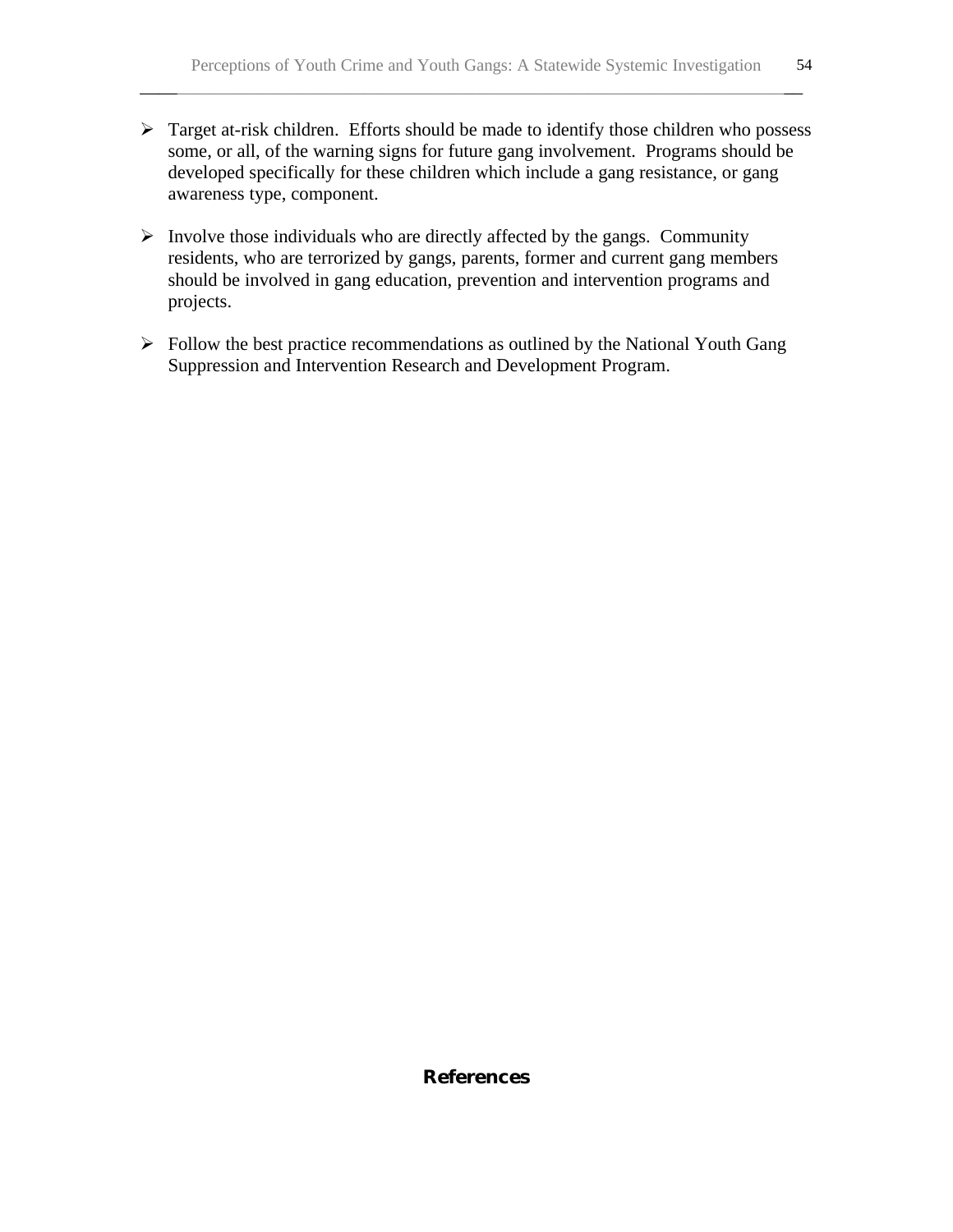- Asbury, H. (1971). Gangs of New York: An informal history of the underworld . New York: Putnam.
- Atkinson, W.K. (1996). The community response to gangs: Section A: Organizing the community response in Aurora, Colorado. In C.R. Huff (Ed.), Gangs in America  $(2^{nd}$  ed.) (pp. 257-262). Thousand Oaks, CA: Sage Publications.
- Ball, R.A. & Curry, G.D. (1995). The logic of definition in criminology: Purposes and methods for defining "gangs". Criminology, 33 (2), 225-245.
- Bobrowski , L.J. (November, 1988). Collecting, organizing and reporting street gang crime . Chicago Police Department, Special Functions Group.
- Bursik, R.J. & Grasmick, H.G. (1993). Neighborhoods and crime: The dimension of effective community control. New York: N.Y. Lexington Books.
- California Department of Justice, Division of Law Enforcement, Bureau of Investigation. (1993). Gangs 2000: A call to action: The Attorney General's report on the impact of criminal street gangs on crime and violence in California by the year 2000 . Sacramento: California Department of Justice.
- Campbell , A. (1990). The girls in the gang  $(2<sup>nd</sup>$  ed.). New Brunswick: Rutgers University Press.
- Chin , Ko-lin . (1990). Chinese gangs and extortion. In C.R. Huff (Ed.), Gangs in America (pp. 129-145). Newbury Park, CA: Sage Publications.
- Cloward, R.A. , & Ohlin, L.E. (1960). Delinquency and opportunity: A theory of delinquent gangs . Glencoe, IL: Free Press.
- Curry, G.D. (1998). Female gang involvement. Journal of Research in Crime and Delinquency , 35 (1), 100-118.
- Curry, G.D. , Ball, R.A. & Decker, S.H. (1996). Estimating the national scope of gang crime from law enforcement data. In C.R. Huff (Ed.), Gangs in America  $(2^{nd}$  ed.) (pp. 21-36). Thousand Oaks, CA: Sage Publications.
- Curry, G.D. , Ball, R.A. & Fox, R.J. (1994). Gang crime and law enforcement record keeping. Research in Brief . Washington, D.C: U.S. Department of Justice, National Institute of Justice, Office of Justice Programs.
- Curry, G.D. & Decker, S.H. (1998). Confronting gangs: Crime and community . Los Angeles, CA: Roxbury.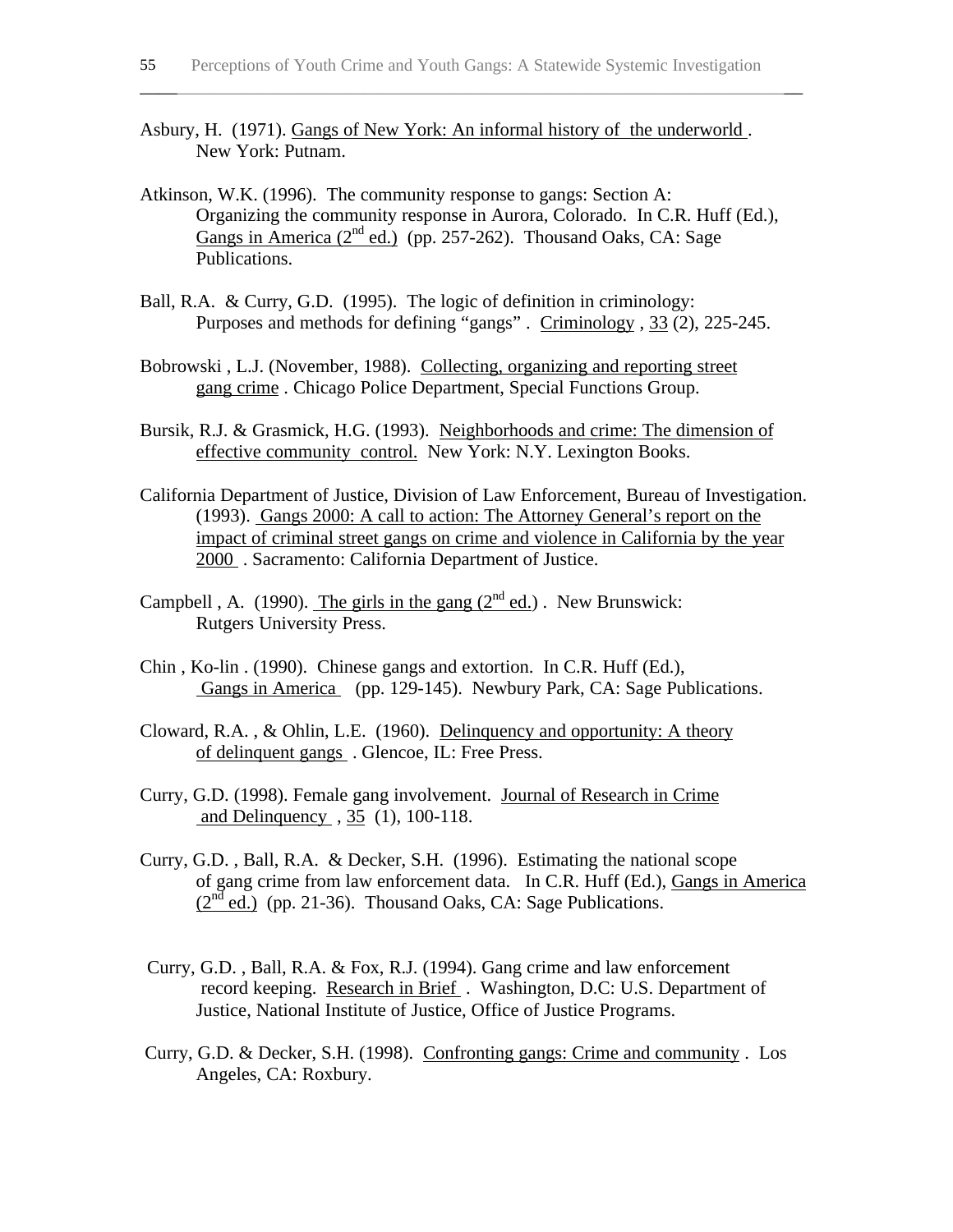- Curry, G.D. & Spergel, I.A. (1988). Gang homicide, delinquency and community. Criminology , 26 (3), 381-405.
- Decker, S.H., Bynum, T. & Weisel, D. (1998). A tale of two cities: Gangs as organized crime groups. Justice Quarterly , 15 (3), 395-425.

- Decker, S.H. & Lauritsen, J.L. (1996). Breaking the bonds of membership: Leaving the gang. In C.R. Huff (Ed.), Gangs in America  $(2^{nd}$  ed.) (pp. 103-122). Thousand Oaks, CA: Sage Publications.
- Esbensen, F. & Huizinga, D. (1993). Gangs, drugs and delinquency in a survey of urban youth. Criminology , 31 , 567-587.
- Esbensen, F. & Winfree, L.T. (1998). Race and gender differences between gang and nongang youths: Results from a multisite survey. Justice Quarterly , 15 (3), 505-525.
- Fagan, J. (1996). Gangs, drugs, and neighborhood change. In C.R. Huff (Ed.), Gangs in America  $(2^{nd}$  ed.) (pp. 39-74). Thousand Oaks, CA: Sage Publications.
- Gold, M. & Mattick, H. W. (1974). Experiment in the streets: The Chicago youth development project . Ann Arbor, MI: Institute for Social Research ,University of Michigan.
- Hagedorn, J.M. (1988). People and folks: Gangs, crime, and the underclass in a rustbelt city. Chicago: Lake View Press.
- Haskell, M.R. & Yablonsky, L. (1982). Juvenile Delinquency (3<sup>rd</sup> ed.) . Boston: Houghton Mifflin Company.
- Haskins, J. (1974). Street gangs: Yesterday and today . New York: Hastings House.
- Howell, J.C. (1998). Youth gangs: An overview . Juvenile Justice Bulletin. Office of Juvenile Justice and Delinquency Prevention , U.S. Department of Justice. Washington, D.C.
- Huff, C.R. (Ed.). (1996). Gangs in America  $(2^{nd}$  ed.) . Thousand Oaks, CA: Sage Publications.
- Huff, C.R. (Ed.). (1990). Gangs in America. Newbury Park, CA: Sage Publications.
- Jankowski, M.S. (1991). Islands in the street: Gangs and American urban society . Berkeley, CA: University of California Press.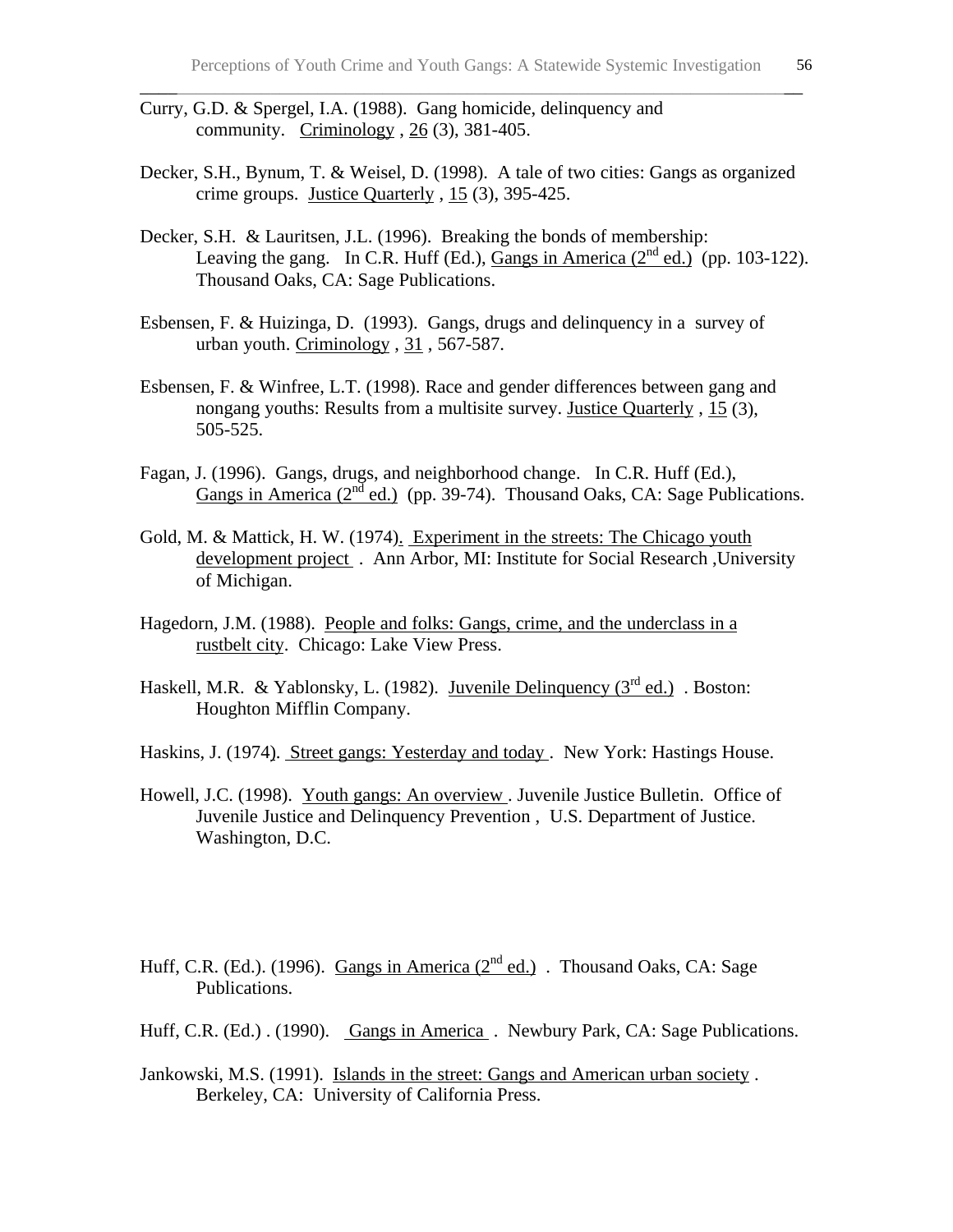- Klein, M.W. (1995). The American street gang: Its nature, prevalence, and control . New York: Oxford University Press.
- Knox, G.W. (1991). An introduction to gangs . Berrien Springs, MI: Vande Vere Publishing.
- Lamm Weisel, D. & Painter, E. (1997). The police response to gangs: Case studies of five cities . Washington, D.C: Police Executive Research Forum.
- Lauderback, D., Hansen, J. & Waldorf, D. (1992). Sisters are doin'it for themselves: A Black female gang in San Francisco. Gang Journal 1 (1) , 57-72.
- Maxson, C.L. & Klein, M.W. (1996). Defining gang homicide: An updated look at member and motive approaches. In C.R. Huff (Ed.), Gangs in America  $(2^{nd}$  ed.) (pp. 3-20). Thousand Oaks, CA: Sage Publications.
- Maxson, C.L. (1998) . Gang members on the move . Juvenile Justice Bulletin. Office of Juvenile Justice and Delinquency Prevention , U.S. Department of Justice. Washington, D.C.
- Miller, W.B. (1958). Lower class culture as a generating milieu of gang delinquency. The Journal of Social Issues 14 (3), 5-19.
- Miller, W.B. (1975). Violence by youth gangs and youth groups as a crime problem in major American cities . Washington, D.C: Government Printing Office.
- Miller, W.B. (1981). American Youth gangs: Past and present. In A.S. Blumberg (Ed.),  $(2<sup>nd</sup>$  ed.) (pp. 297-298). New York: Knopf.
- Miller, W.B. (1982). Crime by youth gangs and groups in the United States. Report to The Office of Juvenile Justice and Delinquency Prevention, National Institute for Juvenile Justice and Delinquency Prevention, U.S. Department of Justice. Washington, D.C.
- Moore, J. (1990). Gangs, drugs, and violence . (Report No. 103). Rockville, MD: National Institute on Drug Abuse.
- Moore, J. (1992). Institutionalized youth gangs: Why white fence and El Hoyo Maravilla change so slowly. In J. Fagan (Ed.) , The ecology of crime and drug use in inner cities . New York: Social Science Research Council.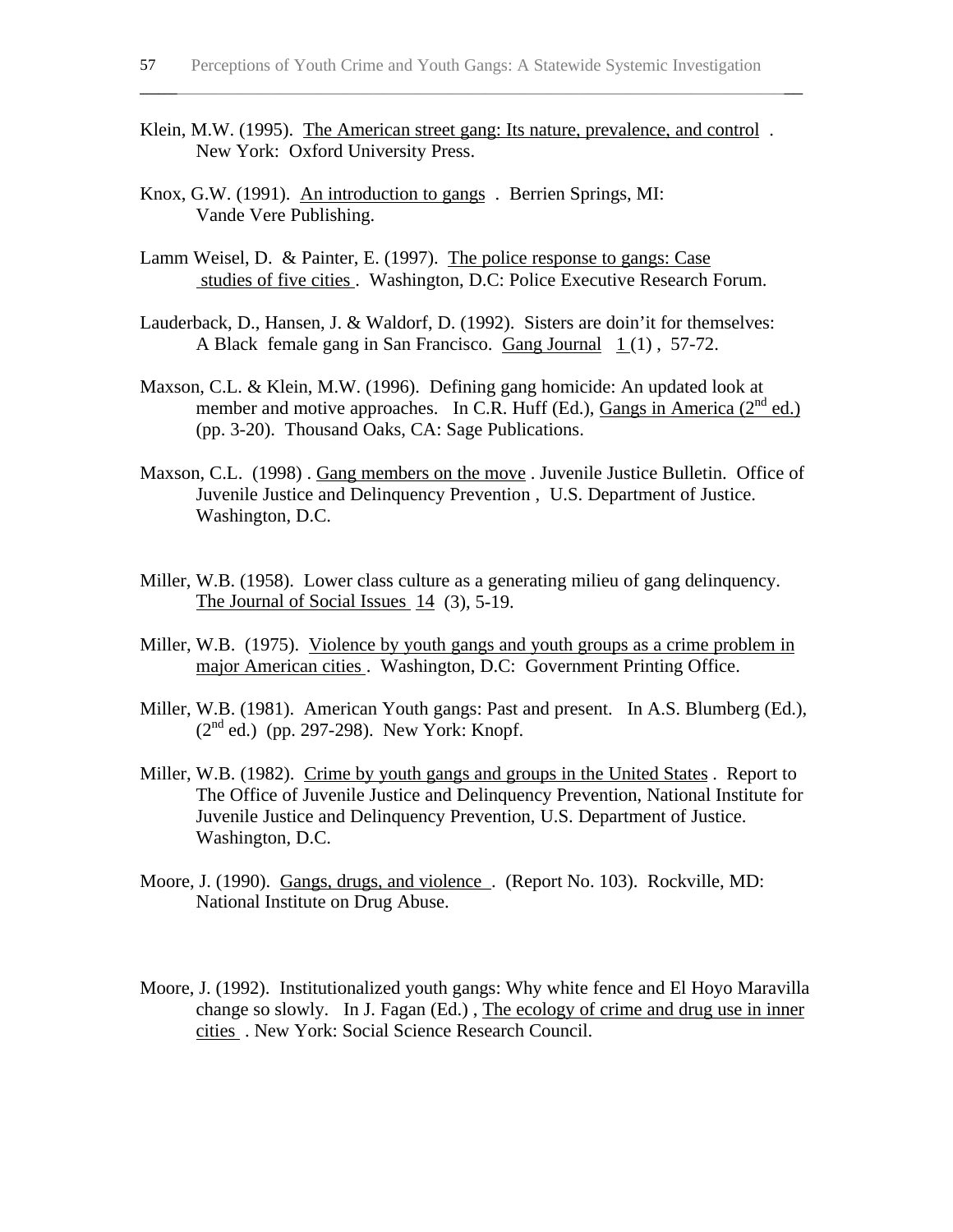Moore, J.P. & Terrett, C. P. (1998). Highlights of the 1996 National Youth Gang Survey . ( Fact Sheet No. 6). Washington, D.C: Office of Juvenile Justice and Delinquency Prevention.

- Moore, J.P. & Terrett, C. P. (1999). Highlights of the 1997 National Youth Gang Survey . ( Fact Sheet No. 97). Washington, D.C: Office of Juvenile Justice and Delinquency Prevention.
- Moore, J.P. & Cook, I.L. (1999). Highlights of the 1998 National Youth Gang Survey . ( Fact Sheet No. 123). Washington, D.C: Office of Juvenile Justice and Delinquency Prevention.
- North Carolina Department of Justice. (1999). Crime in North Carolina: 1998 . Raleigh: North Carolina State Bureau of Investigation, Division of Criminal Information.
- Oehme, C.G. (1997). Gangs, groups and crime: Perceptions and responses of community organizations . Durham, N.C: Carolina Academic Press.
- Puffer, J.A. (1912). The boy and his gang . Boston: Houghton Mifflin.
- Shaw, C.R. & McKay, H.D. (1943). Juvenile delinquency and urban areas . Chicago: University of Chicago Press.
- Short, J.F. (1996). Gangs and adolescent violence (Center Paper 004). Boulder: University of Colorado, Center for the Study and Prevention of Violence.
- Sikes, G. (1997). 8 ball chicks . New York: Anchor Books Doubleday.
- Skolnick, J. (1990). The social structure of street drug dealing. American Journal of Police  $1$ .
- Spergel, I. A. (1995). The youth gang problem: A community approach. New York: Oxford University Press.
- Spergel, I.A. & Curry, G.D. (1990). Strategies and perceived agency effectiveness in dealing with the youth gang problem. In C.R. Huff (Ed.), Gangs in America (pp. 288-309). Newbury Park, CA: Sage Publications.
- Sullivan, M.L. (1989). "Getting paid" youth crime and work in the inner city. Ithaca, N.Y: Cornell University Press.
- Taylor, C.S. (1990). Gang imperialism. In C.R. Huff (Ed.), Gangs in America (pp. 103-115). Newbury Park, CA: Sage Publications.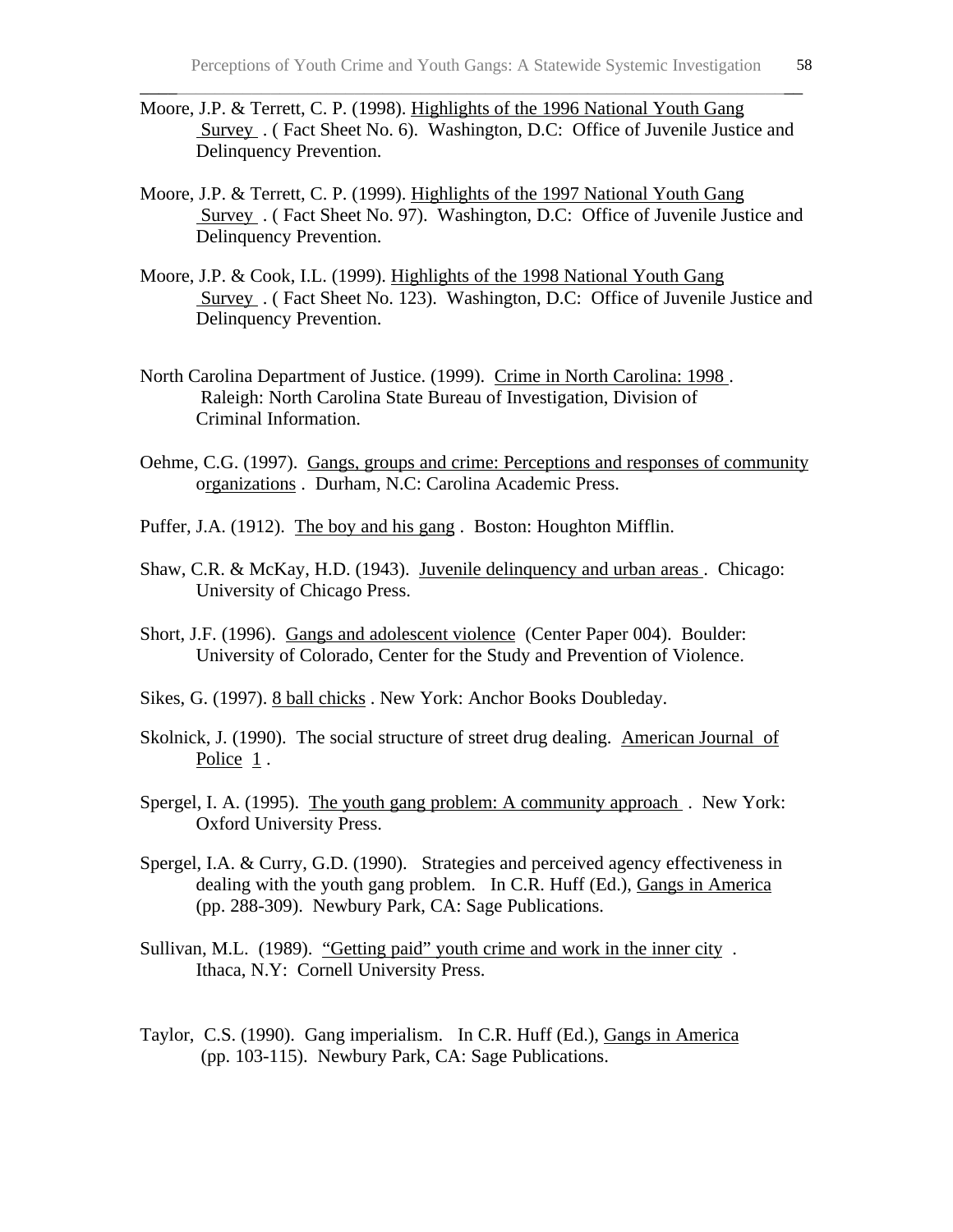Thornbery, T. P. & Burch, J.H. (1997). Gang members and delinquent behavior. Juvenile Justice Bulletin. Office of Juvenile Justice and Delinquency Prevention , U.S. Department of Justice. Washington, D.C.

- Thornberry, T. , Krohn, M.D. , Lizotte, A.J. & Chard-Wierschem, D. (1993). The role of juvenile gangs in facilitating delinquent behavior. Journal of Research in Crime and Delinquency 30 , 55-87.
- Thrasher, F.M. (1927). The gang: A study of 1,313 gangs in Chicago. Chicago: University of Chicago Press.
- Thrasher, F.M. (1936). The gang  $(2^{nd}$  rev ed.). Chicago: University of Chicago Press.
- United States Department of Justice, Bureau of Justice Assistance. (1997). Urban street gang enforcement . (Monograph No. NCJ 161845). Washington, D.C:
- United States Department of Justice, Office of Juvenile Justice and Delinquency Prevention. (1996). Gang suppression and intervention: Community models . Research Summary. Washington, D.C.
- United States Department of Justice, Office of Juvenile Justice and Delinquency Prevention. (1997). 1995 National youth gang survey: Program summary . Washington, D.C.
- United States Department of Justice. (1999). Juvenile offenders and victims: 1999 national report . Washington, D.C: Office of Justice Programs, Office of Juvenile Justice and Delinquency Prevention.
- Vigil, J.D. (1988). Barrio gangs: Street life and identity in Southern California . Austin: University of Texas Press.
- Wang, Z. (1998, July). Asian female gangs: New m.o.'s . Paper presented at the second annual International Gang Specialist Training Program, Chicago, Ill.
- Wilson, W. J. (1991). Public policy research and the truly disadvantaged. In C. Jencks & P.E. Peterson (Eds.), The urban underclass (pp. 460-481). Washington, D.C: The Brookings Institute.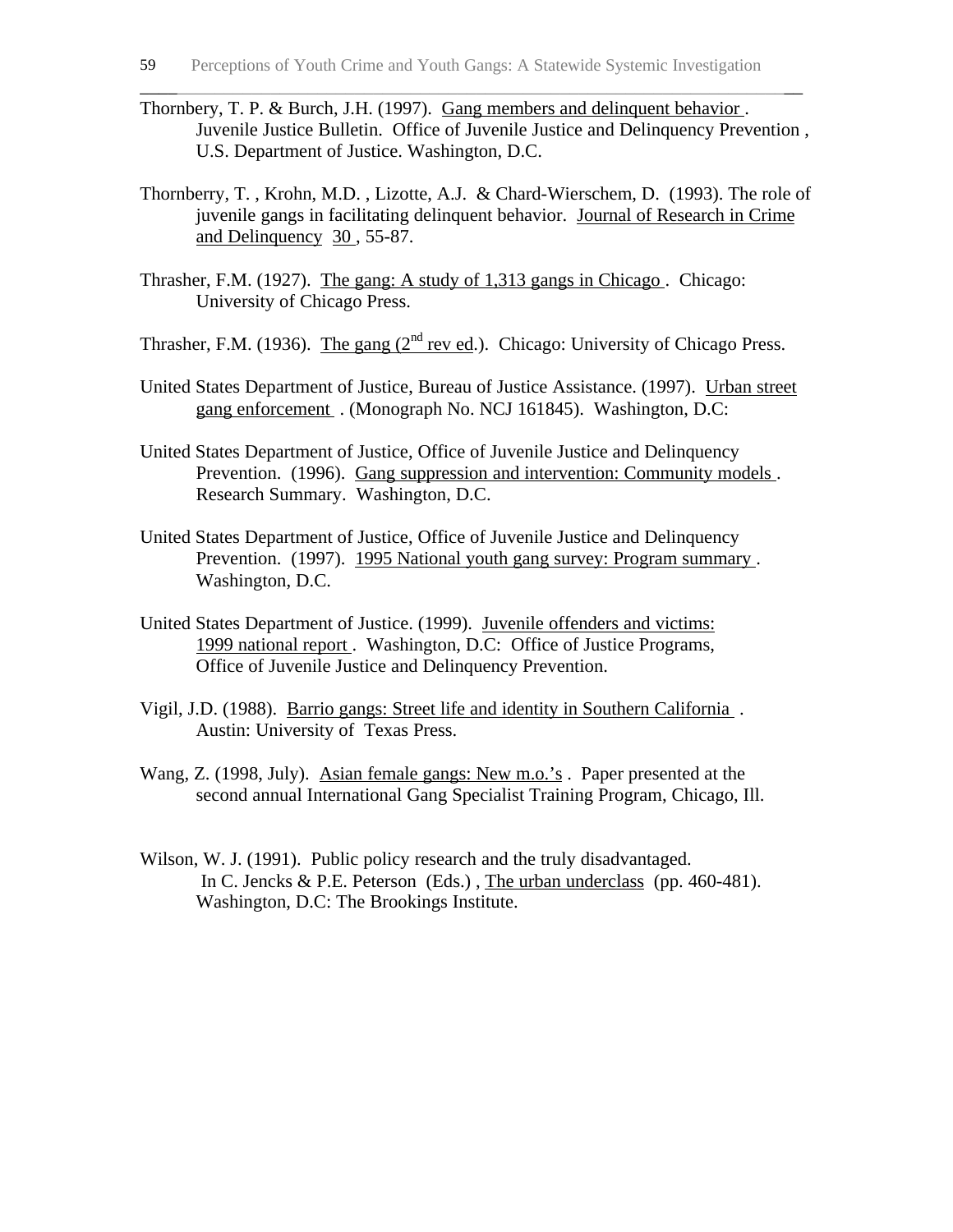( Appendix A )